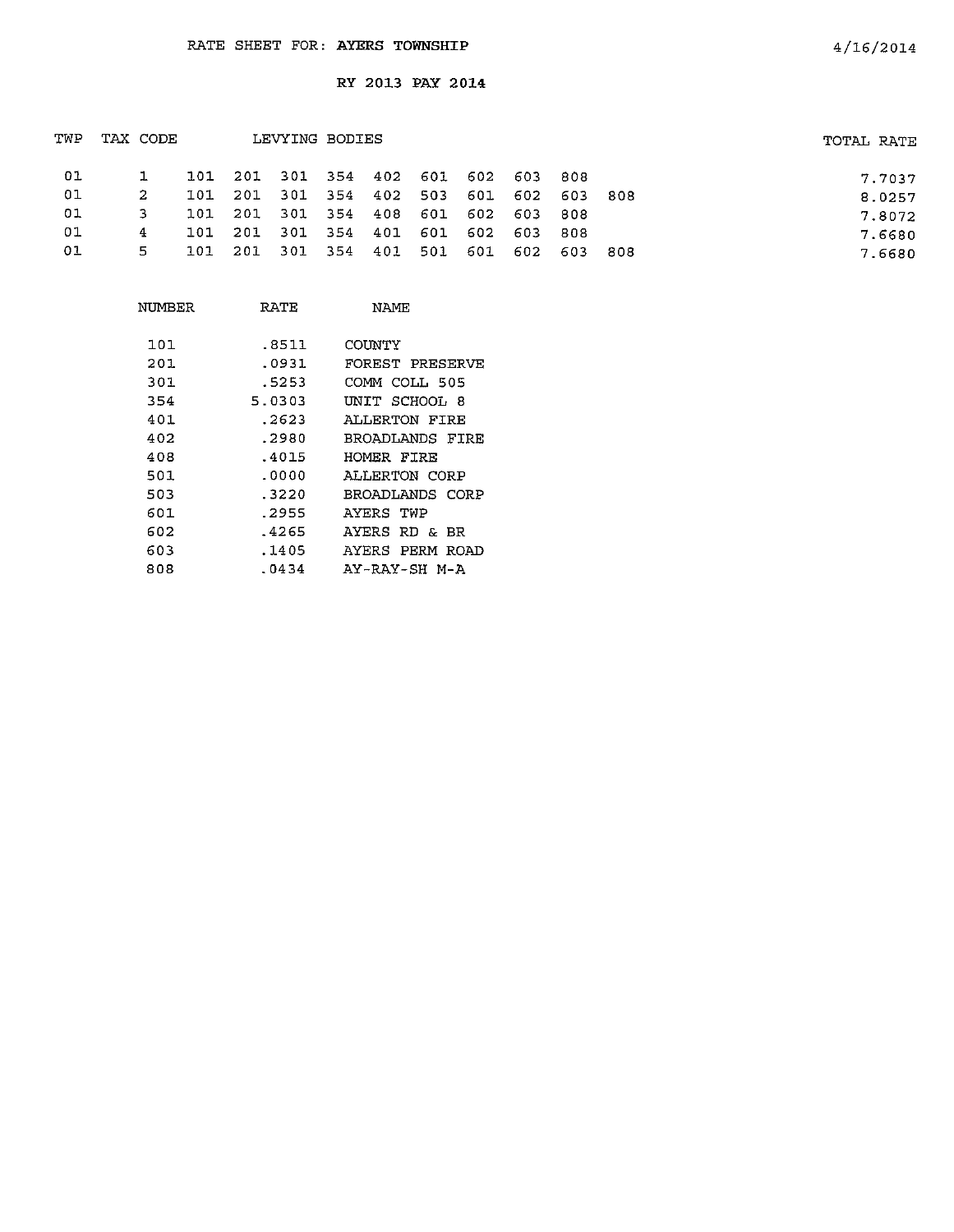| TWP | TAX CODE |     |      |       | LEVYING BODIES |     |      |      |         |         |     | TOTAL RATE |        |
|-----|----------|-----|------|-------|----------------|-----|------|------|---------|---------|-----|------------|--------|
| 02  |          | 101 | 201  |       | 301 356 417    |     | 607  | 608. | 609 946 |         |     |            | 8.1020 |
| 02  | 2.       | 101 | 201  |       | 301 341 417    |     | 607. | 608  | -609    |         |     |            | 7.6317 |
| 02  | 3.       | 101 | 201  | 301   | 341 417        |     | 509  | 607  | 608.    | -609    |     |            | 7.9750 |
| 02  | 4        | 101 | -201 | 301   | 356 417        |     | 510  | 607  | 608     | 609 946 |     |            | 8.3865 |
| 02. | 53       | 101 | 201  | - 301 | 341            | 417 | 509  | 607  | 608     | 609     | 509 |            | 7.9750 |
| 02  | 54       | 101 | 201  | -301  | 341            | 417 | 509  | 607  | 608     | 609     | 509 |            | 7.9750 |
| 02  | 56       | 101 | 201  | 301   | 341            | 417 | 509  | 607  | 608     | -609    | 509 |            | 7.9750 |
|     |          |     |      |       |                |     |      |      |         |         |     |            |        |

| NUMBER | RATE   | NAME                    |
|--------|--------|-------------------------|
| 101    | .8511  | COUNTY                  |
| 201    | .0931  | FOREST PRESERVE         |
| 301    | .5253  | COMM COLI 505           |
| 341    | 5.1950 | UNIT SCHOOL 1C          |
| 356    | 5.4663 | UNIT SCHOOL 5F          |
| 417    | . 1434 | SANG VALLY FIRE         |
| 509    | . 3433 | FISHER CORP             |
| 510    | .2845  | FOOSLAND CORP           |
| 607    | 3205   | BROWN TWP               |
| 608    | -3347  | BROWN RD & BR           |
| 609    | .1686  | BROWN<br>PERM ROAD      |
| 946    | .1990  | DIST -<br>MOYER<br>T.TR |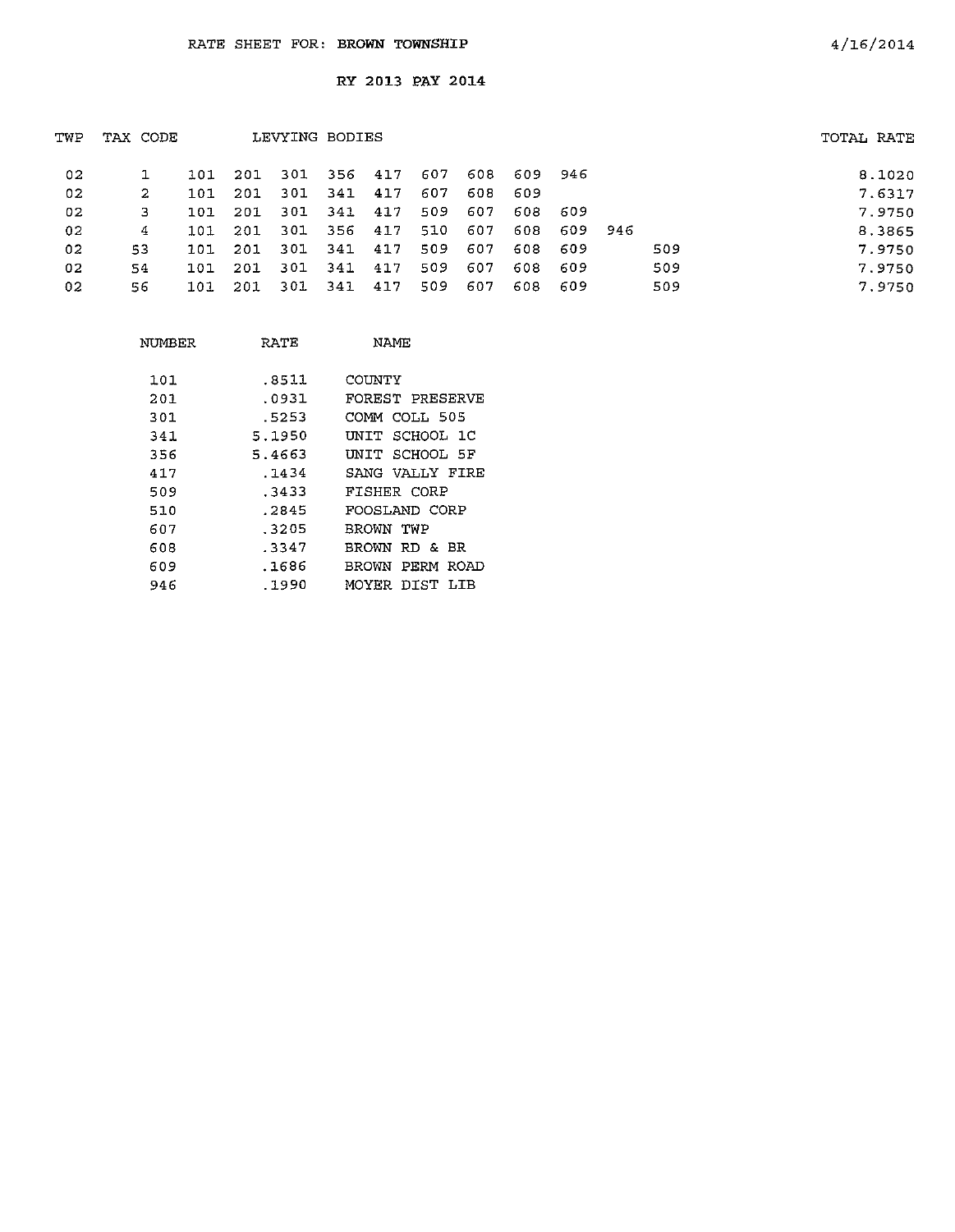| TWP | TAX CODE       |     |     |     | LEVYING BODIES |     |     |     |                 |     |     |     |     |     | TOTAL RATE |
|-----|----------------|-----|-----|-----|----------------|-----|-----|-----|-----------------|-----|-----|-----|-----|-----|------------|
| 03  | 2              | 101 | 201 | 301 | 345            | 613 | 614 | 615 |                 |     |     |     |     |     | 6.0680     |
| 03  | 3              | 101 | 201 | 301 | 345            | 613 | 614 | 615 | 911             | 921 |     |     |     |     | 7.1523     |
| 03  | $\overline{4}$ | 101 | 201 | 301 | 345            | 613 | 614 | 615 | 901             | 921 |     |     |     |     | 6.3878     |
| 03  | 4A             | 101 | 201 | 301 | 345            | 405 | 613 | 614 | 615             | 901 | 921 |     |     |     | 6.7741     |
| 03  | 6              | 101 | 201 | 301 | 345            | 613 | 614 | 615 | 901             | 911 | 921 |     |     |     | 7.1523     |
| 03  | 7              | 101 | 201 | 301 | 345            | 421 | 613 | 614 | 615             | 901 | 921 |     |     |     | 6.5968     |
| 03  | 7A             | 101 | 201 | 301 | 345            | 421 | 613 | 614 | 615             | 901 | 911 | 921 |     |     | 7.3613     |
| 03  | 8              | 101 | 201 | 301 | 345            | 613 | 614 | 615 | 921             |     |     |     |     |     | 6.3878     |
| 03  | 8A             | 101 | 201 | 301 | 345            | 422 | 613 | 614 | 615             | 901 | 921 |     |     |     | 6.7759     |
| 03  | 9              | 101 | 201 | 301 | 345            | 525 | 613 | 614 | 615             | 901 | 941 |     |     |     | 6.9401     |
| 03  | 9A             | 101 | 201 | 301 | 345            | 525 | 613 | 614 | 615             | 941 |     |     |     |     | 6.9401     |
| 03  | 11             | 101 | 201 | 301 | 345            | 613 | 614 | 615 | 901             |     |     |     |     |     | 6.0680     |
| 03  | 13             | 101 | 201 | 301 | 345            | 416 | 613 | 614 | 615             |     |     |     |     |     | 6.4680     |
| 03  | 13A            | 101 | 201 | 301 | 345            | 416 | 613 | 614 | 615             | 921 |     |     |     |     | 6.7878     |
| 03  | 16             | 101 | 201 | 301 | 345            | 410 | 613 | 614 | 615             | 901 | 921 |     |     |     | 6.5294     |
| 03  | 18             | 101 | 201 | 301 | 345            | 525 | 613 | 614 | 615             | 901 | 921 | 941 |     |     | 7.2599     |
| 03  | 19             | 101 | 201 | 301 | 345            | 424 | 613 | 614 | 615             |     |     |     |     |     | 6.3292     |
| 03  | 20             | 101 | 201 | 301 | 344            | 424 | 613 | 614 | 615             |     |     |     |     |     | 6.5276     |
| 03  | 22             | 101 | 201 | 301 | 345            | 424 | 613 | 614 | 615             | 901 |     |     |     |     | 6.3292     |
| 03  | 23             | 101 | 201 | 301 | 345            | 613 | 614 | 615 | 921             | 922 |     |     |     |     | 6.3878     |
| 03  | 24             | 101 | 201 | 301 | 345            | 613 | 614 | 615 | 922             |     |     |     |     |     | 6.0680     |
| 03  | 25             | 101 | 201 | 301 | 345            | 613 | 614 | 615 | 901             | 921 | 922 |     |     |     | 6.3878     |
| 03  | 26             | 101 | 201 | 301 | 345            | 613 | 614 | 615 | 901             | 922 |     |     |     |     | 6.0680     |
| 03  | 27             | 101 | 201 | 301 | 345            | 410 | 613 | 614 | 615             | 901 | 921 | 922 |     |     | 6.5294     |
| 03  | 28             | 101 | 201 | 301 | 345            | 424 | 613 | 614 | 615             | 921 | 922 |     |     |     | 6.6490     |
| 03  | 29             | 101 | 201 | 301 | 345            | 424 | 613 | 614 | 615             | 922 |     |     |     |     | 6.3292     |
| 03  | 30             | 101 | 201 | 301 | 344            | 424 | 613 | 614 | 615             | 922 |     |     |     |     | 6.5276     |
| 03  | 31             | 101 | 201 | 301 | 345            | 424 | 613 | 614 | 615             | 901 | 921 | 922 |     |     | 6.6490     |
| 03  | 32             | 101 | 201 | 301 | 345            | 424 | 613 | 614 | 615             | 901 | 922 |     |     |     | 6.3292     |
| 03  | 33             | 101 | 201 | 301 | 345            | 410 | 613 | 614 | 615             | 921 | 922 |     |     |     | 6.5294     |
| 03  | 34             | 101 | 201 | 301 | 345            | 410 | 613 | 614 | 615             | 921 |     |     |     |     | 6.5294     |
| 03  | 41             | 101 | 201 | 301 | 345            | 504 | 613 | 614 | 615             | 901 | 911 | 921 |     |     | 8.4675     |
| 03  | 42             | 101 | 201 | 301 | 345            | 504 | 613 | 614 | 615             | 911 | 921 |     |     |     | 8.4675     |
| 03  | 43             | 101 | 201 | 301 | 345            | 504 | 613 | 614 | 615             | 901 | 911 | 921 | 922 |     | 8.4675     |
| 03  | 44             | 101 | 201 | 301 | 345            | 504 | 613 | 614 | 615             | 901 | 911 | 922 |     |     | 8.1477     |
| 03  | 52             | 101 | 201 | 301 | 345            | 525 | 613 |     | 614 615 901 941 |     |     |     | 525 |     | 6.9401     |
| 03  | 57             | 101 | 201 | 301 | 345            | 525 | 613 | 614 | 615             | 921 | 941 |     | 525 |     | 7.2599     |
| 03  | 58             | 101 | 201 | 301 | 345            | 525 | 613 | 614 | 615             | 901 | 921 | 941 |     | 525 | 7.2599     |
| 03  | 59             | 101 | 201 | 301 | 345            | 525 | 613 | 614 | 615             | 901 | 941 |     | 525 |     | 6.9401     |
| 03  | 59A            | 101 | 201 | 301 | 345            | 525 | 613 | 614 | 615             | 941 |     | 525 |     |     | 6.9401     |
| 03  | 64             | 101 | 201 | 301 | 345            | 613 | 614 | 615 | 901             | 921 |     |     |     |     | 6.3878     |
| 03  | 66             | 101 | 201 | 301 | 345            | 613 | 614 | 615 | 901             | 921 | 922 |     |     |     | 6.3878     |
| 03  | 67             | 101 | 201 | 301 | 345            | 424 | 613 |     | 614 615         | 921 | 922 |     |     |     | 6.6490     |

| NUMBER | <b>RATE</b> | <b>NAME</b>     |
|--------|-------------|-----------------|
| 101    | .8511       | COUNTY          |
| 201    | .0931       | FOREST PRESERVE |
| 301    | .5253       | COMM COLL 505   |
| 344    | 4.4998      | UNIT SCHOOL 3   |

 $\sim$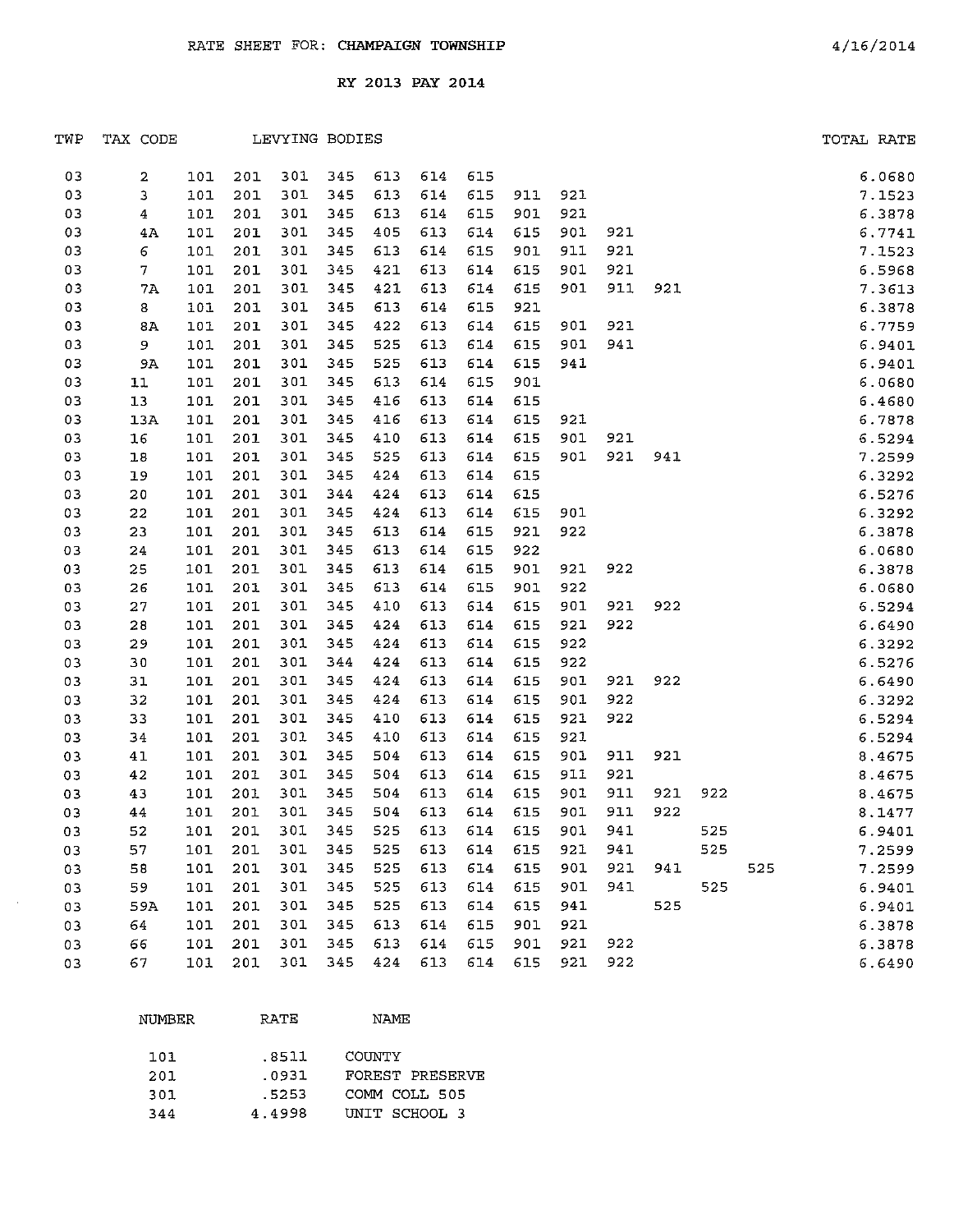| TWP | TAX CODE<br>LEVYING BODIES |     |        |                 | TOTAL RATE |  |
|-----|----------------------------|-----|--------|-----------------|------------|--|
|     |                            | 345 | 4.3014 | UNIT SCHOOL 4   |            |  |
|     |                            | 405 | .3863  | E PRAIRIE FIRE  |            |  |
|     |                            | 410 | .1416  | LINCLNSHR FIRE  |            |  |
|     |                            | 416 | .4000  | ROLL ACRE FIRE  |            |  |
|     |                            | 421 | .2090  | WINDSOR PK FIRE |            |  |
|     |                            | 422 | .3881  | CHERRY HIL FIRE |            |  |
|     |                            | 424 | .2612  | SCOTT FIRE      |            |  |
|     |                            | 504 | 1.3152 | CHAMPAIGN CORP  |            |  |
|     |                            | 525 | .7376  | SAVOY CORP      |            |  |
|     |                            | 613 | .0467  | CHAMPAIGN TWP   |            |  |
|     |                            | 614 | .0759  | CHAMP RD & BR   |            |  |
|     |                            | 615 | .1745  | CHAMP PERM ROAD |            |  |
|     |                            | 901 | .0000  | U - C SANITARY  |            |  |
|     |                            | 911 | .7645  | CHAMPAIGN PARK  |            |  |
|     |                            | 921 | .3198  | CU MASS TRANSIT |            |  |
|     |                            | 922 | .0000  | SW MASS TRANSIT |            |  |
|     |                            | 941 | .1345  | TOLONO PUBL LIB |            |  |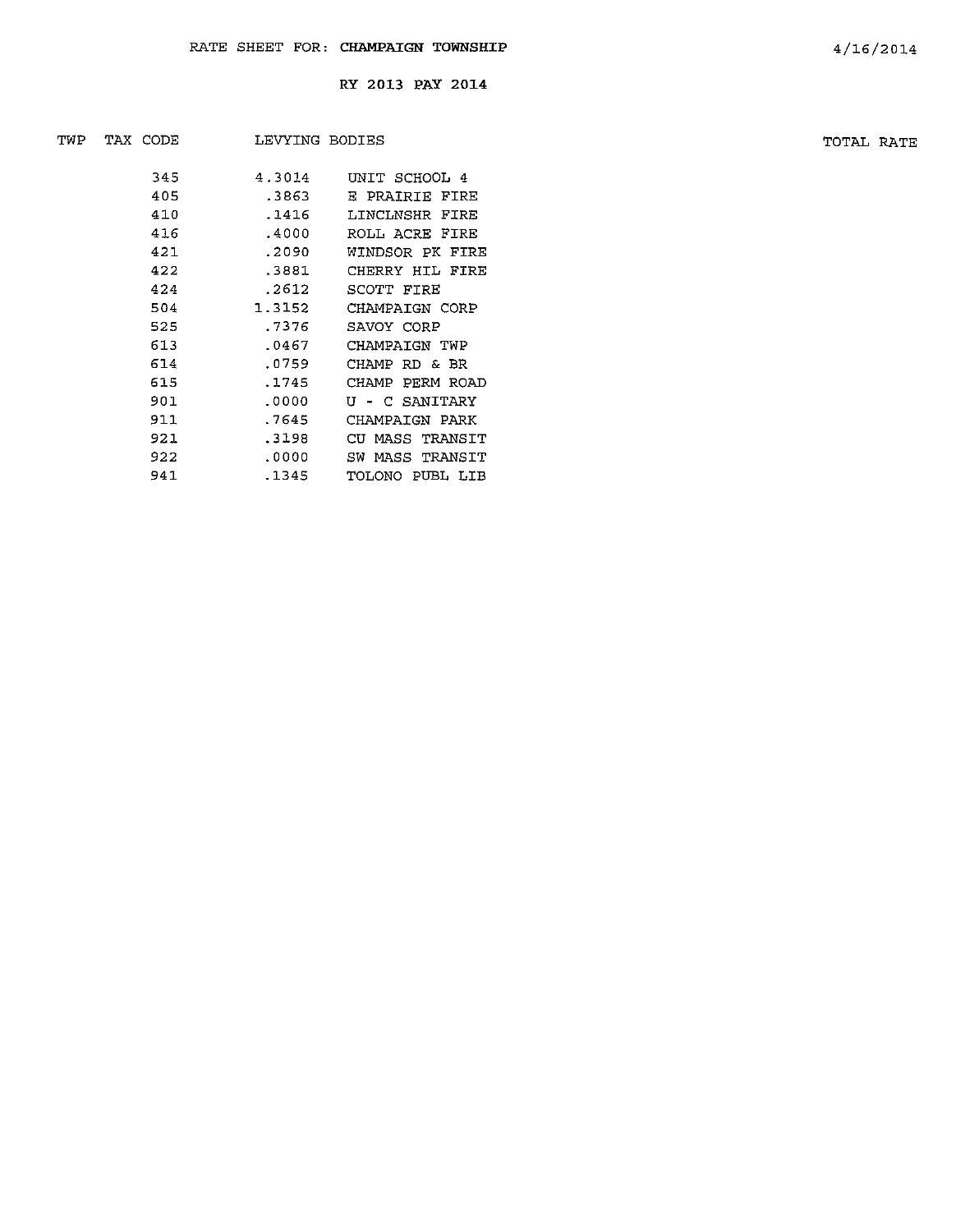| TWP | TAX CODE |     |                                     | LEVYING BODIES |  |  | TOTAL RATE |
|-----|----------|-----|-------------------------------------|----------------|--|--|------------|
| 05  |          |     | 101 201 301 348 425 624 625 626 806 |                |  |  | 7.2694     |
| 05  | 2        |     | 101 201 301 348 409 624 625 626 806 |                |  |  | 7.5268     |
| 05. |          |     | 101 201 301 349 424 624 625 626 806 |                |  |  | 6.0374     |
| 05  | 4        | 101 | 201 301 349 409 624 625 626 806     |                |  |  | 6.3341     |
| 05  | 5.       |     | 101 201 301 348 424 624 625 626 806 |                |  |  | 7.2301     |
|     |          |     |                                     |                |  |  |            |

| NUMBER | RATE   | NAME            |
|--------|--------|-----------------|
| 101    | .8511  | COUNTY          |
| 201    | .0931  | FOREST PRESERVE |
| 301    | .5253  | COMM COLL 505   |
| 348    | 4.5463 | UNIT SCHOOL 7   |
| 349    | 3.3536 | UNIT SCHOOL 25P |
| 409    | .5579  | IVESDALE FIRE   |
| 424    | .2612  | SCOTT FIRE      |
| 425    | .3005  | SADORUS FIRE    |
| 624    | .3397  | COLFAX TWP      |
| 625    | .4249  | COLFAX RD & BR  |
| 626    | . 1394 | COLFAX PERM RD  |
| 806    | .0491  | CLFX-SADRS M-A  |

 $\bar{\mathcal{A}}$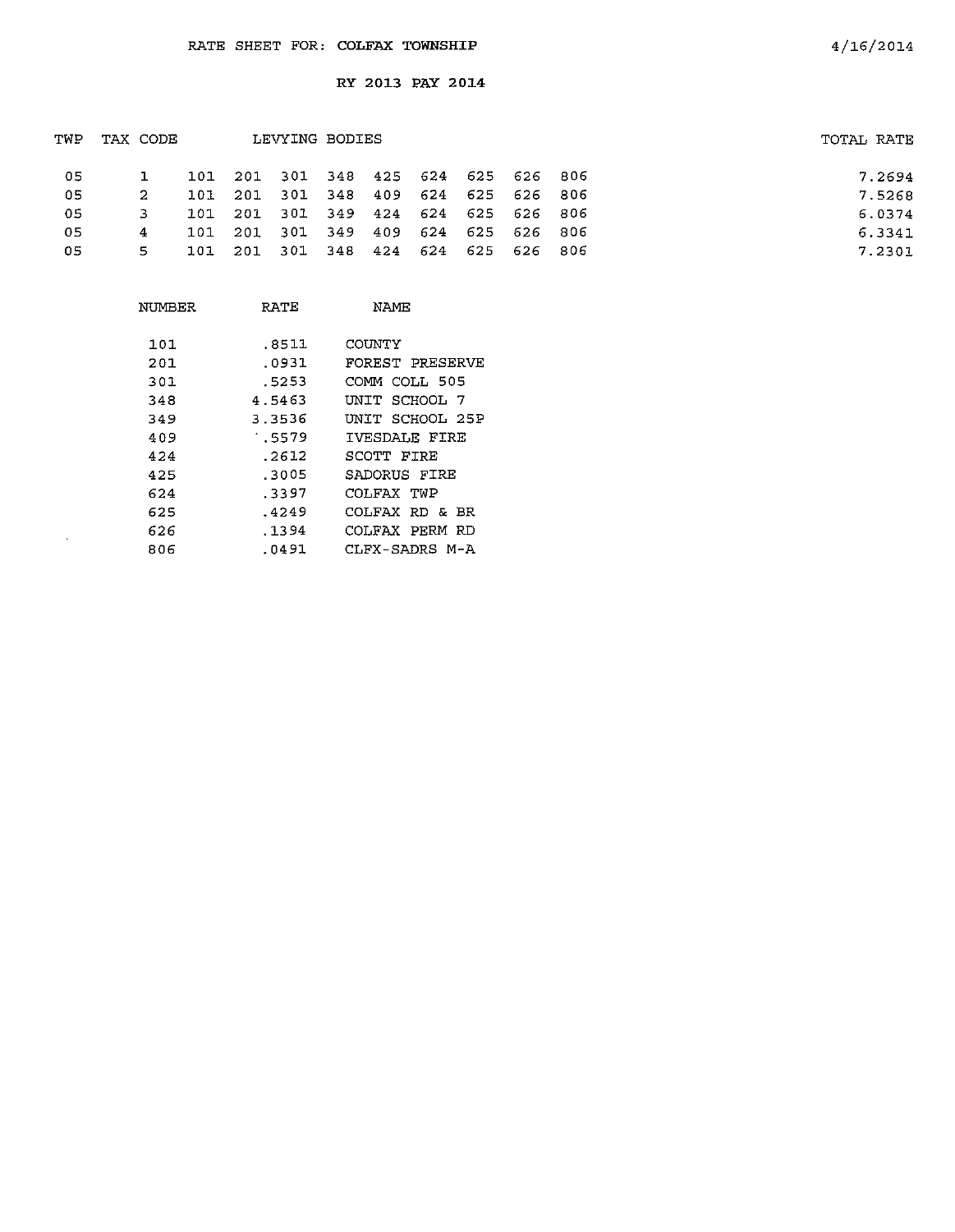| TWP | TAX CODE |      |         | LEVYING BODIES                          |  |                 |     |                 |  | TOTAL RATE |
|-----|----------|------|---------|-----------------------------------------|--|-----------------|-----|-----------------|--|------------|
| 06  |          |      |         | 101 201 301 315 331 407 630 631 632 804 |  |                 |     |                 |  | 8.2287     |
| 06  |          | 101  | 201     | 301 315 331 407                         |  | 511             |     | 630 631 632 804 |  | 8.6809     |
| 06  | 5.       | 101  | 201     | 302 315 332 413 630 631 632 804         |  |                 |     |                 |  | 7.5747     |
| 06  | 6.       |      | 101 201 | 302 315 332 407 630 631 632 804         |  |                 |     |                 |  | 7.7882     |
| 06  | 11       | ומד  | 201     | 302 332 358 413                         |  | 630 631 632 804 |     |                 |  | 7.7813     |
| 06  | 12       | 101. | - 201   | 301 331 358 407                         |  | 630             | 631 | 632 804         |  | 8.4353     |
|     |          |      |         |                                         |  |                 |     |                 |  |            |

| NUMBER | RATE   | NAME               |
|--------|--------|--------------------|
|        |        |                    |
| 101    | .8511  | COUNTY             |
| 201    | .0931  | FOREST PRESERVE    |
| 301    | .5253  | COMM COLL 505      |
| 302    | .6182  | COMM COLL 507      |
| 315    | 2.6043 | SCHOOL DIST 188    |
| 331    | 2.8064 | HIGH SCHOOL 193    |
| 332    | 2.2730 | HIGH SCHOOL 225    |
| 358    | 2.8109 | SCHOOL DIST 197    |
| 407    | .3760  | GIFFORD FIRE       |
| 413    | .1625  | OGDN/ROYAL FIRE    |
| 511    | .4522  | GIFFORD CORP       |
| 630    | .3868  | COMPROMISE TWP     |
| 631    | .3786  | COMPR RD & BR      |
| 632    | . 1755 | COMPR PERM RD      |
| 804    | .0316  | HWD KER M-A<br>COM |

4/16/2014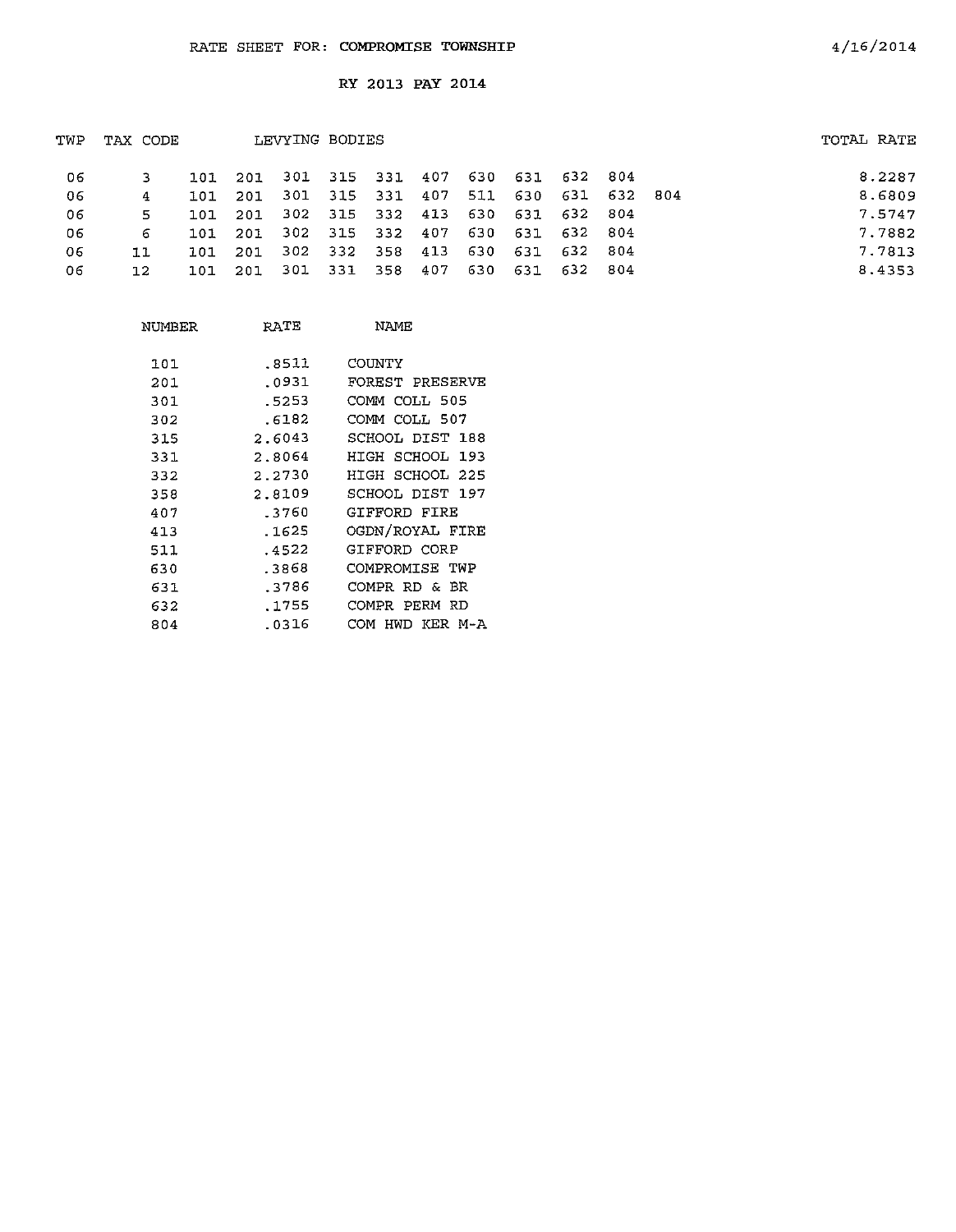| TWP | TAX CODE |       |         | LEVYING BODIES  |  |                                     |         |     | TOTAL RATE |        |
|-----|----------|-------|---------|-----------------|--|-------------------------------------|---------|-----|------------|--------|
| 07  |          | 101 - |         |                 |  | 201 301 341 417 636 637 638 802     |         |     |            | 7.6438 |
| 07  | 2.       | 101   | 201     |                 |  | 301 341 417 509 636 637 638 802     |         |     |            | 7.9871 |
| 07  |          | 101   | -201    |                 |  | 301 341 420 636 637 638 802         |         |     |            | 7.8247 |
| 07  | 4        | 101   | -201    |                 |  | 301 311 331 420 636 637 638 802     |         |     |            | 8.0555 |
| 07  | 5.       |       | 101 201 |                 |  | 301 311 331 417 636 637 638 802     |         |     |            | 7.8746 |
| 07  | 6.       | 101   |         |                 |  | 201 301 312 331 420 636 637 638 802 |         |     |            | 9.9874 |
| 07  | 7.       | 101   | 201     |                 |  | 301 312 331 417 636 637             | 638 802 |     |            | 9.8065 |
| 07  | 52.      | 101   |         | 201 301 341 417 |  | 509 636 637                         | 638 802 | 509 |            | 7.9871 |

| NUMBER | RATE   | NAME                      |
|--------|--------|---------------------------|
| 101    | .8511  | COUNTY                    |
| 201    | .0931  | FOREST PRESERVE           |
| 301    | .5253  | COMM COLL 505             |
| 311    | 2.6194 | SCHOOL DIST<br>130        |
| 312    | 4.5513 | SCHOOL DIST<br>137        |
| 331    | 2.8064 | HIGH SCHOOL 193           |
| 341    | 5.1950 | SCHOOL 1C<br>UNIT         |
| 417    | .1434  | SANG VALLY FIRE           |
| 420    | .3243  | THOMASBORO FIRE           |
| 509    | -3433  | FISHER CORP               |
| 636    | .2482  | CONDIT TWP                |
| 637    | .3956  | CONDIT<br>RD & BR         |
| 638    | .1662  | PERM<br>RD<br>CONDIT      |
| 802    | .0259  | HE NE<br>CN.<br>М-А<br>EB |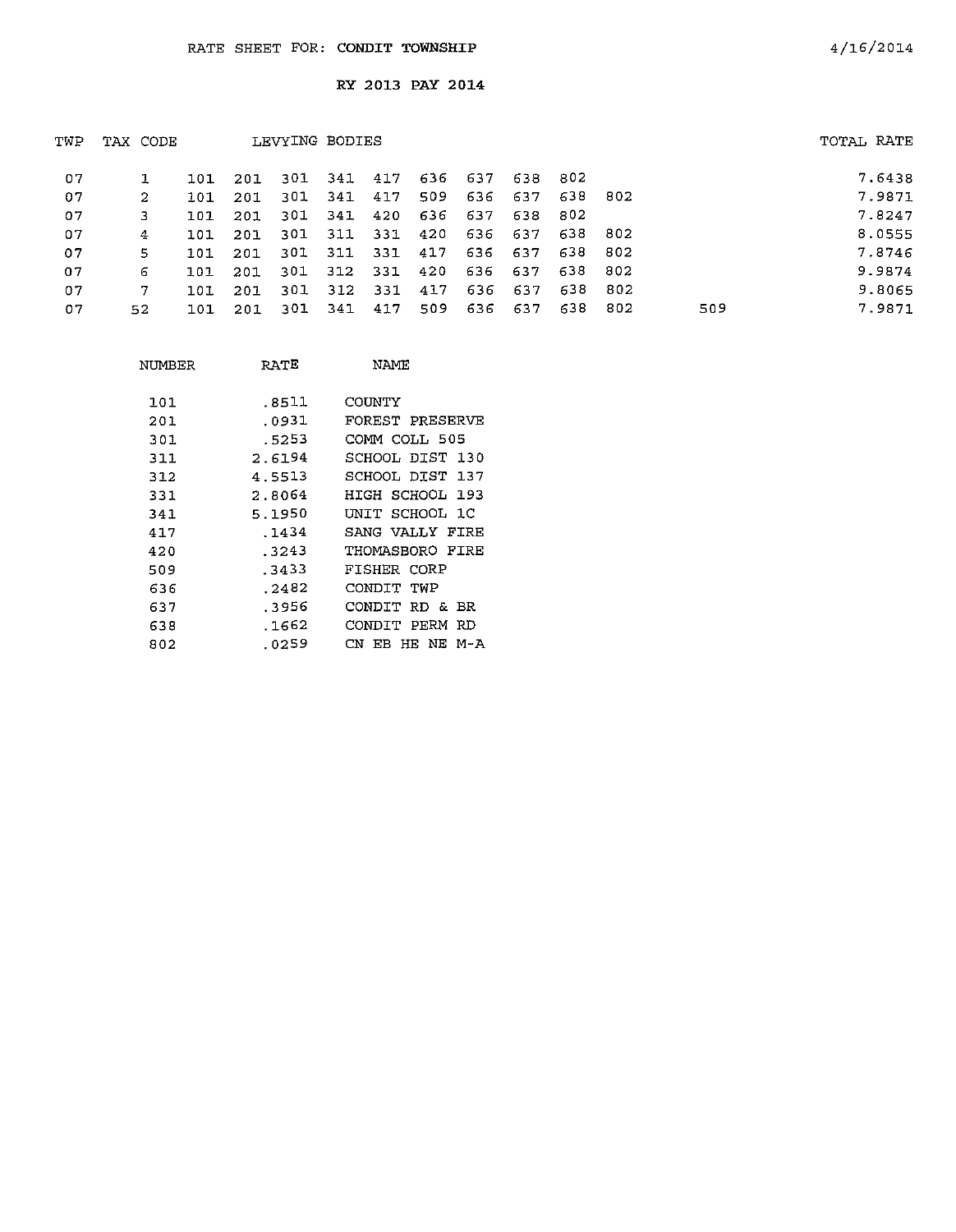| TWP | TAX CODE |     |      | LEVYING BODIES |             |                             |                 |     |     |         |     | TOTAL RATE |
|-----|----------|-----|------|----------------|-------------|-----------------------------|-----------------|-----|-----|---------|-----|------------|
| 08  |          | 101 | -201 |                |             | 301 348 426 642 643 644 807 |                 |     |     |         |     | 7.2219     |
| 08  | -2.      | 101 | 201  |                | 301 348 414 |                             | 642 643         |     | 644 | 807     |     | 7.2498     |
| 08  |          | 101 | -201 | 301            | 348         |                             | 415 642 643 644 |     |     | 807     |     | 7.1891     |
| 08  | 4        | 101 | -201 | 301            | 353         |                             | 415 642 643 644 |     |     | 807     | 943 | 7.2090     |
| 08  | 5        | 101 | 201  | 301            | 353         |                             | 402 642 643     |     | 644 | 807     | 943 | 7.2840     |
| 08  | 6        | 101 | 201  | 301            | 353         | 414                         | 642 643         |     | 644 | 807 943 |     | 7.2697     |
| 08  |          | 101 | -201 |                |             | 301 353 642 643             |                 | 644 | 807 | - 943   |     | 6.9860     |
|     |          |     |      |                |             |                             |                 |     |     |         |     |            |

| NIMBER | RATE   | NAME                   |
|--------|--------|------------------------|
| 101    | .8511  | COINTY                 |
| 201    | .0931  | FOREST PRESERVE        |
| 301    | .5253  | COMM COLL 505          |
| 348    | 4.5463 | SCHOOL 7<br>UNIT       |
| 353    | 4.3046 | SCHL 302D<br>UNIT      |
| 402    | .2980  | BROADLANDS FIRE        |
| 414    | .2837  | PESOTUM FIRE           |
| 415    | .2230  | PHILO FIRE             |
| 426    | .2558  | TOLONO FIRE            |
| 642    | .4727  | CRITTENDEN TWP         |
| 643    | .3257  | CRITT<br>RD &<br>BR    |
| 644    | .1343  | CRTTT.<br>PFRM<br>ROAD |
| 807    | . 0176 | CRITT-PESOT M-A        |
| 943    | .2616  | CAMARGO LIB<br>DTS     |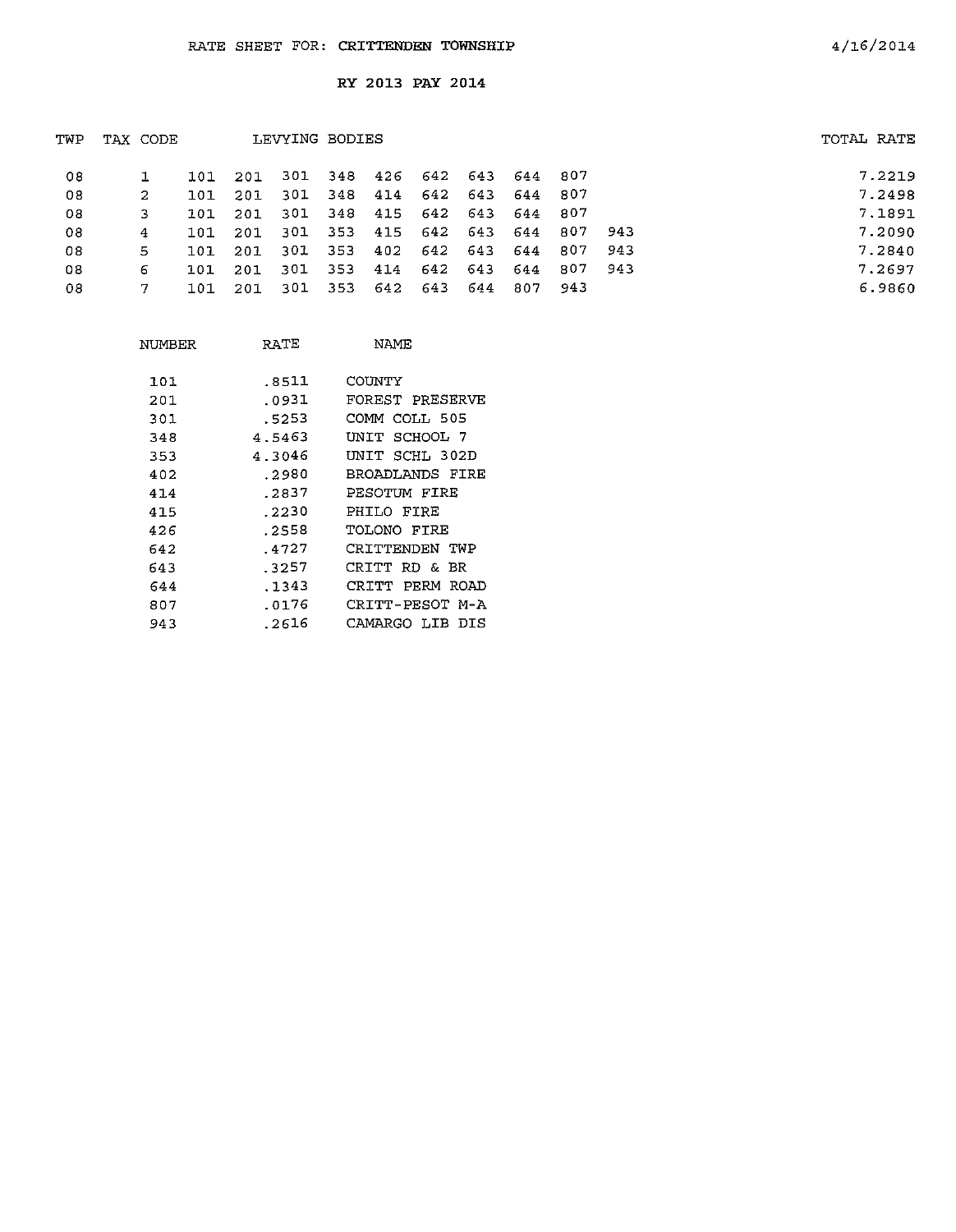| TWP | TAX CODE |       |     |      | LEVYING BODIES |     |     |     |       |         |     |     | TOTAL RATE |
|-----|----------|-------|-----|------|----------------|-----|-----|-----|-------|---------|-----|-----|------------|
| 10  |          | 101   | 201 | -301 | 341            | 417 | 653 | 654 | 655 - | - 802   |     |     | 7.6636     |
| 10  | 2        | 101   | 201 | -301 | 341            | 417 | 509 | 653 | 654   | 655 802 |     |     | 8.0069     |
| 10  | 3        | 101   | 301 | 341  | 417            | 653 | 654 | 655 | -802  |         |     |     | 7.5705     |
| 10  | 4        | 101   | 201 | -301 | 312            | 331 | 417 | 653 | 654   | 655     | 802 |     | 9.8263     |
| 10  | 5        | 1.01. | 201 | -301 | 356            | 417 | 653 | 654 | 655   | 802 946 |     |     | 8.1339     |
| 10  | 52       | 101   | 201 | 301  | -341           | 417 | 509 | 653 | 654   | 655     | 802 | 509 | 8.0069     |
| 10  | 54       | 101   | 201 | 301  | 341            | 417 | 509 | 653 | 654   | 655 802 |     | 509 | 8.0069     |

| NUMBER | RATE   | NAME                  |
|--------|--------|-----------------------|
| 1.01.  | .8511  | COUNTY                |
| 201    | .0931  | FOREST PRESERVE       |
| 301    | .5253  | COMM COLL 505         |
| 312    | 4.5513 | SCHOOL DIST 137       |
| 331    | 2.8064 | SCHOOL 193<br>HIGH    |
| 341    | 5.1950 | UNIT SCHOOL 1C        |
| 356    | 5.4663 | UNIT SCHOOL 5F        |
| 417    | .1434  | SANG VALLY FIRE       |
| 509    | .3433  | FISHER CORP           |
| 653    | .3142  | EAST BEND TWP         |
| 654    | .3530  | BEND RD & BR<br>E.    |
| 655    | .1626  | E.<br>BEND PERM<br>RD |
| 802    | .0259  | CN EB HE NE M-A       |
| 946    | .1990  | MOYER<br>DIST<br>T.TR |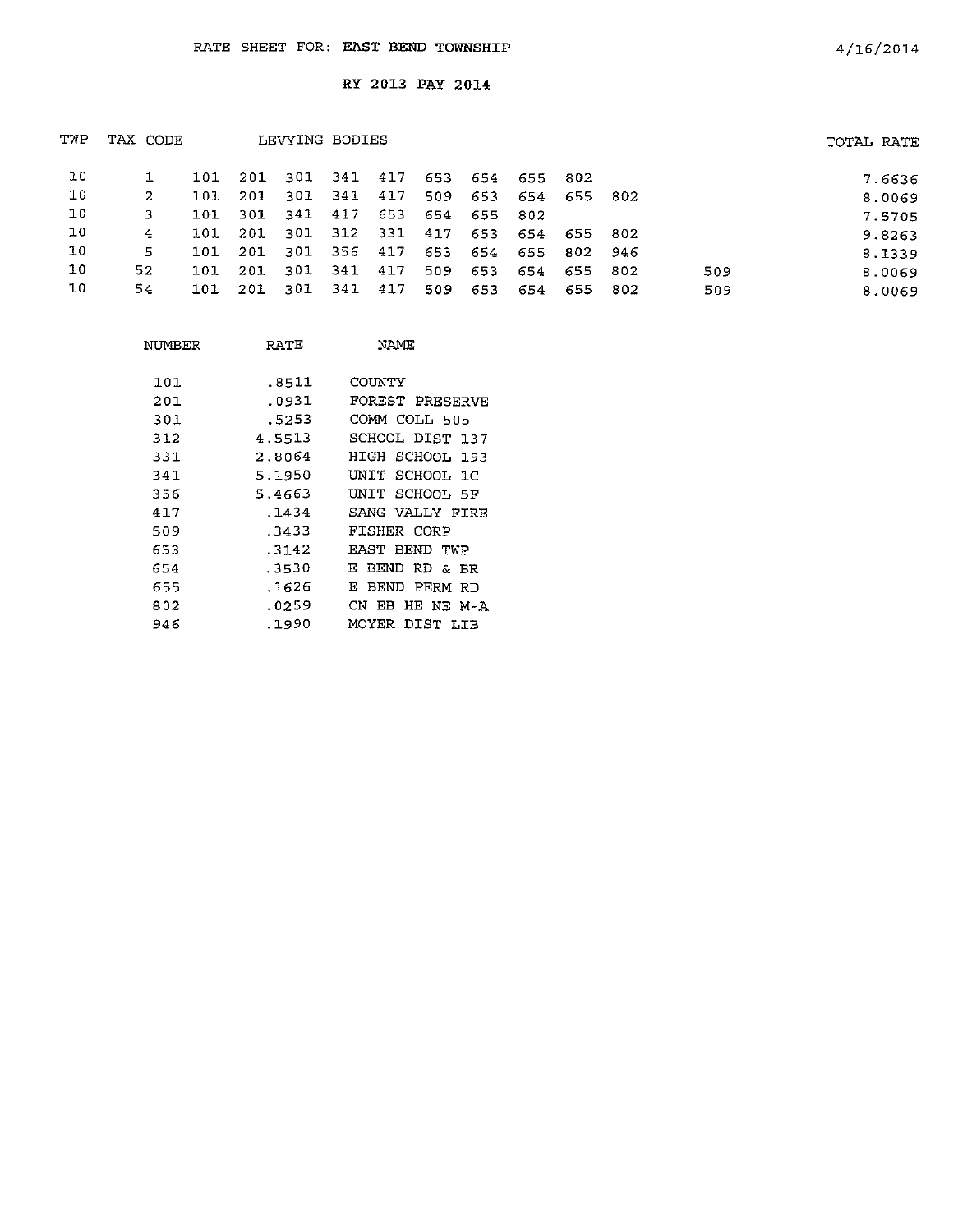| TWP | TAX CODE |     |     | LEVYING BODIES |         |         |     |     |     |         |      |     | TOTAL RATE |
|-----|----------|-----|-----|----------------|---------|---------|-----|-----|-----|---------|------|-----|------------|
| 11  |          | 101 | 201 |                | 301 355 | 411 659 |     | 660 | 661 | -804    |      |     | 8.3693     |
| 11  | 2        | 101 | 201 | 301            | 355     | 407     | 659 | 660 | 661 | 304     |      |     | 8.2158     |
| 11  | 3        | 101 | 201 | 301            | 313     | 331     | 659 | 660 | 661 | 804     |      |     | 9.0634     |
| 11  | 4        | 101 | 201 | 301            | 313     | 331     | 411 | 659 | 660 | 661 804 |      |     | 9.5929     |
| 11  | 5.       | 101 | 201 | 301            | 315     | 331     | 407 | 659 | 660 | 661     | -804 |     | 8.3272     |
| 11  | 6.       | 101 | 201 | 302            | 315     | 332     | 407 | 659 | 660 | 661     | 804  |     | 7.8867     |
| 11  | 7        | 101 | 201 | 302            | 315     | 332     | 411 | 659 | 660 | 661 804 |      |     | 8.0402     |
| 11  | 8        | 101 | 201 | 301            | 313     | 331     | 407 | 659 | 660 | 661     | 804  |     | 9.4394     |
| 11  | 9        | 101 | 201 | 301            | 315     | 331     | 407 | 511 | 659 | 660     | 661  | 804 | 8.7794     |

| NUMBER | RATE   | <b>NAME</b>            |
|--------|--------|------------------------|
| 101    | .8511  | COUNTY                 |
| 201    | .0931  | FOREST PRESERVE        |
| 301    | .5253  | СОММ СОТТ, 505         |
| 302    | .6182  | COMM COLL 507          |
| 313    | 3.7165 | SCHOOL DIST 142        |
| 315    | 2.6043 | SCHOOL DIST<br>188     |
| 331    | 2.8064 | HIGH SCHOOL 193        |
| 332    | 2.2730 | SCHOOL<br>HIGH<br>225  |
| 355    | 5.2993 | SCHOOL 10F<br>ידותוז   |
| 407    | .3760  | GIFFORD FIRE           |
| 411    | .5295  | LUDLOW<br>FTRE         |
| 511    | .4522  | CORP<br>GIFFORD        |
| 659    | .2672  | TWP<br>HARWOOD         |
| 660    | .5871  | HARWOOD<br>RD.<br>& BR |
| 661    | .1851  | HARWOOD<br>PERM<br>RD  |
| 804    | .0316  | KER M-A<br>HWD<br>COM  |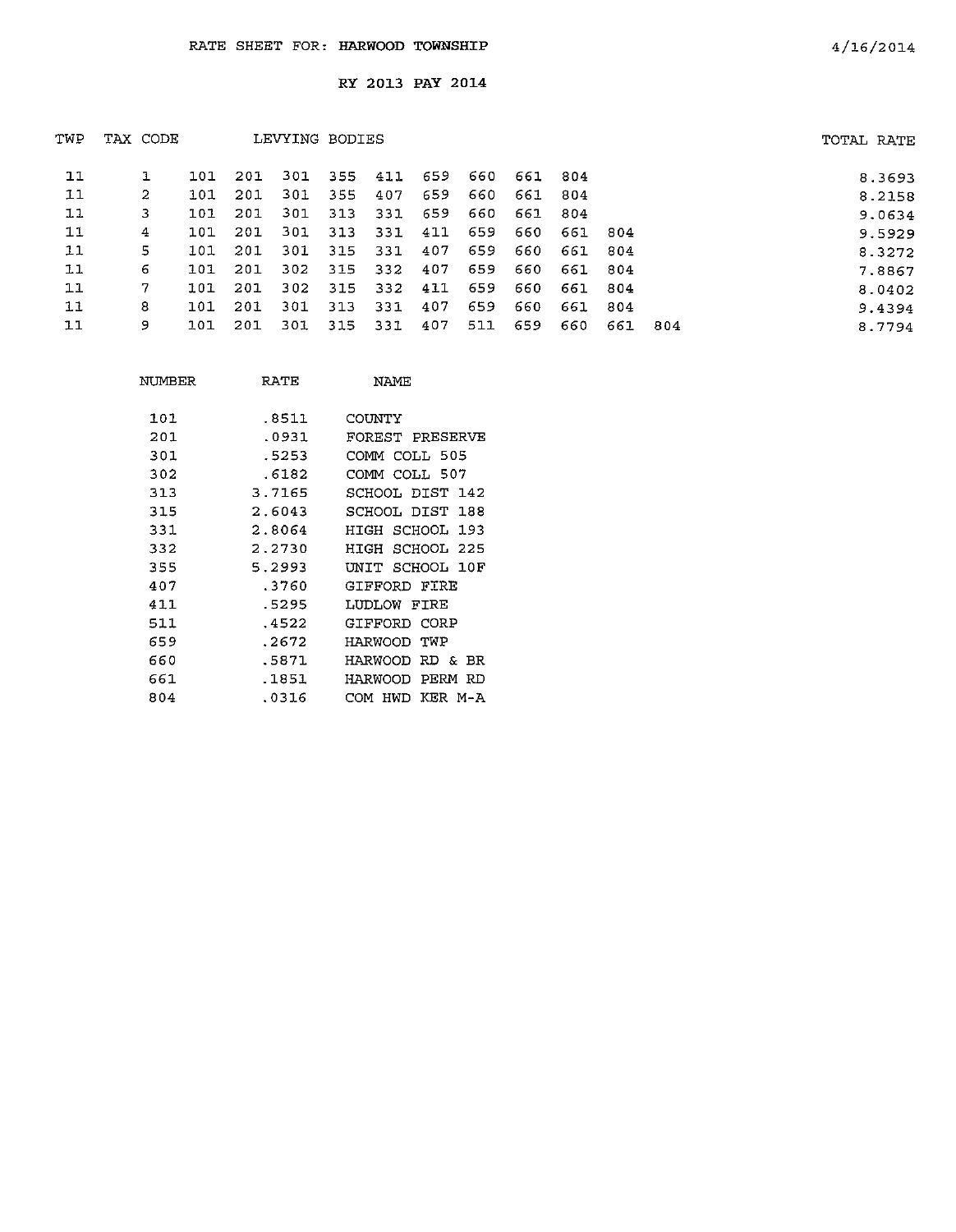| TWP               | TAX CODE |     |     | LEVYING BODIES |     |     |     |     |     |     |     |     |     | TOTAL RATE |
|-------------------|----------|-----|-----|----------------|-----|-----|-----|-----|-----|-----|-----|-----|-----|------------|
| 12                | ı        | 101 | 201 | 301            | 345 | 665 | 666 | 667 | 802 | 901 |     |     |     | 6.5482     |
| 12                | 2        | 101 | 201 | 301            | 345 | 665 | 666 | 667 | 802 |     |     |     |     | 6.5482     |
| 12                | 2A       | 101 | 201 | 301            | 345 | 405 | 665 | 666 | 667 | 802 |     |     |     | 6.9345     |
| 12                | 3        | 101 | 201 | 301            | 345 | 420 | 665 | 666 | 667 | 802 |     |     |     | 6.8725     |
| 12                | 4        | 101 | 201 | 301            | 345 | 405 | 665 | 666 | 667 | 802 | 901 | 921 |     | 7.2543     |
| 12                | 6A       | 101 | 201 | 301            | 345 | 405 | 665 | 666 | 667 | 802 | 921 |     |     | 7.2543     |
| 12                | 7        | 101 | 201 | 301            | 344 | 404 | 665 | 666 | 667 | 802 |     |     |     | 7.1193     |
| 12                | 8        | 101 | 201 | 301            | 345 | 405 | 665 | 666 | 667 | 802 | 901 | 911 | 921 | 8.0188     |
| 12                | 9        | 101 | 201 | 301            | 345 | 404 | 665 | 666 | 667 | 802 |     |     |     | 6.9209     |
| 12                | 10       | 101 | 201 | 301            | 345 | 665 | 666 | 667 | 802 | 901 | 921 |     |     | 6.8680     |
| 12                | 11       | 101 | 201 | 301            | 345 | 424 | 665 | 666 | 667 | 802 |     |     |     | 6.8094     |
| 12                | 12       | 101 | 201 | 301            | 344 | 417 | 665 | 666 | 667 | 802 |     |     |     | 6.8900     |
| $12 \,$           | 13       | 101 | 201 | 301            | 344 | 404 | 516 | 665 | 666 | 667 | 802 |     |     | 7.9965     |
| 12                | 14       | 101 | 201 | 301            | 345 | 665 | 666 | 667 | 802 | 921 |     |     |     | 6.8680     |
| 12                | 15       | 101 | 201 | 301            | 345 | 420 | 665 | 666 | 667 | 802 | 901 |     |     | 6.8725     |
| $12 \overline{ }$ | 16       | 101 | 201 | 301            | 345 | 405 | 665 | 666 | 667 | 802 | 901 |     |     | 6.9345     |
| $12 \,$           | 17       | 101 | 201 | 301            | 345 | 404 | 665 | 666 | 667 | 802 | 901 |     |     | 6.9209     |
| 12                | 50       | 101 | 201 | 301            | 344 | 404 | 516 | 665 | 666 | 667 | 802 |     | 516 | 7.9965     |

| NTIMBER | RATE    | NAMF.                        |
|---------|---------|------------------------------|
| 1.01.   | .8511   | COUNTY                       |
| 201     | .0931   | FOREST PRESERVE              |
| 301     | . 5253  | COMM COLL 505                |
| 344     | 4.4998  | SCHOOL 3<br>דת ה             |
| 345     | 4.3014  | SCHOOL<br>דותו<br>- 4        |
| 404     | .3727   | CORNRELT FIRE                |
| 405     | .3863   | PRAIRIE FIRE<br>Е.           |
| 417     | . 1434  | SANG VALLY<br>FIRE           |
| 420     | . 3243  | THOMASBORO<br>FIRE           |
| 424     | . 2612  | SCOTT FIRE                   |
| 516     | .8772   | МАНОМЕТ СОВР                 |
| 665     | . 1798  | <b>HENSLFY</b><br>TWP        |
| 666     | .3991   | HENSLEY<br>RD &<br><b>BR</b> |
| 667     | .1725   | HENSLEY PERM RD              |
| 802     | .0259   | HE NE M-A<br>CN EB           |
| 901     | .0000   | SANITARY<br>τT<br>C.         |
| 911     | .7645   | CHAMPATGN<br>PARK            |
| 921     | . 31.98 | MASS TRANSIT<br>CIT          |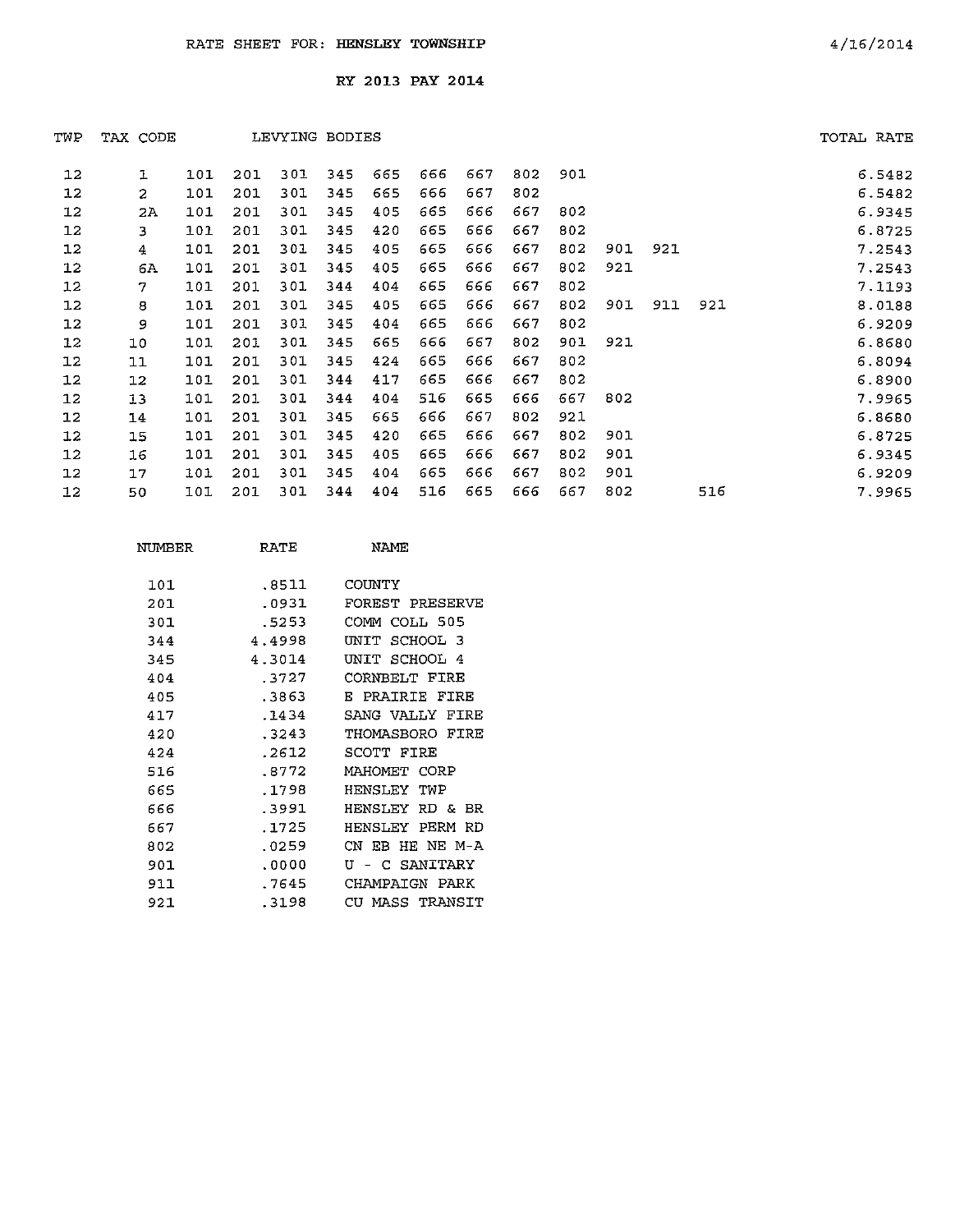| TWP     | LEVYING BODIES<br>TAX CODE |  |                                         |  |  | TOTAL RATE |  |  |        |
|---------|----------------------------|--|-----------------------------------------|--|--|------------|--|--|--------|
| 13      | 2                          |  | 101 201 302 315 332 407 671 672 673 804 |  |  |            |  |  | 7.8597 |
| -13     | 4.                         |  | 101 201 302 320 332 407 671 672 673 804 |  |  |            |  |  | 7.8553 |
| $\pm 3$ | 5.                         |  | 101 201 301 355 407 671 672 673 804     |  |  |            |  |  | 8.1888 |
| -13     | 6.                         |  | 101 201 301 315 331 407 671 672 673 804 |  |  |            |  |  | 8.3002 |

| NUMBER | RATE   | <b>NAME</b>        |
|--------|--------|--------------------|
| 101    | .8511  | COUNTY             |
| 201    | .0931  | FOREST PRESERVE    |
| 301    | . 5253 | COMM COLL 505      |
| 302    | .6182  | COMM COLL 507      |
| 315    | 2.6043 | SCHOOL DIST 188    |
| 320    | 2.5999 | SCHOOL DIST<br>61V |
| 331    | 2.8064 | HIGH SCHOOL<br>193 |
| 332    | 2.2730 | HIGH SCHOOL 225    |
| 355    | 5.2993 | UNIT SCHOOL 10F    |
| 407    | .3760  | GIFFORD FIRE       |
| 671    | .3597  | KERR TWP           |
| 672    | .4625  | KERR<br>RD & BR    |
| 673    | .1902  | PERM ROAD<br>KERR  |
| 804    | .0316  | HWD KER M-A<br>COM |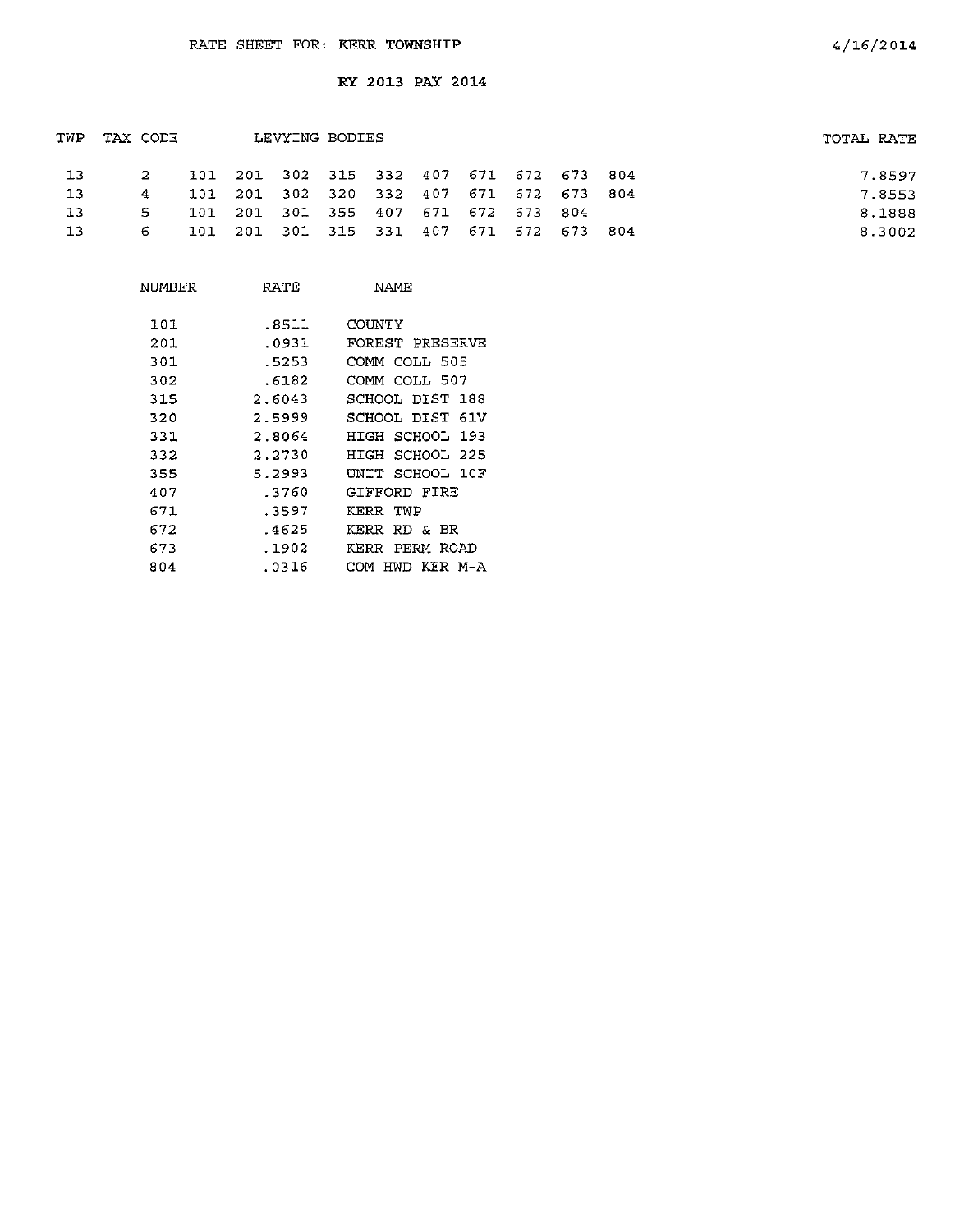|    |     |          |     |     |     |                |     |     |     |     |     |     |     |     | TOTAL RATE |
|----|-----|----------|-----|-----|-----|----------------|-----|-----|-----|-----|-----|-----|-----|-----|------------|
|    | 101 | 301      | 355 | 411 | 677 | 678            | 679 | 803 | 961 |     |     |     |     |     | 8.0925     |
| 2  | 101 | 201      | 301 | 355 | 411 | 677            | 678 | 679 | 803 | 961 |     |     |     |     | 8.1856     |
| 3  | 101 | 201      | 301 | 312 | 331 | 677            | 678 | 679 | 803 | 912 | 961 |     |     |     | 9.9647     |
| 4  | 101 | 201      | 30I | 312 | 331 | 677            | 678 | 679 | 803 | 961 |     |     |     |     | 9.7145     |
| 5  | 101 | 201      | 301 | 312 | 331 | 520            | 677 | 678 | 679 | 803 | 912 | 961 |     |     | 11.3419    |
| 6  | 101 | 201      | 301 | 312 | 331 | 520            | 677 | 678 | 679 | 803 | 961 |     |     |     | 11.0917    |
| 8  | 101 | 301      | 313 | 331 | 411 | 677            | 678 | 679 | 803 | 961 |     |     |     |     | 9.3161     |
| 9. | 101 | 201      | 301 | 313 | 331 | 411            | 677 | 678 | 679 | 803 | 961 |     |     |     | 9.4092     |
| 10 | 101 | 201      | 301 | 313 | 331 | 411            | 515 | 677 | 678 | 679 | 803 | 961 |     |     | 9.6983     |
| 11 | 101 | 201      | 301 | 313 | 331 | 677            | 678 | 679 | 803 | 961 |     |     |     |     | 8.8797     |
| 50 | 101 | 201      | 301 | 312 | 331 | 520            | 677 | 678 | 679 | 803 | 961 |     | 520 |     | 11.0917    |
| 51 | 101 | 201      | 301 | 312 | 331 | 520            | 677 | 678 | 679 | 803 | 912 | 961 |     | 520 | 11.3419    |
| 60 | 101 | 201      | 301 | 312 | 331 | 520            | 677 | 678 | 679 | 803 | 912 | 961 |     |     | 11.3419    |
|    |     | TAX CODE |     |     |     | LEVYING BODIES |     |     |     |     |     |     |     |     |            |

| NUMBER | RATE   | NAME            |
|--------|--------|-----------------|
| 101    | .8511  | COUNTY          |
| 201    | .0931  | FOREST PRESERVE |
| 301    | .5253  | COMM COLL 505   |
| 312    | 4.5513 | SCHOOL DIST 137 |
| 313    | 3.7165 | SCHOOL DIST 142 |
| 331    | 2.8064 | HIGH SCHOOL 193 |
| 355    | 5.2993 | UNIT SCHOOL 10F |
| 411    | .5295  | LUDLOW FIRE     |
| 515    | .2891  | LUDLOW CORP     |
| 520    | 1.3772 | RANTOUL CORP    |
| 677    | .2595  | LUDLOW TWP      |
| 678    | .2816  | LUDLOW RD & BR  |
| 679    | .2356  | LUDLOW PERM RD  |
| 803    | .0398  | RANTL-LUDL M-A  |
| 912    | .2502  | RANTOUL PARK    |
| 961    | .0708  | RANT/LUD CEM    |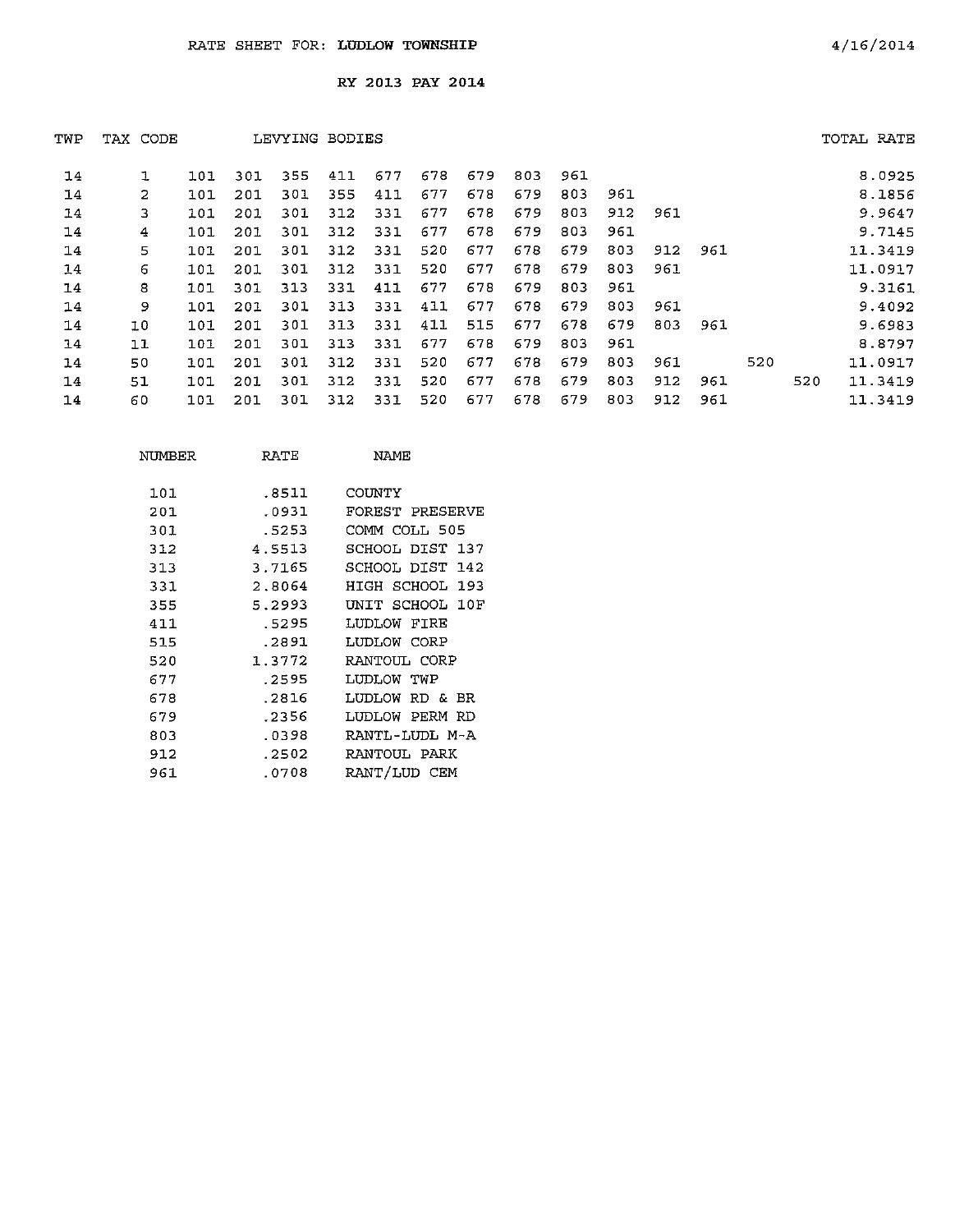| TWP | TAX CODE |                                         | LEVYING BODIES |  |  |                     |  |     | TOTAL RATE |        |
|-----|----------|-----------------------------------------|----------------|--|--|---------------------|--|-----|------------|--------|
| -15 |          | 101 201 301 344 404 683 684 685 944     |                |  |  |                     |  |     |            | 7.1352 |
| 15  | 2        | 101 201 301 344 404 516 683 684 685 944 |                |  |  |                     |  |     |            | 8.0124 |
| 15  | 3        | 101 201 301 344 412 683 684 685 944     |                |  |  |                     |  |     |            | 7.0487 |
| 15  | 5.       | 101 201 301 344 424 683 684 685 944     |                |  |  |                     |  |     |            | 7.0237 |
| -15 | 50.      | 101 201 301 344 404                     |                |  |  | 516 683 684 685 944 |  | 516 |            | 8.0124 |
|     |          |                                         |                |  |  |                     |  |     |            |        |

| NUMBER | RATE   | NAME                          |
|--------|--------|-------------------------------|
| 101    | .8511  | COUNTY                        |
| 201    | .0931  | FOREST PRESERVE               |
| 301    | .5253  | COMM COLL 505                 |
| 344    | 4.4998 | UNIT SCHOOL 3                 |
| 404    | .3727  | CORNBELT FIRE                 |
| 412    | .2862  | NO PIATT FIRE                 |
| 424    | .2612  | SCOTT FIRE                    |
| 516    | .8772  | MAHOMET CORP                  |
| 683    | .1269  | MAHOMET TWP                   |
| 684    | .1877  | MAHOMET RD & BR               |
| 685    | .1574  | MAHOMET<br>PERM RD            |
| 944    | .3212  | <b>MAHOMET</b><br>PUB<br>T.TR |
|        |        |                               |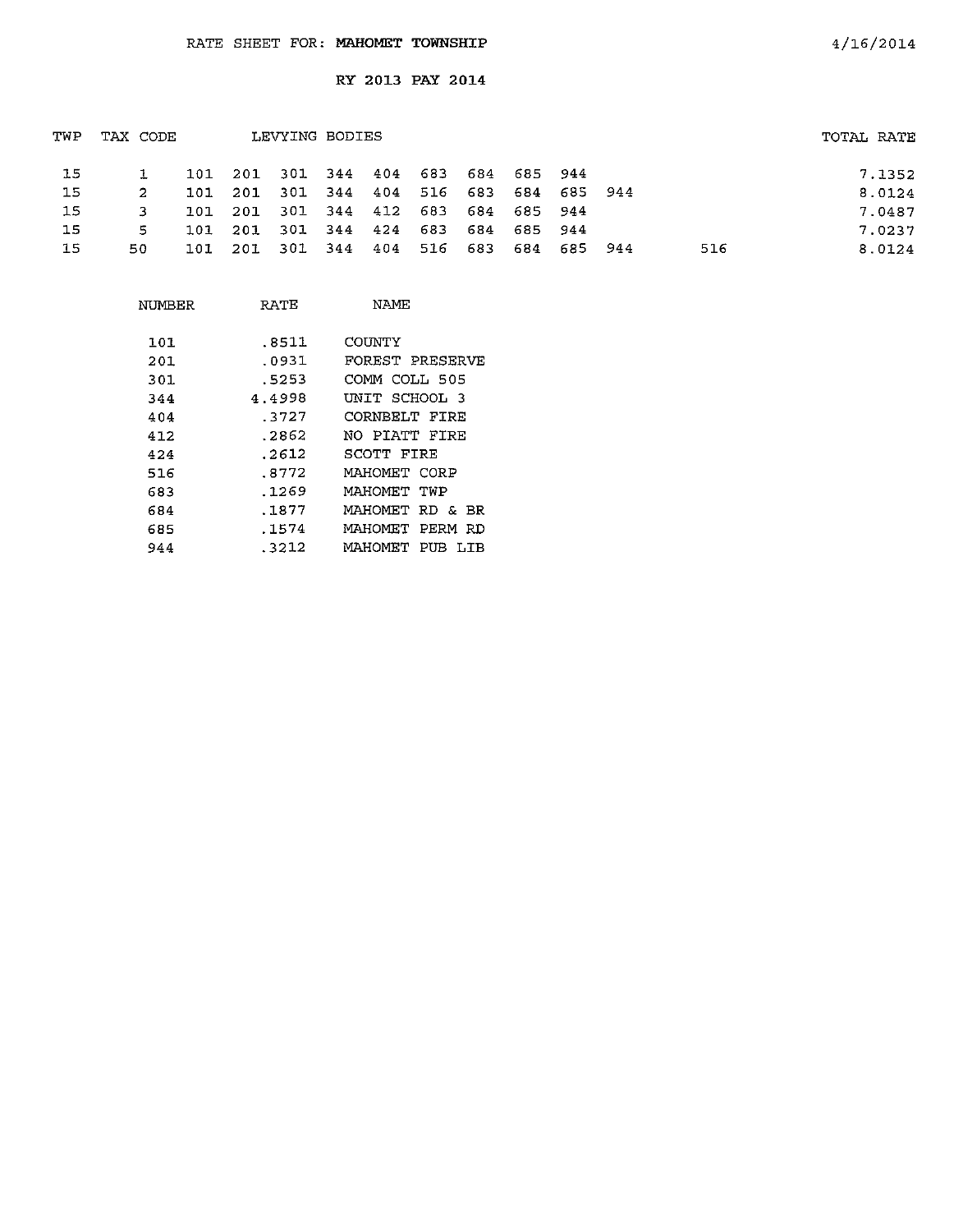| TWP | TAX CODE |     |     | LEVYING BODIES |      |     |     |     |     |      |       |     | TOTAL RATE |
|-----|----------|-----|-----|----------------|------|-----|-----|-----|-----|------|-------|-----|------------|
| 16  |          | 101 | 201 | 301            | -341 | 417 | 689 | 690 | 691 | -802 |       |     | 7.5873     |
| 16  | 2        | 101 | 201 | 301            | 341  | 412 | 689 | 690 | 691 | 802  |       |     | 7.7301     |
| 16  | 3        | 101 | 201 | 301            | 344  | 404 | 689 | 690 | 691 | 802  |       |     | 7.1214     |
| 16  | 4        | 101 | 201 | -301           | -344 | 412 | 689 | 690 | 691 | 802  |       |     | 7.0349     |
| 16  | 5        | 101 | 201 | 301            | 341  | 417 | 509 | 689 | 690 | 691  | 802   |     | 7.9306     |
| 16  | 6        | 101 | 201 | 301            | 344  | 417 | 689 | 690 | 691 | 802  |       |     | 6.8921     |
| 16  | 7        | 101 | 201 | 301            | 344  | 404 | 516 | 689 | 690 | 691  | - 802 |     | 7.9986     |
| 16  | 8        | 101 | 201 | 301            | 341  | 404 | 689 | 690 | 691 | -802 |       |     | 7.8166     |
| 16  | 55.      | 101 | 201 | 301            | 341  | 417 | 509 | 689 | 690 | 691  | 802   | 509 | 7.9306     |
| 16  | 56       | 101 | 201 | 301            | 341  | 417 | 509 | 689 | 690 | 691  | 802   | 509 | 7.9306     |

| NUMBER | RATE   | NAME                       |
|--------|--------|----------------------------|
| 101    | .8511  | COUNTY                     |
| 201    | .0931  | FOREST PRESERVE            |
| 301    | .5253  | COMM COLL 505              |
| 341    | 5.1950 | SCHOOL 1C<br>INIT          |
| 344    | 4.4998 | UNIT SCHOOL 3              |
| 404    | .3727  | CORNBELT FIRE              |
| 412    | .2862  | NO PIATT FIRE              |
| 417    | . 1434 | SANG VALLY FIRE            |
| 509    | .3433  | FISHER CORP                |
| 516    | .8772  | MAHOMET CORP               |
| 689    | .2803  | NEWCOMB<br>TVP             |
| 690    | .3100  | NEWCOMB<br>RD & BR         |
| 691    | .1632  | NEWCOMB<br>PERM RD         |
| 802    | .0259  | CN<br>EB.<br>HE.<br>NF M-A |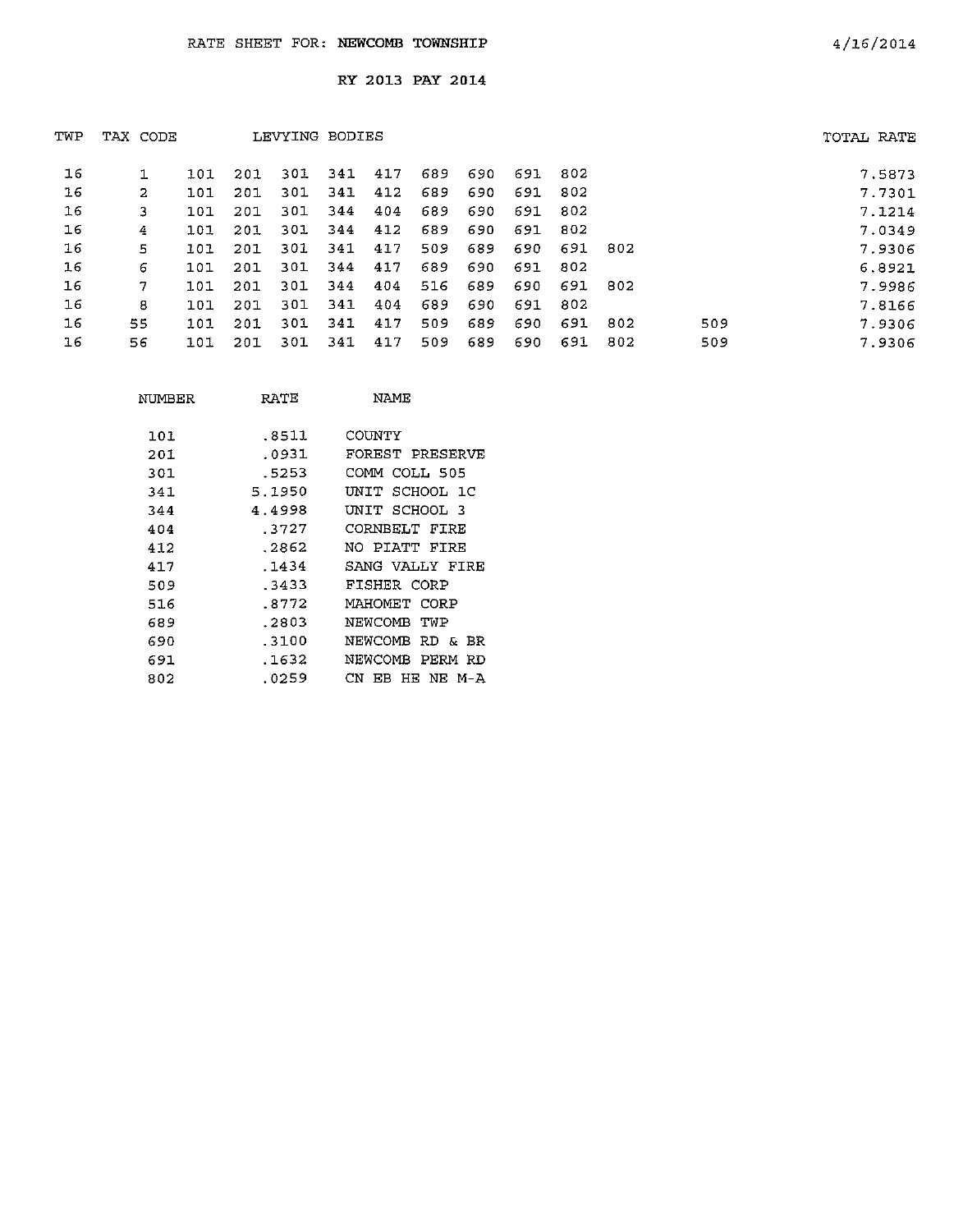| TWP | TAX CODE | LEVYING BODIES |                                             | TOTAL RATE                  |  |  |                 |      |     |  |        |
|-----|----------|----------------|---------------------------------------------|-----------------------------|--|--|-----------------|------|-----|--|--------|
| 17  |          |                | 101 201 301 314 333 419 695 696 697 805     |                             |  |  |                 |      |     |  | 7.1342 |
| 17  | 8        | 101            | 201                                         | 301 357 413 695 696 697 805 |  |  |                 |      |     |  | 7.5850 |
| 17  | 9.       |                | 101 201 301 333 358 413 695 696 697 805     |                             |  |  |                 |      |     |  | 7.1986 |
| 17  | 10.      |                | 101 201 301 333 358 419 695 696 697         |                             |  |  |                 | -805 |     |  | 7.2287 |
| 17  | 11       | 101            | -201                                        | 301 333 358 413             |  |  | 517 695 696 697 |      | 805 |  | 7.8753 |
| 17  | 12       |                | 101 201 301 333 358 413 522 695 696 697 805 |                             |  |  |                 |      |     |  | 7.2603 |
|     |          |                |                                             |                             |  |  |                 |      |     |  |        |

| NUMBER | RATE   | NAME                  |
|--------|--------|-----------------------|
| 101    | .8511  | COUNTY                |
| 201    | .0931  | FOREST PRESERVE       |
| 301    | . 5253 | COMM COLL 505         |
| 314    | 2.7164 | SCHOOL DIST 169       |
| 333    | 1.9730 | HIGH SCHOOL 305       |
| 357    | 5.1703 | UNIT SCHOOL 76V       |
| 358    | 2.8109 | SCHOOL DIST 197       |
| 413    | .1625  | OGDN/ROYAL FIRE       |
| 419    | .1926  | S JOE STAN<br>FIRE    |
| 517    | .6767  | OGDEN CORP            |
| 522    | .0617  | ROYAL CORP            |
| 695    | .3520  | OGDEN TWP             |
| 696    | .2325  | OGDEN<br>RD & BR      |
| 697    | .1591  | OGDEN<br>PERM<br>ROAD |
| 805    | .0391  | OGDN-STNTN M-A        |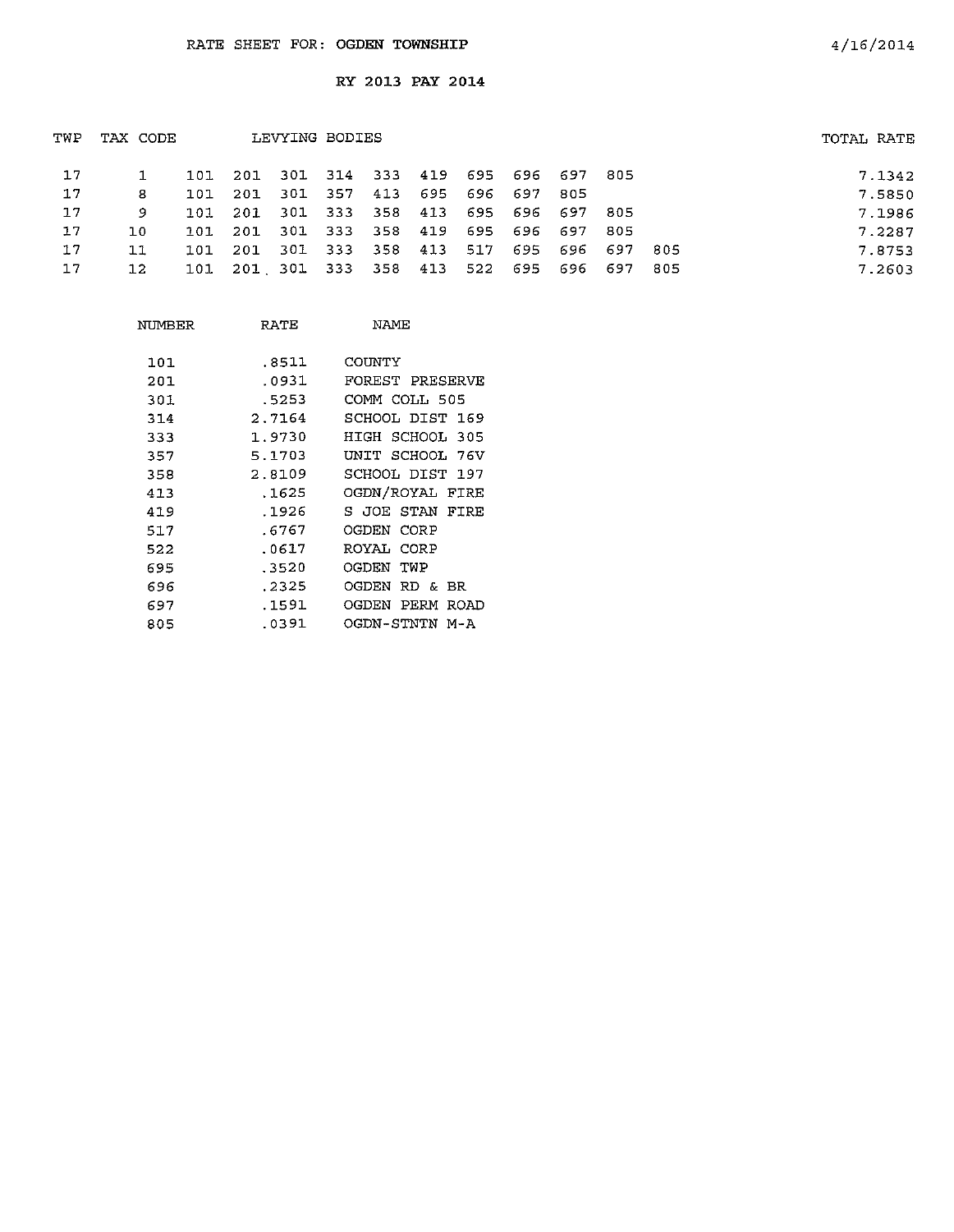| TWP | LEVYING BODIES<br>TAX CODE |  |         |  |  |  | TOTAL RATE                              |  |        |
|-----|----------------------------|--|---------|--|--|--|-----------------------------------------|--|--------|
| 18  |                            |  |         |  |  |  | 101 201 301 348 414 701 702 703 807     |  | 7.0737 |
| Ι8  | 2.                         |  |         |  |  |  | 101 201 301 348 414 518 701 702 703 807 |  | 7.3418 |
| 18  |                            |  |         |  |  |  | 101 201 301 352 414 701 702 703 807     |  | 7.3320 |
| 18  | 4                          |  |         |  |  |  | 101 201 301 353 414 701 702 703 807 943 |  | 7.0936 |
| 18  | -51                        |  | 101 201 |  |  |  | 301 348 426 701 702 703 807             |  | 7.0458 |
| 18  | 6.                         |  | 101 201 |  |  |  | 301 348 425 701 702 703 807             |  | 7.0905 |
|     |                            |  |         |  |  |  |                                         |  |        |

| NUMBER | RATE   | NAME                  |
|--------|--------|-----------------------|
| 101    | .8511  | COUNTY                |
| 201    | .೧931  | FOREST PRESERVE       |
| 301    | .5253  | COMM COLL 505         |
| 348    | 4.5463 | SCHOOL 7<br>UNIT      |
| 352    | 4.8046 | SCHL 301D<br>UNIT     |
| 353    | 4.3046 | UNIT<br>SCHL 302D     |
| 414    | .2837  | PESOTUM FIRE          |
| 425    | -3005  | FTRE<br>SADORUS       |
| 426    | .2558  | TOLONO FIRE           |
| 518    | .2681  | PESOTUM CORP          |
| 701    | .2744  | PESOTUM TWP           |
| 702    | . 3404 | PESOTUM<br>RD &<br>BR |
| 703    | .1418  | PESOTIM PERM RD       |
| 807    | .0176  | CRITT-PESOT M-A       |
| 943    | .2616  | CAMARGO LIB<br>DIS    |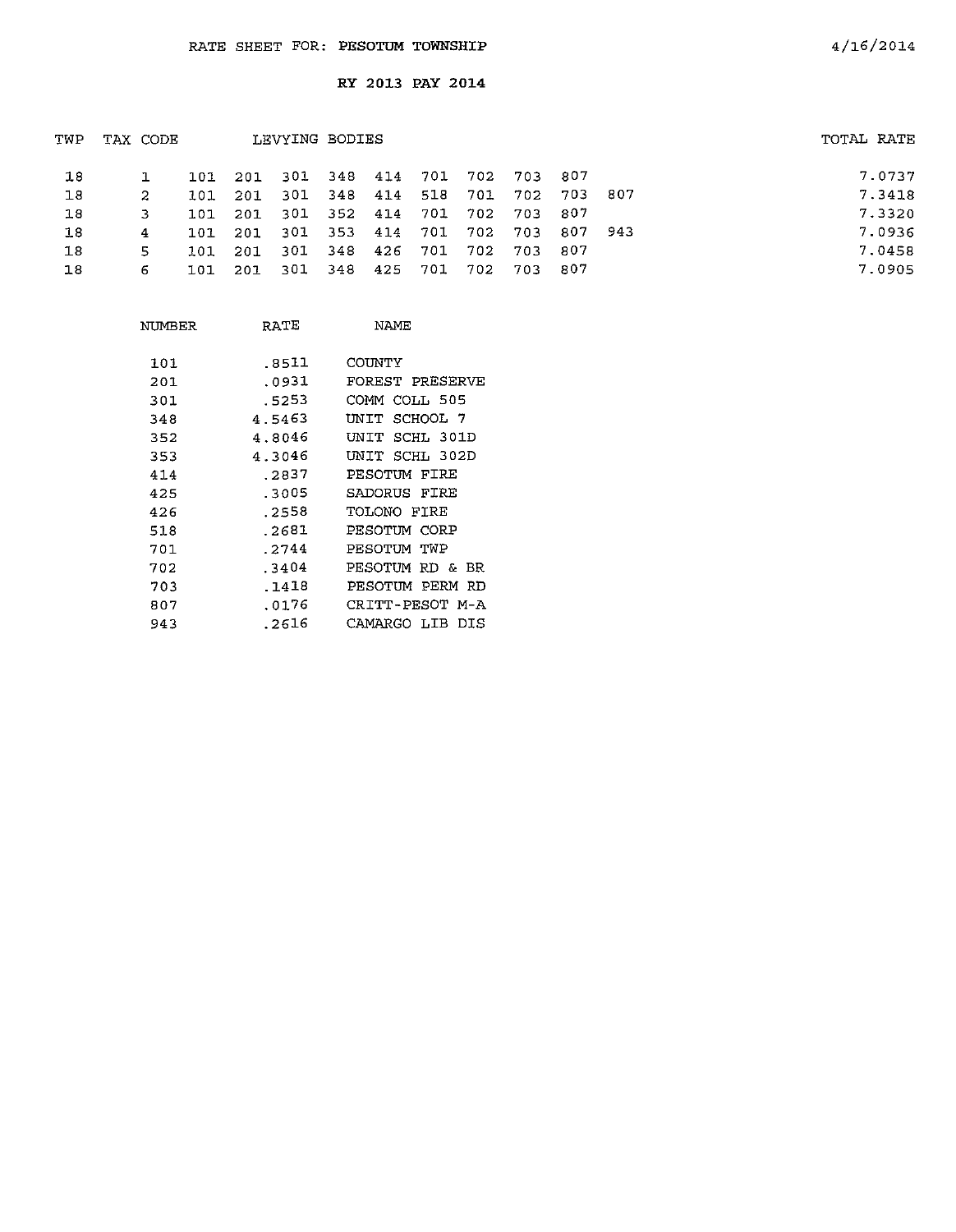| TWP | TAX CODE     |                                         | LEVYING BODIES |  |  |  | TOTAL RATE |
|-----|--------------|-----------------------------------------|----------------|--|--|--|------------|
| 1.9 | $\mathbf{1}$ | 101 201 301 348 415 707 708 709 942     |                |  |  |  | 7.4427     |
| -19 | $\sim$       | 101 201 301 348 415 519 707 708 709 942 |                |  |  |  | 7.8279     |
| -19 | -3.          | 101 201 301 348 426 707 708 709 942     |                |  |  |  | 7.4755     |

| NTMBFR | RATE   | NAME               |
|--------|--------|--------------------|
| 101    | .8511  | COUNTY             |
| 201    | .0931  | FOREST PRESERVE    |
| 301    | .5253  | COMM COLL 505      |
| 348    | 4.5463 | UNIT SCHOOL 7      |
| 415    | .2230  | PHTLO FTRE         |
| 426    | .2558  | TOLONO FIRE        |
| 519    | .3852  | PHILO CORP         |
| 707    | .2350  | PHILO TWP          |
| 708    | .6204  | PHILO RD & BR      |
| 709    | .1565  | PERM ROAD<br>PHILO |
| 942    | .1920  | PHILO LIBRARY      |

 $\sim 40\%$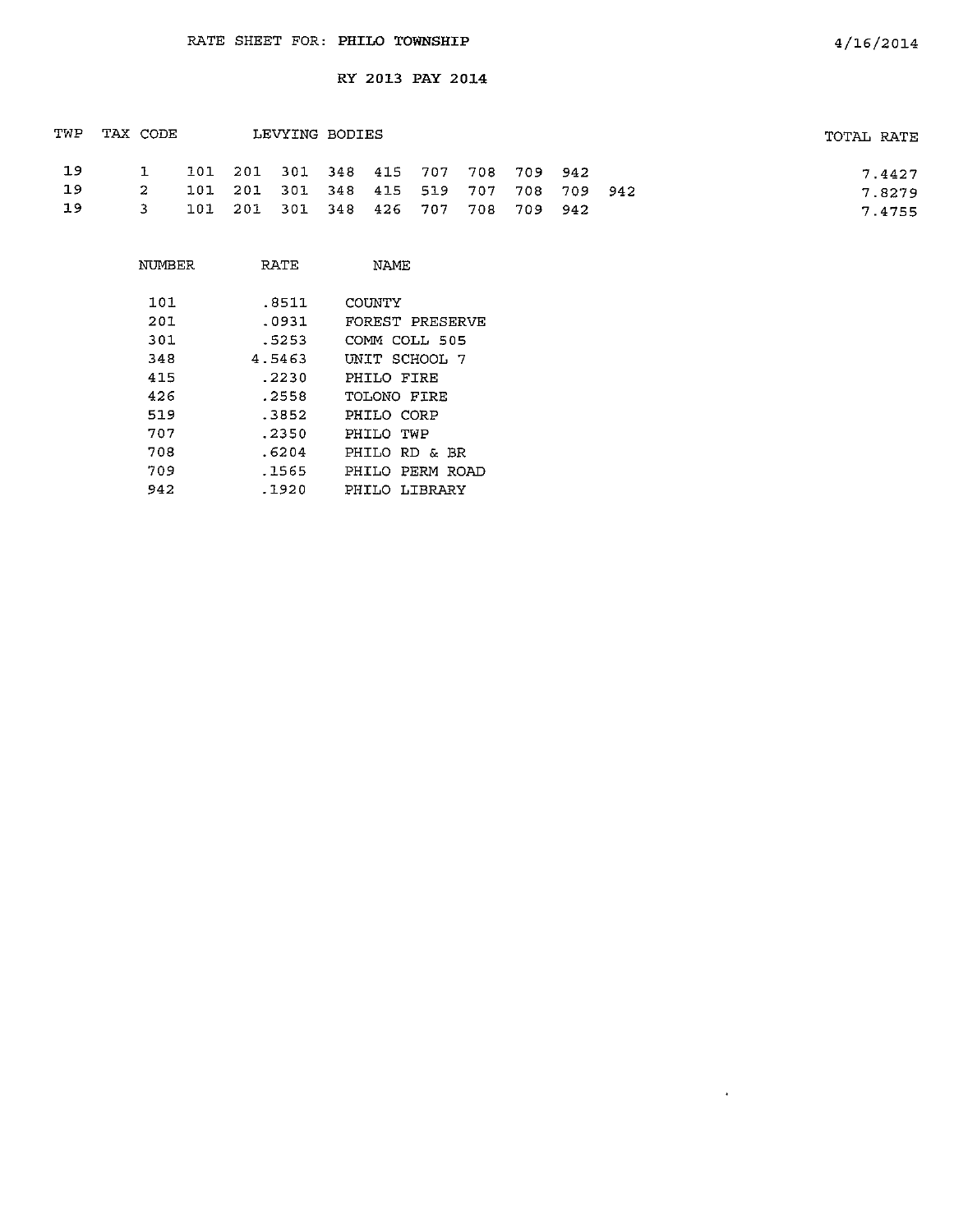|                |     |          |     |     |     |                |     |     |     |     |     |     |     |     | TOTAL RATE |
|----------------|-----|----------|-----|-----|-----|----------------|-----|-----|-----|-----|-----|-----|-----|-----|------------|
| 1              | 101 | 201      | 301 | 311 | 331 | 420            | 713 | 714 | 715 | 803 | 961 |     |     |     | 7.9560     |
| $\overline{2}$ | 101 | 201      | 301 | 311 | 331 | 420            | 527 | 713 | 714 | 715 | 803 | 961 |     |     | 8.7941     |
| 3              | 101 | 201      | 301 | 312 | 331 | 713            | 714 | 715 | 803 | 961 |     |     |     |     | 9.5636     |
| 4              | 101 | 201      | 301 | 312 | 331 | 520            | 713 | 714 | 715 | 803 | 961 |     |     |     | 10.9408    |
| 5              | 101 | 201      | 301 | 312 | 331 | 520            | 713 | 714 | 715 | 803 | 912 | 961 |     |     | 11.1910    |
| 7              | 101 | 201      | 301 | 315 | 331 | 713            | 714 | 715 | 803 | 961 |     |     |     |     | 7.6166     |
| 8              | 101 | 201      | 301 | 311 | 331 | 520            | 713 | 714 | 715 | 803 | 912 | 961 |     |     | 9.2591     |
| 9              | 101 | 201      | 301 | 311 | 331 | 713            | 714 | 715 | 803 | 961 |     |     |     |     | 7.6317     |
| 10             | 101 | 201      | 301 | 312 | 331 | 420            | 713 | 714 | 715 | 803 | 961 |     |     |     | 9.8879     |
| 11             | 101 | 201      | 301 | 315 | 331 | 407            | 713 | 714 | 715 | 803 | 961 |     |     |     | 7.9926     |
| 12             | 101 | 201      | 301 | 311 | 331 | 520            | 713 | 714 | 715 | 803 | 961 |     |     |     | 9.0089     |
| 13             | 101 | 201      | 301 | 331 | 358 | 420            | 713 | 714 | 715 | 803 | 961 |     |     |     | 8.1475     |
| 14             | 101 | 201      | 301 | 312 | 331 | 713            | 714 | 715 | 803 | 912 | 961 |     |     |     | 9.8138     |
| 51             | 101 | 201      | 301 | 312 | 331 | 520            | 713 | 714 | 715 | 803 | 912 | 961 |     | 520 | 11.1910    |
| 52             | 101 | 201      | 301 | 312 | 331 | 520            | 713 | 714 | 715 | 803 | 961 |     | 520 |     | 10.9408    |
| 55             | 101 | 201      | 301 | 312 | 331 | 520            | 713 | 714 | 715 | 803 | 912 | 961 |     | 520 | 11.1910    |
| 58             | 101 | 201      | 301 | 311 | 331 | 520            | 713 | 714 | 715 | 803 | 912 | 961 |     | 520 | 9.2591     |
| 60             | 101 | 201      | 301 | 312 | 331 | 520            | 713 | 714 | 715 | 803 | 912 | 961 |     |     | 11.1910    |
|                |     | TAX CODE |     |     |     | LEVYING BODIES |     |     |     |     |     |     |     |     |            |

| NUMBER | RATE    | NAME            |
|--------|---------|-----------------|
| 101    | .8511   | COUNTY          |
| 201    | .0931   | FOREST PRESERVE |
| 301    | .5253   | COMM COLL 505   |
| 311    | 2.6194  | SCHOOL DIST 130 |
| 312    | 4.5513  | SCHOOL DIST 137 |
| 315    | 2.6043  | SCHOOL DIST 188 |
| 331    | 2.8064  | HIGH SCHOOL 193 |
| 358    | 2.8109  | SCHOOL DIST 197 |
| 407    | .3760   | GIFFORD FIRE    |
| 420    | .3243   | THOMASBORO FIRE |
| 520    | 1.3772  | RANTOUL CORP    |
| 527    | .8381   | THOMASBORO CORP |
| 713    | .1649   | RANTOUL TWP     |
| 714    | $-2474$ | RANTOUL RD & BR |
| 715    | . 2135  | RANTOUL PERM RD |
| 803    | .0398   | RANTL-LUDL M-A  |
| 912    | .2502   | RANTOUL PARK    |
| 961    | .0708   | RANT/LUD CEM    |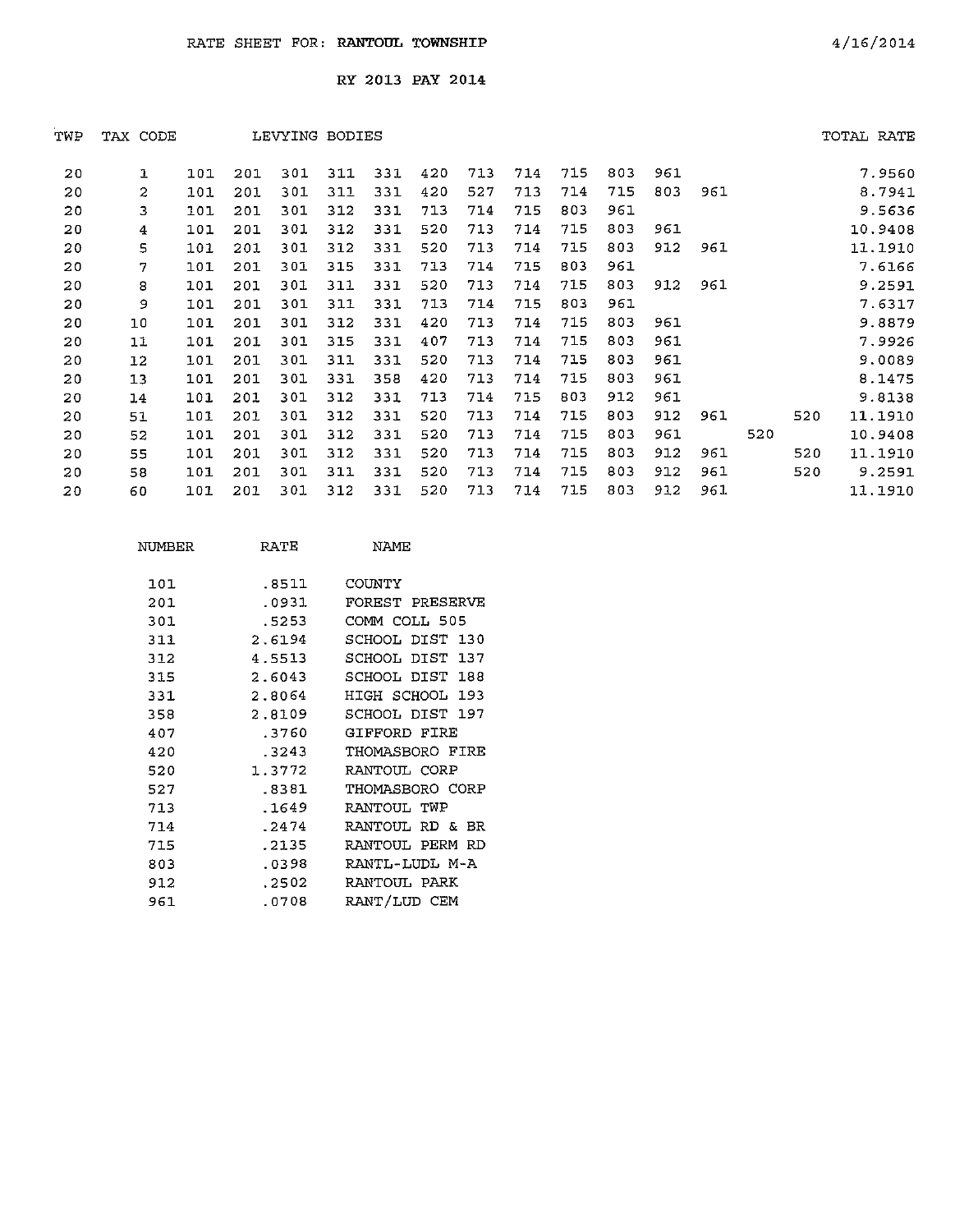| TWP | TAX CODE |       |         | LEVYING BODIES |     |     |                                     |  | TOTAL RATE |
|-----|----------|-------|---------|----------------|-----|-----|-------------------------------------|--|------------|
| -21 |          |       |         |                |     |     | 101 201 301 354 402 719 720 721 808 |  | 7.6921     |
| -21 | 2.       | 101   |         |                |     |     | 201 301 354 402 514 719 720 721 808 |  | 8.8320     |
| -21 | 3.       |       | 101 201 |                |     |     | 301 353 402 719 720 721 808 943     |  | 7.2280     |
| -21 | 4        |       | 101 201 |                |     |     | 301 354 402 719 720 721 808 943     |  | 7.9537     |
| -21 | 5.       | ד מ ד | - 201   | 301 353        | 402 | 719 | 720 721 808                         |  | 6.9664     |

| NUMBER | RATE   | <b>NAME</b>        |
|--------|--------|--------------------|
| 101    | .8511  | COUNTY             |
| 201    | .0931  | FOREST PRESERVE    |
| 301    | .5253  | COMM COLL 505      |
| 353    | 4.3046 | UNIT SCHL 302D     |
| 354    | 5.0303 | UNIT SCHOOL 8      |
| 402    | .2980  | BROADLANDS FIRE    |
| 514    | 1.1399 | LONGVIEW CORP      |
| 719    | .3663  | RAYMOND TWP        |
| 720    | . 3496 | RAYMOND RD & BR    |
| 721    | .1350  | RAYMOND PERM RD    |
| 808    | .0434  | AY-RAY-SH M-A      |
| 943    | .2616  | CAMARGO LIB<br>DIS |

 $\sim$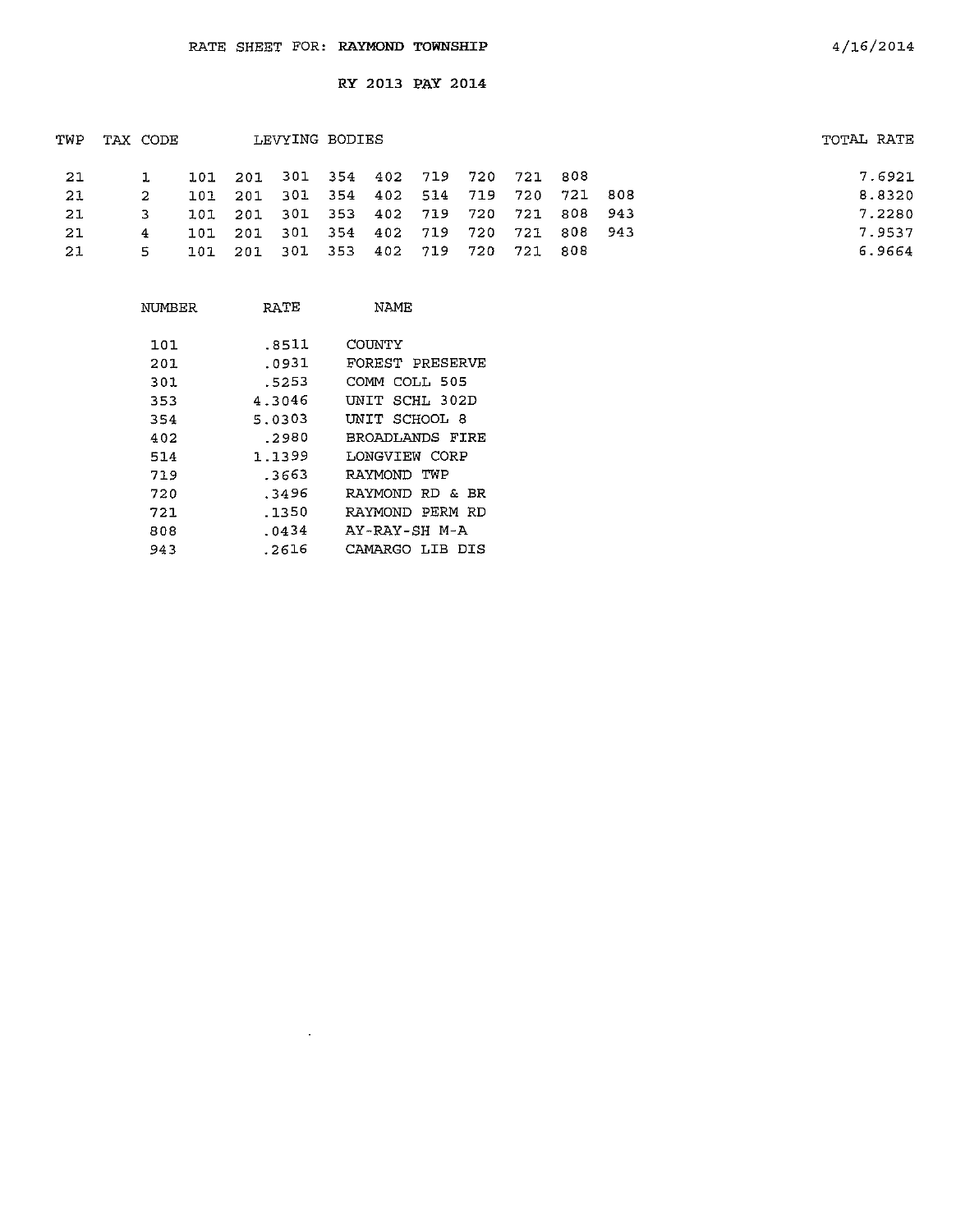| TWP | TAX CODE |     |      | LEVYING BODIES |     |     |      |     |     |      |      |     | TOTAL RATE |
|-----|----------|-----|------|----------------|-----|-----|------|-----|-----|------|------|-----|------------|
| 22  |          | 101 | 201  | 301            | 348 | 425 | -725 | 726 | 727 | 806  |      |     | 7.5732     |
| 22  | 2        | 101 | 201  | 301            | 348 | 409 | 725  | 726 | 727 | 806  |      |     | 7.8306     |
| 22  | 3        | 101 | 201  | 301            | 348 | 425 | 523  | 725 | 726 | -727 | 806  | 941 | 8.0297     |
| 22  | 3В       | 101 | 201  | 301            | 348 | 425 | 523  | 725 | 726 | 727  | 806  |     | 7.8952     |
| 22  | 4        | 101 | 201  | 301            | 346 | 409 | 725  | 726 | 727 | 806  | -945 |     | 8.3950     |
| 22  | 5.       | 101 | 201  | 301            | 346 | 409 | 513  | 725 | 726 | 727  | 806  | 945 | 8.8927     |
| 22  | 6        | 101 | 201  | 301            | 350 | 409 | 725  | 726 | 727 | 806  |      |     | 7.5140     |
| 22  | 7        | 101 | 201  | 301            | 352 | 425 | 725  | 726 | 727 | 806  |      |     | 7.8315     |
| 22  | 8        | 101 | -201 | 301            | 352 | 409 | 725  | 726 | 727 | 806  |      |     | 8.0889     |
| 22  | 9        | 101 | 201  | 301            | 348 | 414 | 725  | 726 | 727 | 806  |      |     | 7.5564     |

| NTIMBER | RATE   | <b>NAME</b>           |
|---------|--------|-----------------------|
| 101     | .8511  | COUNTY                |
| 201     | .0931  | FOREST PRESERVE       |
| 301     | .5253  | COMM COLL 505         |
| 346     | 4.8769 | UNIT<br>SCHOOL 5P     |
| 348     | 4.5463 | SCHOOL<br>UNIT<br>- 7 |
| 350     | 4.2297 | UNIT<br>SCHOOL 39P    |
| 352     | 4.8046 | UNIT SCHL 301D        |
| 409     | 5579   | IVESDALE FIRE         |
| 414     | .2837  | PESOTUM FIRE          |
| 425     | .3005  | SADORUS<br>FTRE       |
| 513     | .4977  | IVESDALE CORP         |
| 523     | .3220  | SADORUS CORP          |
| 725     | .3917  | SADORUS<br>TWP        |
| 726     | .6604  | SADORUS<br>RD & BR    |
| 727     | .1557  | SADORUS PERM RD       |
| 806     | .0491  | CLFX-SADRS M-A        |
| 941     | .1345  | TOLONO<br>PUBL LIB    |
| 945     | .2338  | BEMENT<br>PUB LIBR    |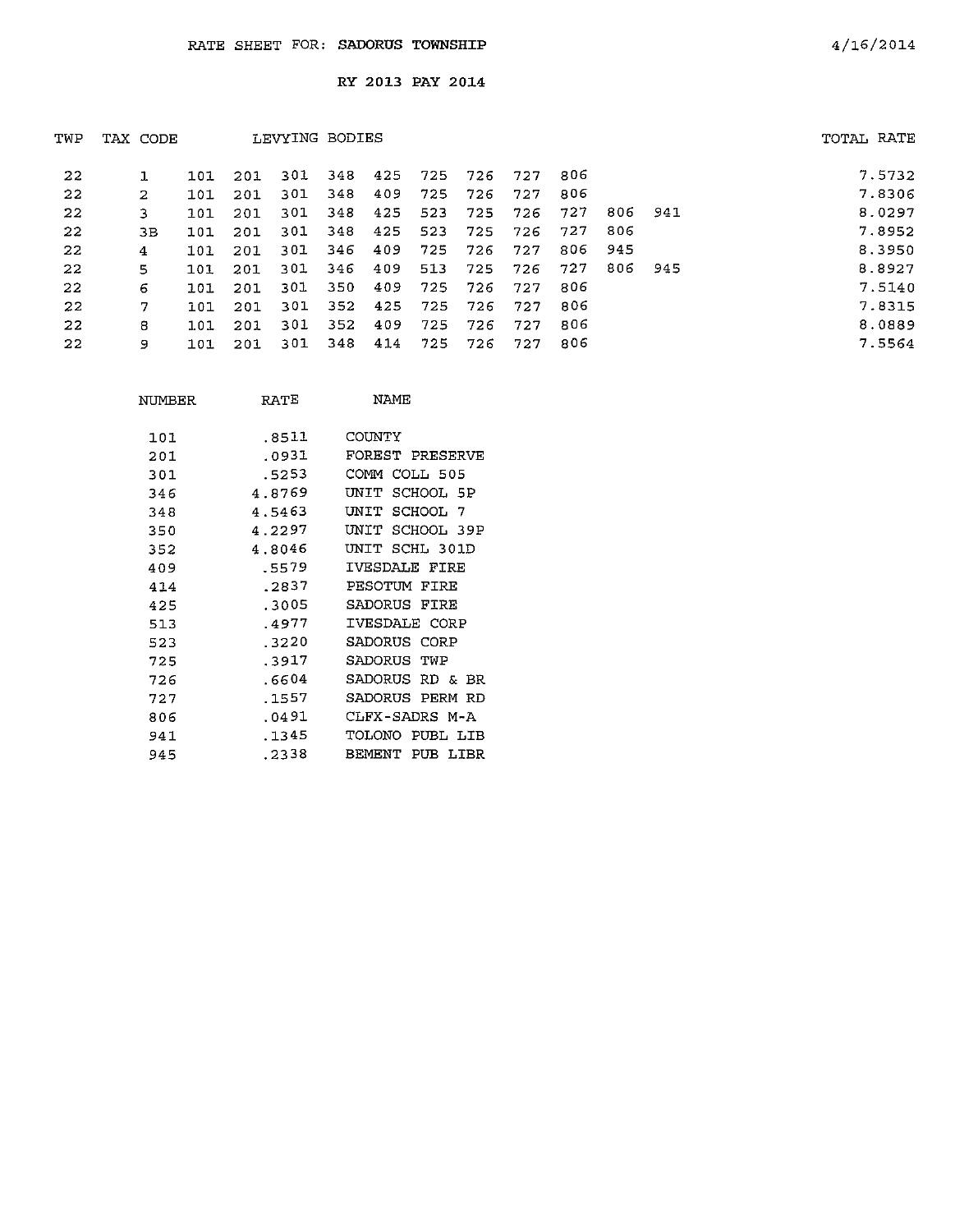| TWP | TAX CODE |    |  | LEVYING BODIES                      |  |  |  | TOTAL RATE |
|-----|----------|----|--|-------------------------------------|--|--|--|------------|
| -23 |          |    |  | 101 201 301 344 424 731 732 733     |  |  |  | 6.8893     |
| -23 |          | 2  |  | 101 201 301 345 424 731 732 733     |  |  |  | 6.6909     |
| -23 |          | 3. |  | 101 201 301 349 424 731 732 733     |  |  |  | 5.7431     |
| -23 | 4        |    |  | 101 201 301 344 404 731 732 733     |  |  |  | 7.0008     |
| -23 |          | 5. |  | 101 201 301 345 424 502 731 732 733 |  |  |  | 6.9286     |
|     |          |    |  |                                     |  |  |  |            |

| NUMBER | RATF   | NAMF                 |
|--------|--------|----------------------|
| 101    | .8511  | COUNTY               |
| 201    | .0931  | FOREST PRESERVE      |
| 301    | .5253  | COMM COLL 505        |
| 344    | 4.4998 | SCHOOL 3<br>יד דות ד |
| 345    | 4 3014 | INIT SCHOOL 4        |
| 349    | 3.3536 | UNIT SCHOOL 25P      |
| 404    | . 3727 | CORNBELT FIRE        |
| 424    | . 2612 | SCOTT FIRE           |
| 502    | .2377  | BONDVILLE CORP       |
| 731    | .2530  | SCOTT TWP            |
| 732    | . 2486 | SCOTT RD & BR        |
| 733    | . 1572 | SCOTT PERM<br>ROAD   |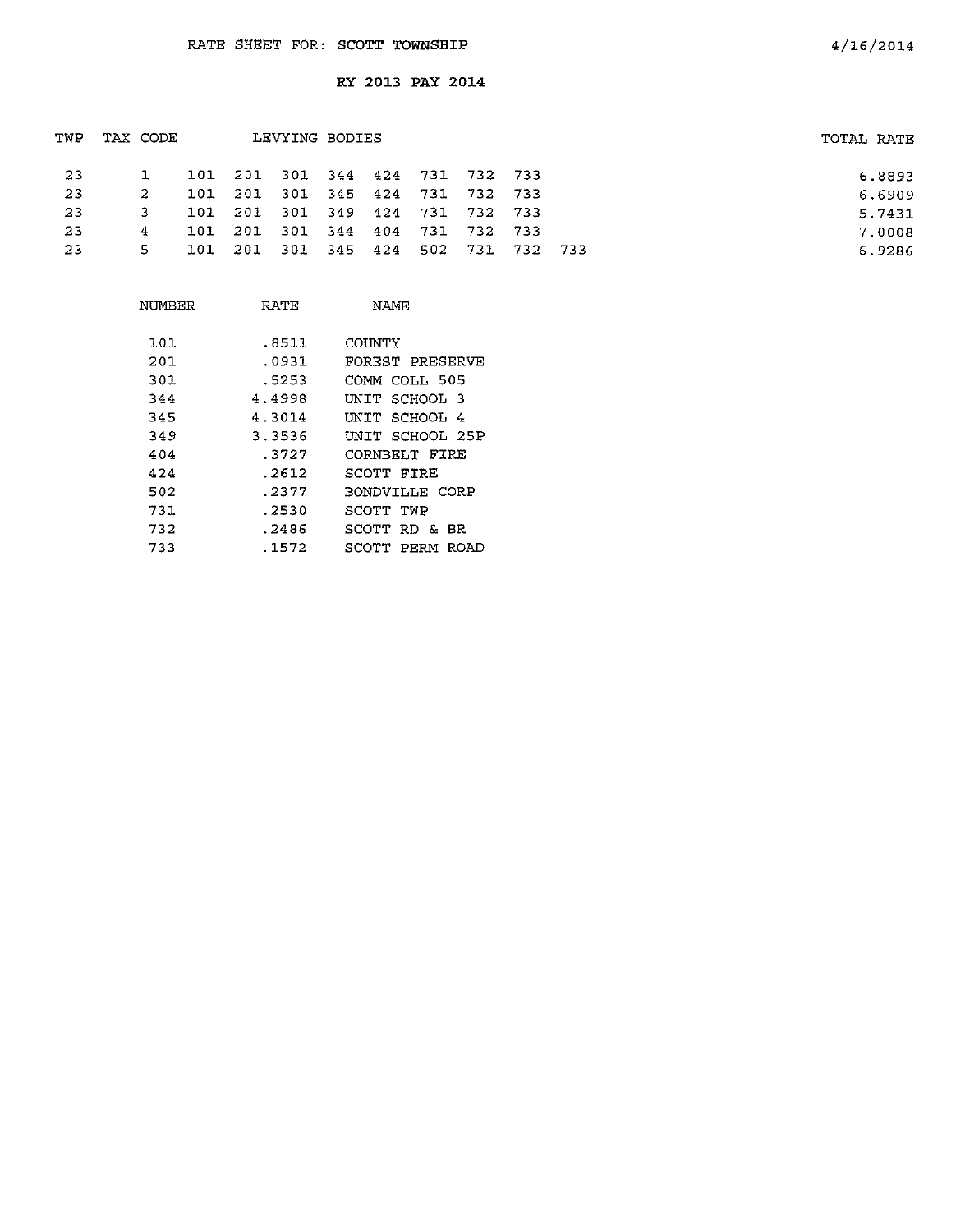| TWP | TAX CODE |               |  | LEVYING BODIES                          |  |  |  | TOTAL RATE |        |
|-----|----------|---------------|--|-----------------------------------------|--|--|--|------------|--------|
| 24  |          |               |  | 101 201 301 348 418 737 738 739 740     |  |  |  |            | 6.9216 |
| 24  |          | $\mathcal{P}$ |  | 101 201 301 348 418 526 737 738 739 740 |  |  |  |            | 7.2814 |
| -24 |          |               |  | 101 201 301 354 418 737 738 739 740     |  |  |  |            | 7.4056 |

| NUMBER | RATE   | NAME                      |
|--------|--------|---------------------------|
| 101    | .8511  | COUNTY                    |
| 201    | .0931  | FOREST PRESERVE           |
| 301    | .5253  | COMM COLL 505             |
| 348    | 4.5463 | UNIT SCHOOL 7             |
| 354    | 5.0303 | UNIT SCHOOL 8             |
| 418    | .2151  | SIDNEY FIRE               |
| 526    | .3598  | SIDNEY CORP               |
| 737    | .2538  | SIDNEY<br>TWP             |
| 738    | .2804  | SIDNEY RD & BR            |
| 739    | . 1565 | PERM<br>STDNEY<br>RD      |
| 740    | .0000  | <b>CEMETERY</b><br>SIDNEY |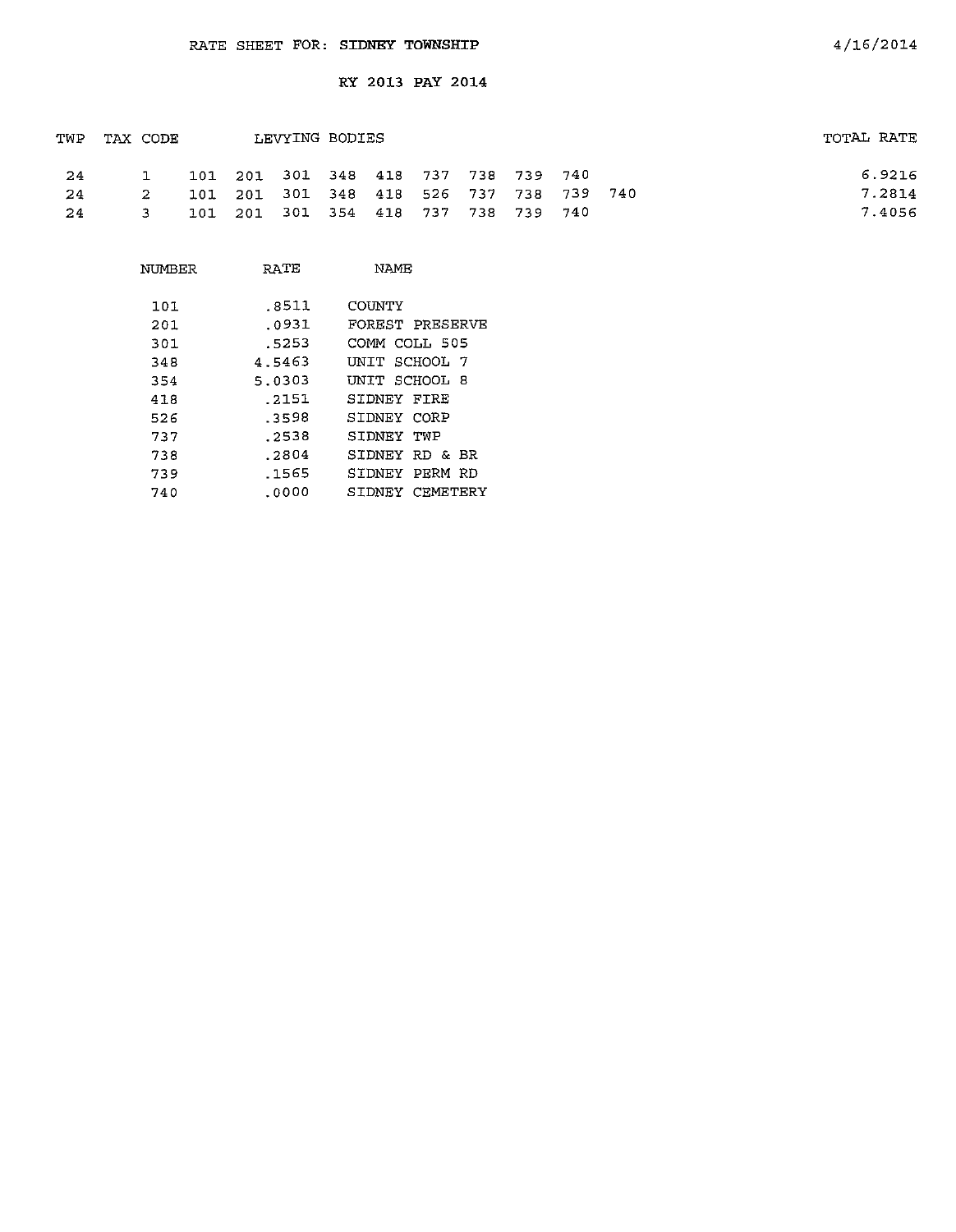| TWP | TAX CODE       |     |     | LEVYING BODIES |     |      |     |     |     |     |     | TOTAL RATE |
|-----|----------------|-----|-----|----------------|-----|------|-----|-----|-----|-----|-----|------------|
| 25  | 1              | 101 | 201 | 301            | 351 | 403  | 743 | 744 | 745 | 901 |     | 8.0121     |
| 25  | 1A             | 101 | 201 | 301            | 345 | 405  | 743 | 744 | 745 |     |     | 6.6454     |
| 25  | $\overline{2}$ | 101 | 201 | 301            | 351 | 403  | 743 | 744 | 745 |     |     | 8.0121     |
| 25  | 2A             | 101 | 201 | 301            | 351 | 405  | 743 | 744 | 745 |     |     | 8.1070     |
| 25  | з              | 101 | 201 | 301            | 311 | 333  | 420 | 743 | 744 | 745 |     | 6.8744     |
| 25  | 4              | 101 | 201 | 301            | 314 | 333. | 403 | 743 | 744 | 745 |     | 6.9385     |
| 25  | 5              | 101 | 201 | 301            | 311 | 331  | 420 | 743 | 744 | 745 |     | 7.7078     |
| 25  | 7              | 101 | 201 | 301            | 345 | 420  | 743 | 744 | 745 |     |     | 6.5834     |
| 25  | 8              | 101 | 201 | 301            | 351 | 420  | 743 | 744 | 745 |     |     | 8.0450     |
| 25  | 9              | 101 | 201 | 301            | 345 | 405  | 743 | 744 | 745 | 901 |     | 6.6454     |
| 25  | 10             | 101 | 201 | 301            | 314 | 333  | 419 | 743 | 744 | 745 |     | 6.8397     |
| 25  | 11             | 101 | 201 | 301            | 351 | 405  | 743 | 744 | 745 | 901 |     | 8.1070     |
| 25  | 12             | 101 | 201 | 301            | 345 | 405  | 743 | 744 | 745 | 901 | 921 | 6.9652     |
| 25  | 13             | 101 | 201 | 301            | 333 | 358  | 420 | 743 | 744 | 745 |     | 7.0659     |
| 25  | 62             | 101 | 201 | 301            | 345 | 405  | 743 | 744 | 745 | 901 | 921 | 6.9652     |

| NIMBER | RATE   | NAME.                         |
|--------|--------|-------------------------------|
| 101    | .8511  | COUNTY                        |
| 201    | .0931  | FOREST PRESERVE               |
| 301    | .5253  | COMM COLL 505                 |
| 311    | 2.6194 | SCHOOL DIST 130               |
| 314    | 2.7164 | SCHOOL DIST<br>169            |
| 331    | 2.8064 | HIGH SCHOOL<br>193            |
| 333    | 1.9730 | SCHOOL<br>305<br>HTGH         |
| 345    | 4.3014 | SCHOOL.<br>ידתתז<br>4         |
| 351    | 5.7630 | <b>SCHOOL</b><br>INTT.<br>116 |
| 358    | 2.8109 | SCHOOL DIST<br>197            |
| 403    | .2914  | CARROLL FIRE                  |
| 405    | .3863  | PRATRIE FIRE<br>E.            |
| 419    | .1926  | JOE STAN<br>FTRE<br>S.        |
| 420    | .3243  | FTRE<br>THOMASBORO            |
| 743    | . 1227 | SOMER TWP                     |
| 744    | -2089  | RD &<br>SOMFR<br>BR           |
| 745    | .1566  | SOMER<br>PERM ROAD            |
| 901    | .0000  | SANITARY<br>ŢΤ<br>C.          |
| 921    | .3198  | CH.<br>MASS TRANSIT           |

 $\sim 10^{-1}$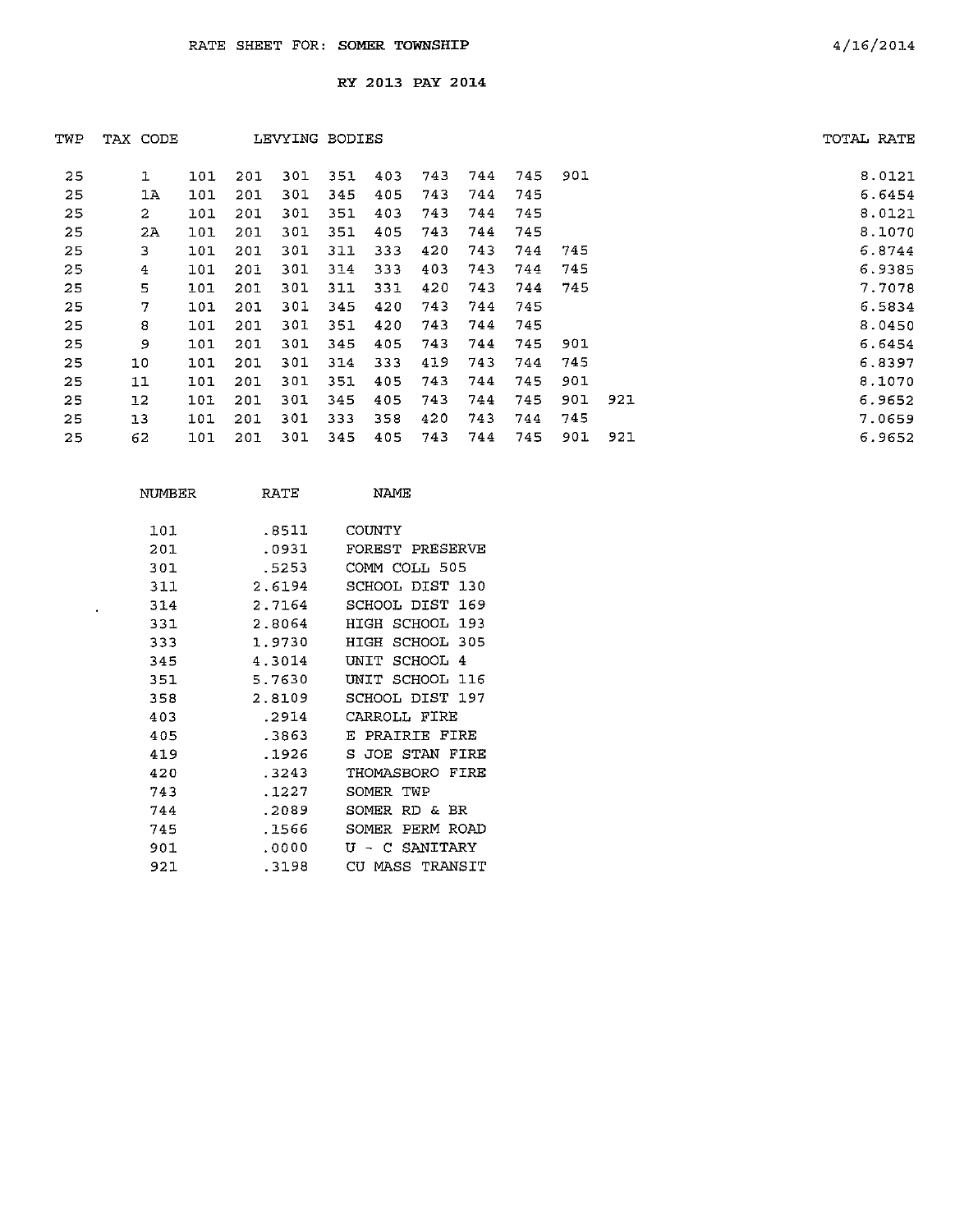| TWP | TAX CODE |      |                                         | LEVYING BODIES      |  |  |         |     |      |     | TOTAL RATE |
|-----|----------|------|-----------------------------------------|---------------------|--|--|---------|-----|------|-----|------------|
| -26 |          |      | 101 201 301 314 333 408 749 750 751 808 |                     |  |  |         |     |      |     | 7.2345     |
| -26 |          |      | 101 201 301 354 408 512 749 750 751 808 |                     |  |  |         |     |      |     | 8.8165     |
| -26 |          |      | 101 201 301 354 408 749 750 751 808     |                     |  |  |         |     |      |     | 7.5754     |
| -26 | 5.       | 101. | 201 301 333 358 408 749 750 751 808     |                     |  |  |         |     |      |     | 7.3290     |
| 26  | 50.      | 101  |                                         | 201 301 354 408 512 |  |  | 749 750 | 751 | -808 | 512 | 8.8165     |

| NUMBER | RATE   | NAME                |
|--------|--------|---------------------|
| 101    | .8511  | COUNTY              |
| 201    | .0931  | FOREST PRESERVE     |
| 301    | .5253  | COMM COLL 505       |
| 314    | 2.7164 | SCHOOL DIST 169     |
| 333    | 1.9730 | HIGH SCHOOL 305     |
| 354    | 5.0303 | UNIT SCHOOL<br>-8   |
| 358    | 2.8109 | SCHOOL DIST 197     |
| 408    | .4015  | HOMER FIRE          |
| 512    | 1.2411 | HOMER CORP          |
| 749    | .2675  | SOUTH HOMER TWP     |
| 750    | .2040  | S.<br>HOMER RD & BR |
| 751    | .1592  | S.<br>HOMER PERM RD |
| 808    | .0434  | AY-RAY-SH M-A       |
|        |        |                     |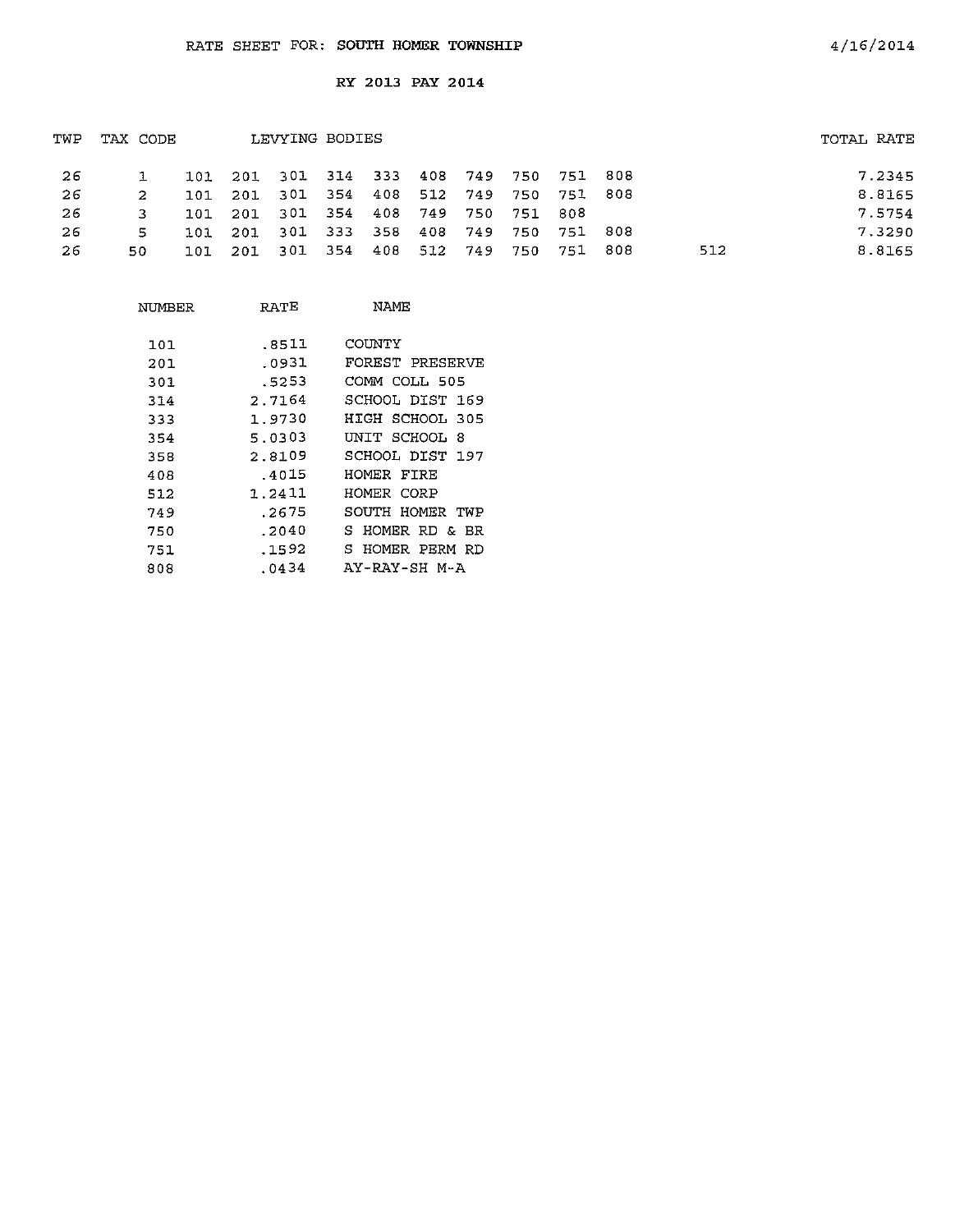| TWP | TAX CODE |  | LEVYING BODIES                          |  |  |  |     | TOTAL RATE |
|-----|----------|--|-----------------------------------------|--|--|--|-----|------------|
| -27 |          |  | 101 201 301 314 333 419 755 756 757 805 |  |  |  |     | 7.1638     |
| -27 |          |  | 101 201 301 333 358 413 755 756 757 805 |  |  |  |     | 7.2282     |
| -27 | я.       |  | 101 201 301 333 358 419 755 756 757 805 |  |  |  |     | 7.2583     |
| -27 |          |  | 101 201 301 333 358 420 755 756 757     |  |  |  | 805 | 7.3900     |

| NUMBER            | RATE                    | NAME                                       |
|-------------------|-------------------------|--------------------------------------------|
| 101<br>201<br>301 | .8511<br>.0931<br>.5253 | COUNTY<br>FOREST PRESERVE<br>COMM COLL 505 |
| 314               | 2.7164                  | SCHOOL DIST 169                            |
| 333               | 1.9730                  | HIGH SCHOOL 305                            |
| 358               | 2.8109                  | SCHOOL DIST 197                            |
| 413               | .1625                   | OGDN/ROYAL FIRE                            |
| 419               | . 1926                  | S JOE STAN<br>FIRE                         |
| 420               | . 3243                  | THOMASBORO FIRE                            |
| 755               | .3407                   | STANTON TWP                                |
| 756               | .2867                   | STANTON RD & BR                            |
| 757               | .1458                   | STANTON<br>PERM<br>RD.                     |
| 805               | .0391                   | OGDN-STNTN M-A                             |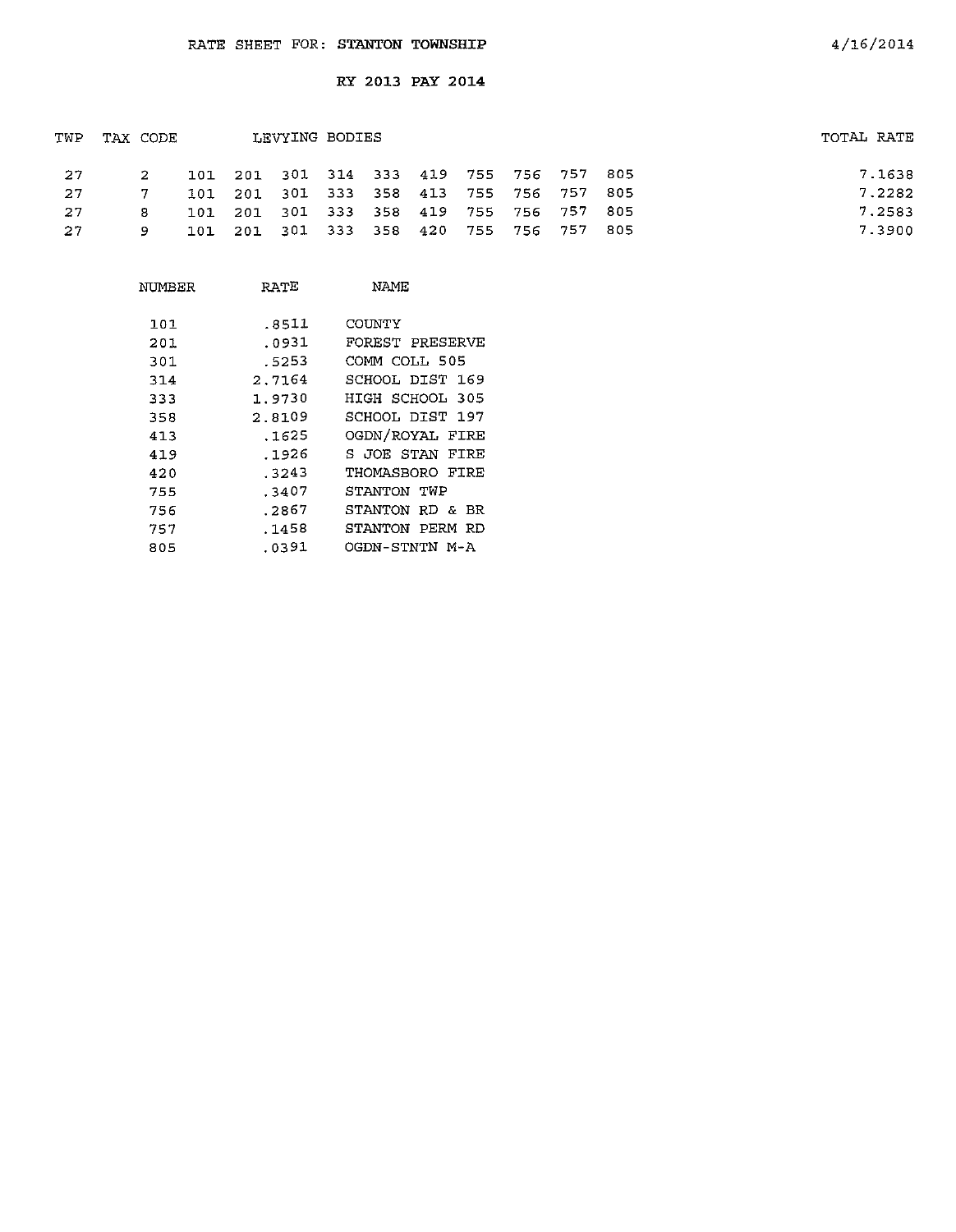|     | TWP TAX CODE |  | LEVYING BODIES                          |  |  |  | TOTAL RATE |
|-----|--------------|--|-----------------------------------------|--|--|--|------------|
| -28 | $\mathbf{1}$ |  | 101 201 301 314 333 419 761 762 763     |  |  |  | 6.9579     |
| -28 | $-3$         |  | 101 201 301 314 333 419 524 761 762 763 |  |  |  | 7.3991     |
| -28 | 65.          |  | 101 201 301 314 333 419 524 761 762 763 |  |  |  | 7.3991     |

| NUMBER | RATE   | NAME            |
|--------|--------|-----------------|
| 101    | .8511  | COUNTY          |
| 201    | .0931  | FOREST PRESERVE |
| 301    | .5253  | COMM COLL 505   |
| 314    | 2.7164 | SCHOOL DIST 169 |
| 333    | 1.9730 | HIGH SCHOOL 305 |
| 419    | .1926  | S JOE STAN FIRE |
| 524    | .4412  | ST JOE CORP     |
| 761    | .2888  | ST JOSEPH TWP   |
| 762    | .1602  | ST JOE RD & BR  |
| 763    | .1574  | S JOE PERM ROAD |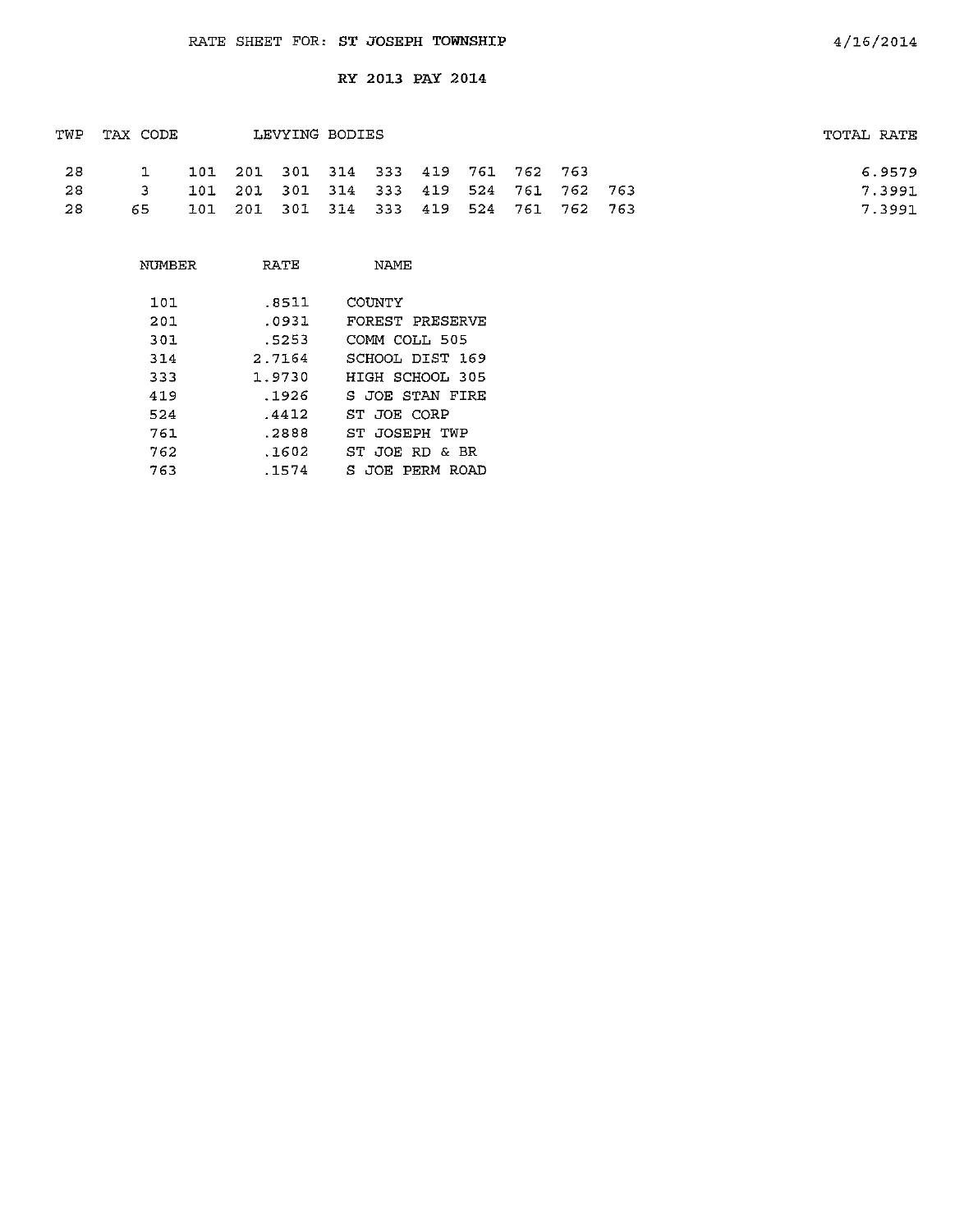| TWP | TAX CODE       |     |     | LEVYING BODIES |      |     |     |     |     |     |     |     |     |     | TOTAL RATE |
|-----|----------------|-----|-----|----------------|------|-----|-----|-----|-----|-----|-----|-----|-----|-----|------------|
| 29  | ı              | 101 | 201 | 301            | 345. | 767 | 768 | 769 | 941 |     |     |     |     |     | 6.4745     |
| 29  | $\overline{2}$ | 101 | 201 | 301            | 348  | 426 | 767 | 768 | 769 | 941 |     |     |     |     | 6.9752     |
| 29  | 3              | 101 | 201 | 301            | 348  | 426 | 528 | 767 | 768 | 769 | 913 | 941 |     |     | 7.6479     |
| 29  | ЗA             | 101 | 201 | 301            | 348  | 426 | 528 | 767 | 768 | 769 | 941 |     |     |     | 7.4086     |
| 29  | 4              | 101 | 201 | 301            | 348  | 425 | 523 | 767 | 768 | 769 | 941 |     |     |     | 7.3419     |
| 29  | 5              | 101 | 201 | 301            | 345  | 525 | 767 | 768 | 769 | 901 | 941 |     |     |     | 7.2121     |
| 29  | 6              | 101 | 201 | 301            | 345  | 767 | 768 | 769 | 901 | 941 |     |     |     |     | 6.4745     |
| 29  | 7              | 101 | 201 | 301            | 348  | 424 | 767 | 768 | 769 | 941 |     |     |     |     | 6.9806     |
| 29  | 8              | 101 | 201 | 301            | 345  | 424 | 767 | 768 | 769 | 941 |     |     |     |     | 6.7357     |
| 29  | 9              | 101 | 201 | 301            | 348  | 425 | 767 | 768 | 769 | 941 |     |     |     |     | 7.0199     |
| 29  | 10             | 101 | 201 | 301            | 348  | 767 | 768 | 769 | 941 |     |     |     |     |     | 6.7194     |
| 29  | 11             | 101 | 201 | 301            | 345  | 525 | 767 | 768 | 769 | 941 |     |     |     |     | 7.2121     |
| 29  | 12             | 101 | 201 | 301            | 345  | 525 | 767 | 768 | 769 | 901 | 921 | 941 |     |     | 7.5319     |
| 29  | 13             | 101 | 201 | 301            | 345  | 767 | 768 | 769 | 901 | 921 | 941 |     |     |     | 6.7943     |
| 29  | 14             | 101 | 201 | 301            | 345  | 767 | 768 | 769 | 921 | 941 |     |     |     |     | 6.7943     |
| 29  | 50             | 101 | 201 | 301            | 348  | 426 | 528 | 767 | 768 | 769 | 913 | 941 |     | 528 | 7.6479     |
| 29  | 55             | 101 | 201 | 301            | 345  | 525 | 767 | 768 | 769 | 901 | 941 |     | 525 |     | 7.2121     |
| 29  | 56             | 101 | 201 | 301            | 345  | 525 | 767 | 768 | 769 | 901 | 921 | 941 |     | 525 | 7.5319     |

| NIMBER | RATE   | NAME                     |
|--------|--------|--------------------------|
| 101    | .8511  | COUNTY                   |
| 201    | .0931  | FOREST PRESERVE          |
| 301    | .5253  | COMM COLL 505            |
| 345    | 4.3014 | SCHOOL 4<br>דדותז        |
| 348    | 4.5463 | UNIT SCHOOL 7            |
| 424    | .2612  | SCOTT FIRE               |
| 425    | .3005  | SADORUS FIRE             |
| 426    | .2558  | TOLONO FIRE              |
| 523    | .3220  | SADORUS CORP             |
| 525    | .7376  | SAVOY CORP               |
| 528    | -4334  | TOLONO CORP              |
| 767    | .2241  | OIO TOT<br>TWP           |
| 768    | .1866  | TOLONO RD &<br><b>BR</b> |
| 769    | .1584  | TOLONO PERM RD           |
| 901    | . 0000 | U - C SANITARY           |
| 913    | . 2393 | TOLONO PARK              |
| 921    | - 3198 | CU MASS TRANSIT          |
| 941    | .1345  | TOLONO PUBL LIB          |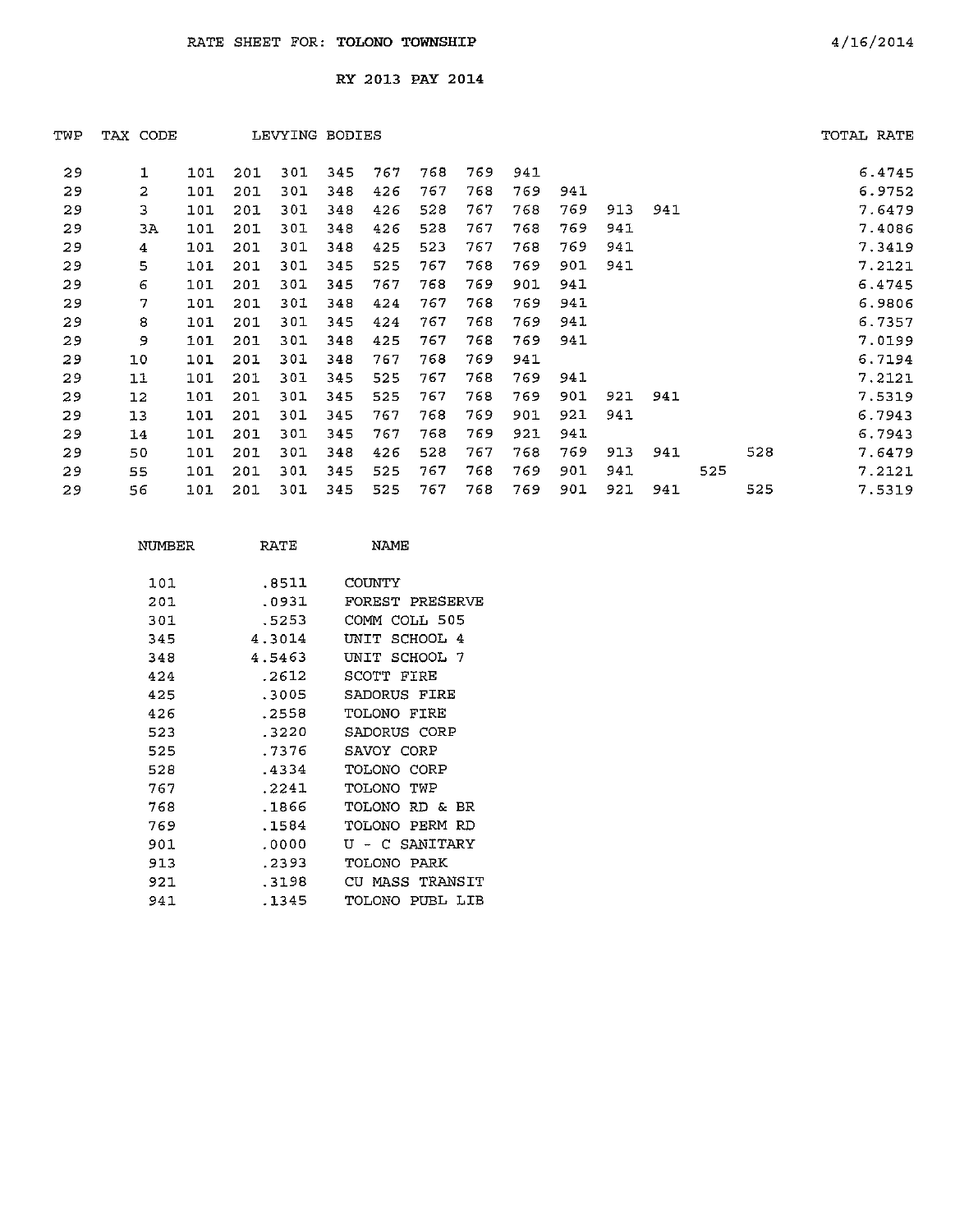| TWP | TAX CODE       |     |     | LEVYING BODIES |     |     |     |     |     |     |     |     | TOTAL RATE |        |
|-----|----------------|-----|-----|----------------|-----|-----|-----|-----|-----|-----|-----|-----|------------|--------|
| 30  | ı              | 101 | 201 | 301            | 345 | 773 | 774 | 775 |     |     |     |     |            | 6.3232 |
| 30  | $\overline{4}$ | 101 | 201 | 301            | 351 | 419 | 773 | 774 | 775 |     |     |     |            | 7.9774 |
| 30  | 5              | 101 | 201 | 301            | 351 | 773 | 774 | 775 |     |     |     |     |            | 7.7848 |
| 30  | 5B             | 101 | 201 | 301            | 351 | 403 | 773 | 774 | 775 |     |     |     |            | 8.0762 |
| 30  | 5C             | 101 | 201 | 301            | 351 | 406 | 773 | 774 | 775 | 921 |     |     |            | 8.5538 |
| 30  | 5D             | 101 | 201 | 301            | 351 | 406 | 773 | 774 | 775 | 914 | 921 |     |            | 9.7354 |
| 30  | 6C             | 101 | 201 | 301            | 351 | 406 | 773 | 774 | 775 | 901 | 921 |     |            | 8.5538 |
| 30  | 6D             | 101 | 201 | 301            | 351 | 406 | 773 | 774 | 775 | 901 | 914 | 921 |            | 9.7354 |
| 30  | $\tau$         | 101 | 201 | 301            | 351 | 415 | 773 | 774 | 775 | 914 |     |     |            | 9.1894 |
| 30  | 9              | 101 | 201 | 301            | 314 | 333 | 419 | 773 | 774 | 775 |     |     |            | 6.9038 |
| 30  | 10             | 101 | 201 | 301            | 351 | 415 | 773 | 774 | 775 |     |     |     |            | 8.0078 |
| 30  | 11             | 101 | 201 | 301            | 314 | 333 | 403 | 773 | 774 | 775 |     |     |            | 7.0026 |
| 30  | 12             | 101 | 201 | 301            | 351 | 403 | 773 | 774 | 775 | 921 |     |     |            | 8.3960 |
| 30  | 14             | 101 | 201 | 301            | 351 | 403 | 773 | 774 | 775 | 901 | 921 |     |            | 8.3960 |
| 30  | 16             | 101 | 201 | 301            | 351 | 405 | 773 | 774 | 775 | 901 | 921 |     |            | 8.4909 |
| 30  | 18             | 101 | 201 | 301            | 314 | 333 | 406 | 773 | 774 | 775 |     |     |            | 7.1604 |
| 30  | 19             | 101 | 201 | 301            | 351 | 405 | 773 | 774 | 775 | 901 | 914 | 921 |            | 9.6725 |
| 30  | 22             | 101 | 201 | 301            | 351 | 773 | 774 | 775 | 921 |     |     |     |            | 8.1046 |
| 30  | 23             | 101 | 201 | 301            | 345 | 773 | 774 | 775 | 921 |     |     |     |            | 6.6430 |
| 30  | 24             | 101 | 201 | 301            | 351 | 773 | 774 | 775 | 901 | 921 |     |     |            | 8.1046 |
| 30  | 25             | 101 | 201 | 301            | 351 | 405 | 773 | 774 | 775 | 921 |     |     |            | 8.4909 |
| 30  | 26             | 101 | 201 | 301            | 345 | 405 | 773 | 774 | 775 | 901 | 921 |     |            | 7.0293 |
| 30  | 27             | 101 | 201 | 301            | 351 | 406 | 773 | 774 | 775 |     |     |     |            | 8.2340 |
| 30  | 28             | 101 | 201 | 301            | 351 | 403 | 773 | 774 | 775 | 901 | 914 | 921 |            | 9.5776 |
| 30  | 32             | 101 | 201 | 301            | 351 | 403 | 773 | 774 | 775 | 914 | 921 |     |            | 9.5776 |
| 30  | 33             | 101 | 201 | 301            | 345 | 405 | 773 | 774 | 775 | 901 |     |     |            | 6.7095 |
| 30  | 34             | 101 | 201 | 301            | 345 | 773 | 774 | 775 | 901 | 921 |     |     |            | 6.6430 |
| 30  | 35             | 101 | 201 | 301            | 351 | 415 | 773 | 774 | 775 | 901 | 914 |     |            | 9.1894 |
| 30  | 36             | 101 | 201 | 301            | 351 | 415 | 773 | 774 | 775 | 921 |     |     |            | 8.3276 |
| 30  | 37             | 101 | 201 | 301            | 351 | 406 | 773 | 774 | 775 | 901 |     |     |            | 8.2340 |

| NUMBER | RATE   | NAME               |
|--------|--------|--------------------|
| 101    | .8511  | COUNTY             |
| 201    | .0931  | FOREST PRESERVE    |
| 301    | .5253  | COMM COLL 505      |
| 314    | 2.7164 | SCHOOL DIST 169    |
| 333    | 1.9730 | HIGH SCHOOL 305    |
| 345    | 4.3014 | UNIT SCHOOL 4      |
| 351    | 5.7630 | UNIT SCHOOL 116    |
| 403    | .2914  | CARROLL FIRE       |
| 405    | .3863  | E PRAIRIE FIRE     |
| 406    | .4492  | EDGE SCOTT FIRE    |
| 415    | .2230  | PHILO FIRE         |
| 419    | .1926  | S JOE STAN FIRE    |
| 773    | .1781  | URBANA TWP         |
| 774    | .1875  | URBANA RD &<br>BR. |
| 775    | .1867  | URBANA PERM RD     |
| 901    | .0000  | U - C SANITARY     |
| 914    | 1.1816 | URBANA PARK        |
|        |        |                    |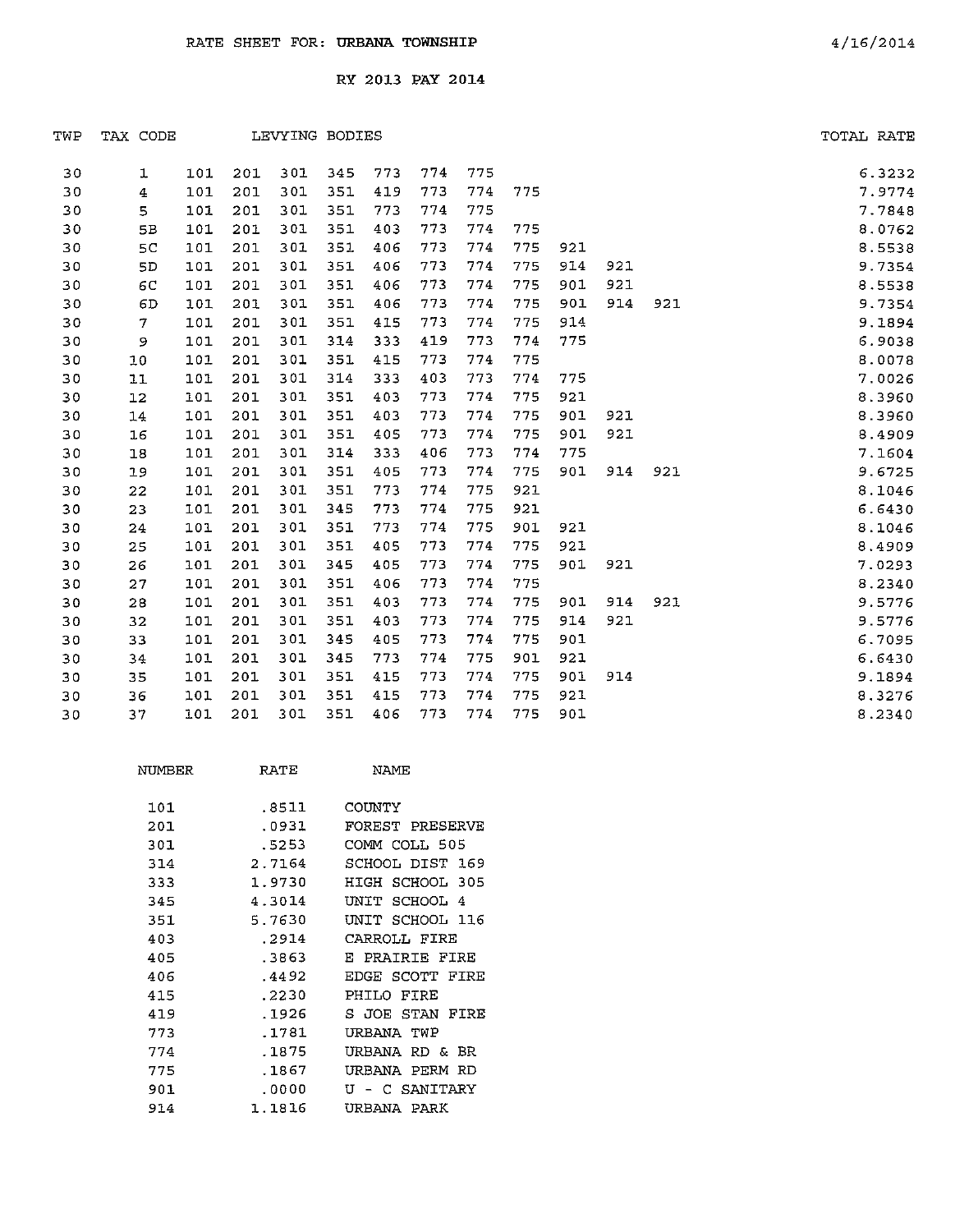| TWP | TAX CODE | LEVYING BODIES | TOTAL RATE |  |
|-----|----------|----------------|------------|--|
|     |          |                |            |  |

 $\sim 10^{-10}$ 

921 .3198 CU MASS TRANSIT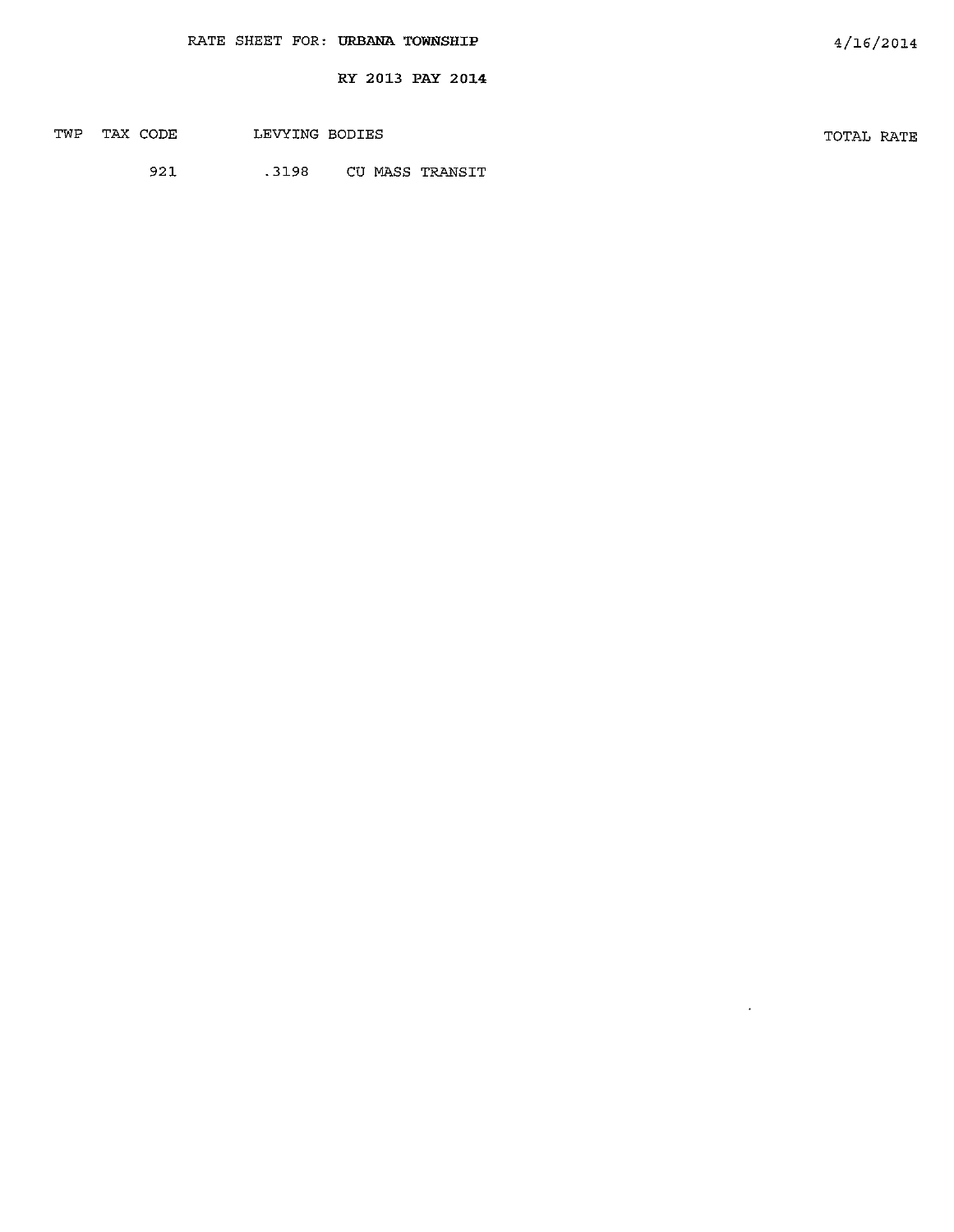|     |          | BOOK 41 |     |                |     |     | RY 2013 PAY 2014 |     |     |      |         |     |            |
|-----|----------|---------|-----|----------------|-----|-----|------------------|-----|-----|------|---------|-----|------------|
| TWP | TAX CODE |         |     | LEVYING BODIES |     |     |                  |     |     |      |         |     | TOTAL RATE |
| 41  | 2        | 101     | 201 | 301            | 345 | 504 | 619              | 901 | 911 |      | 921 931 |     | 8.3368     |
| 41  | 3        | 101     | 201 | 301            | 345 | 504 | 619              | 901 | 911 | 931  |         |     | 8.0170     |
| 41  | 4        | 101     | 201 | 301            | 345 | 504 | 619              | 931 |     |      |         |     | 7.2525     |
| 41  | 6        | 101     | 201 | 301            | 345 | 504 | 619              | 911 | 921 | 931  |         |     | 8.3368     |
| 41  | 15       | 101     | 201 | 301            | 345 | 504 | 619              | 901 | 921 | -931 |         |     | 7.5723     |
| 41  | 18       | 101     | 201 | 301            | 345 | 504 | 619              | 911 | 931 |      |         |     | 8.0170     |
| 41  | 53       | 101     | 201 | 301            | 345 | 504 | 619              | 901 | 911 | 921  | 931     | 504 | 8.3368     |
| 41  | 60       | 101     | 201 | 301            | 345 | 504 | 619              | 901 | 911 | 921  | 931     |     | 8.3368     |
| 41  | 62       | 101     | 201 | 301            | 345 | 504 | 619              | 901 | 911 | 931  |         |     | 8.0170     |
| 41  | 63       | 101     | 201 | 301            | 345 | 504 | 619              | 911 | 921 | 931  |         |     | 8.3368     |
| 41  | 64       | 101     | 201 | 301            | 345 | 504 | 619              | 911 | 931 |      |         |     | 8.0170     |

| NUMBER | RATE   | NAME            |
|--------|--------|-----------------|
| 101    | .8511  | COUNTY          |
| 201    | .o931  | FOREST PRESERVE |
| 301    | -5253  | COMM COLL 505   |
| 345    | 4.3014 | UNIT SCHOOL 4   |
| 504    | 1.3152 | CHAMPATGN CORP  |
| 619    | .0405  | с ог с тир      |
| 901    | .0000  | U - C SANITARY  |
| 911    | . 7645 | CHAMPAIGN PARK  |
| 921    | -3198  | CU MASS TRANSIT |
| 931    | . 1259 | PUBLIC HEALTH   |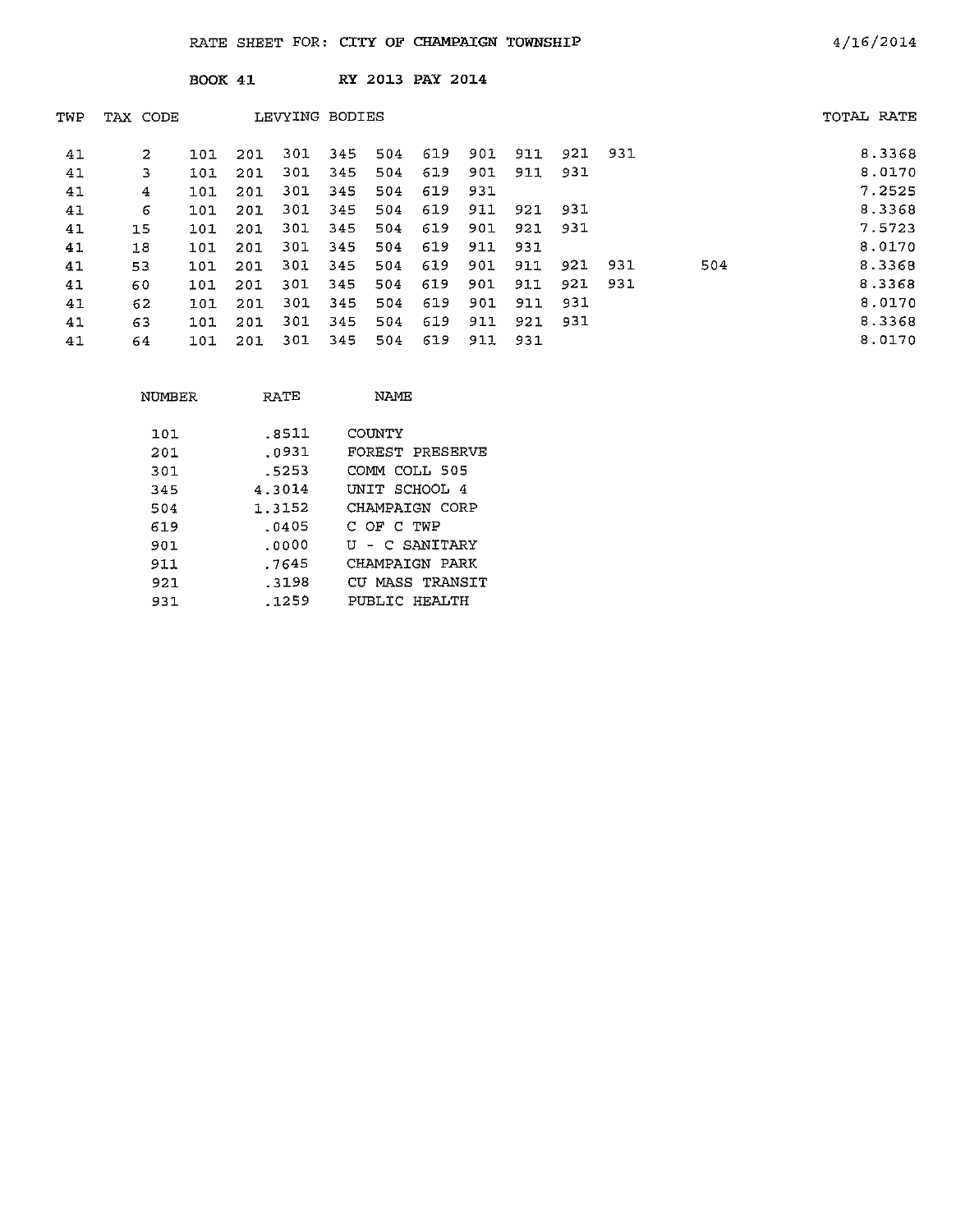|     |          | $BOOK$ 42   |      |                |             |     | RY 2013 PAY 2014                |     |     |         |     |            |
|-----|----------|-------------|------|----------------|-------------|-----|---------------------------------|-----|-----|---------|-----|------------|
| TWP | TAX CODE |             |      | LEVYING BODIES |             |     |                                 |     |     |         |     | TOTAL RATE |
| 42  | 2        | $101 - 201$ |      |                |             |     | 301 345 504 619 901 911 921 931 |     |     |         |     | 8.3368     |
| 42  | 50       | 101         | 201  |                | 301 345     | 504 | 619 901                         |     | 911 | 921 931 | 504 | 8.3368     |
| 42  | 51       | 101         | -201 | 301            | 345 504     |     | 619                             | 901 | 911 | 921 931 | 504 | 8.3368     |
| 42  | 60       | 101         | 201  |                | 301 345 504 |     | 619                             | 901 | 911 | 921 931 |     | 8.3368     |

 $\sim$   $\sim$ 

4/16/2014

| RATE   | NAME             |
|--------|------------------|
|        |                  |
|        | COUNTY           |
| .0931  | FOREST PRESERVE  |
| .5253  | COMM COLI 505    |
| 4.3014 | UNIT SCHOOL 4    |
| 1.3152 | CHAMPAIGN CORP   |
| . 0405 | C OF C TWP       |
| .0000  | U - C SANITARY   |
| .7645  | CHAMPAIGN PARK   |
| .3198  | CII MASS TRANSTT |
| .1259  | PUBLIC HRALTH    |
|        | .8511            |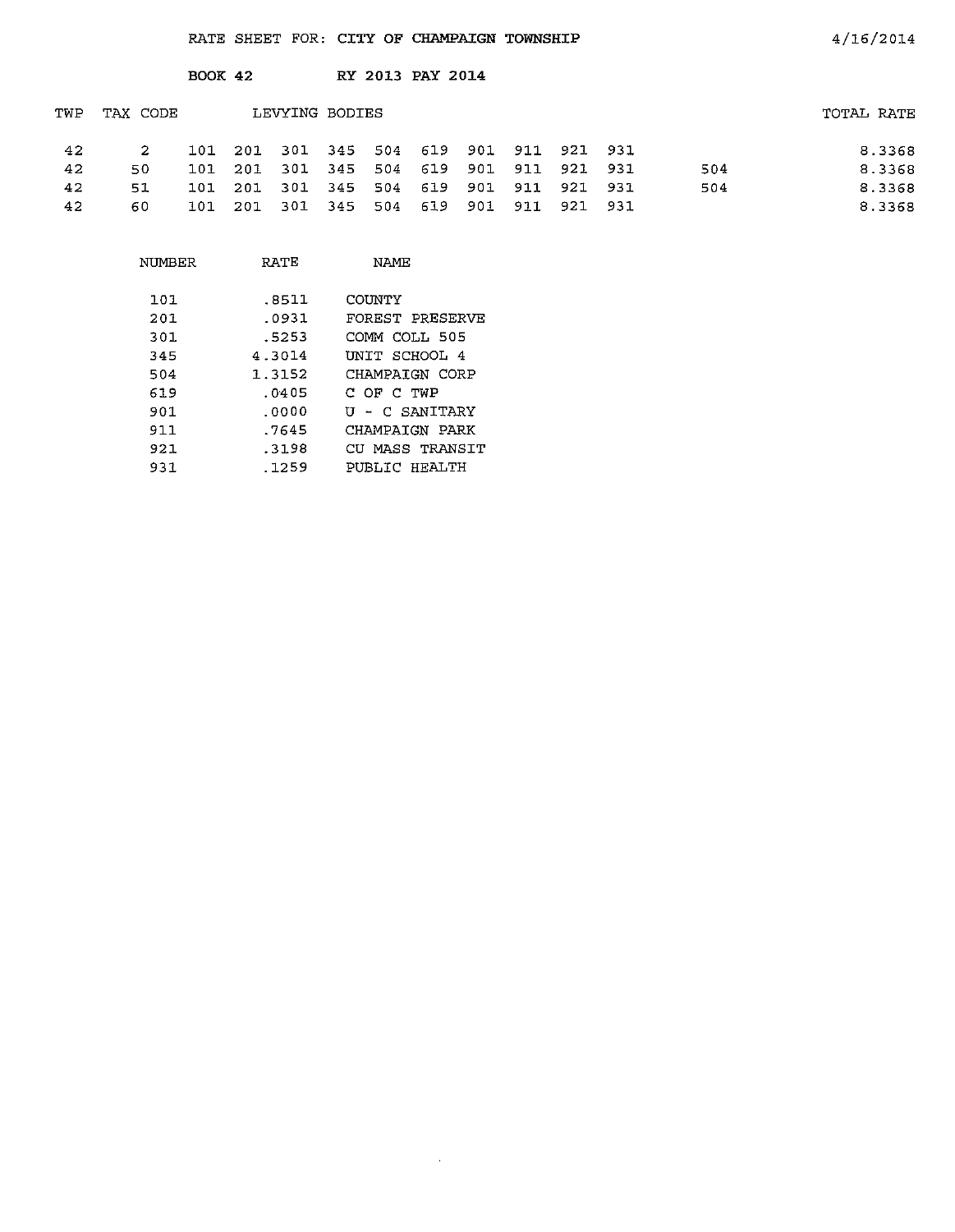|     |             | <b>BOOK 43</b> |     |                 | RY 2013 PAY 2014 |                                         |  |     |            |
|-----|-------------|----------------|-----|-----------------|------------------|-----------------------------------------|--|-----|------------|
| TWP | TAX CODE    |                |     | LEVYING BODIES  |                  |                                         |  |     | TOTAL RATE |
| 43  | $2^{\circ}$ |                |     |                 |                  | 101 201 301 345 504 619 901 911 921 931 |  |     | 8.3368     |
| 43  | 51          | 101            | 201 | 301 345 504 619 |                  | 901 911 921 931                         |  | 504 | 8.3368     |
| 43  | 60          | 101            | 201 | 301 345 504 619 |                  | 901 911 921 931                         |  |     | 8.3368     |

| NUMBER | RATE   | <b>NAME</b>     |
|--------|--------|-----------------|
|        |        |                 |
| 101    | .8511  | COUNTY          |
| 201    | .0931  | FOREST PRESERVE |
| 301    | .5253  | COMM COLL 505   |
| 345    | 4.3014 | UNIT SCHOOL 4   |
| 504    | 1.3152 | CHAMPAIGN CORP  |
| 619    | .0405  | C OF C TWP      |
| 901    | .0000  | U - C SANTTARY  |
| 911    | .7645  | CHAMPAIGN PARK  |
| 921    | .3198  | CU MASS TRANSIT |
| 931    | . 1259 | PUBLIC HEALTH   |
|        |        |                 |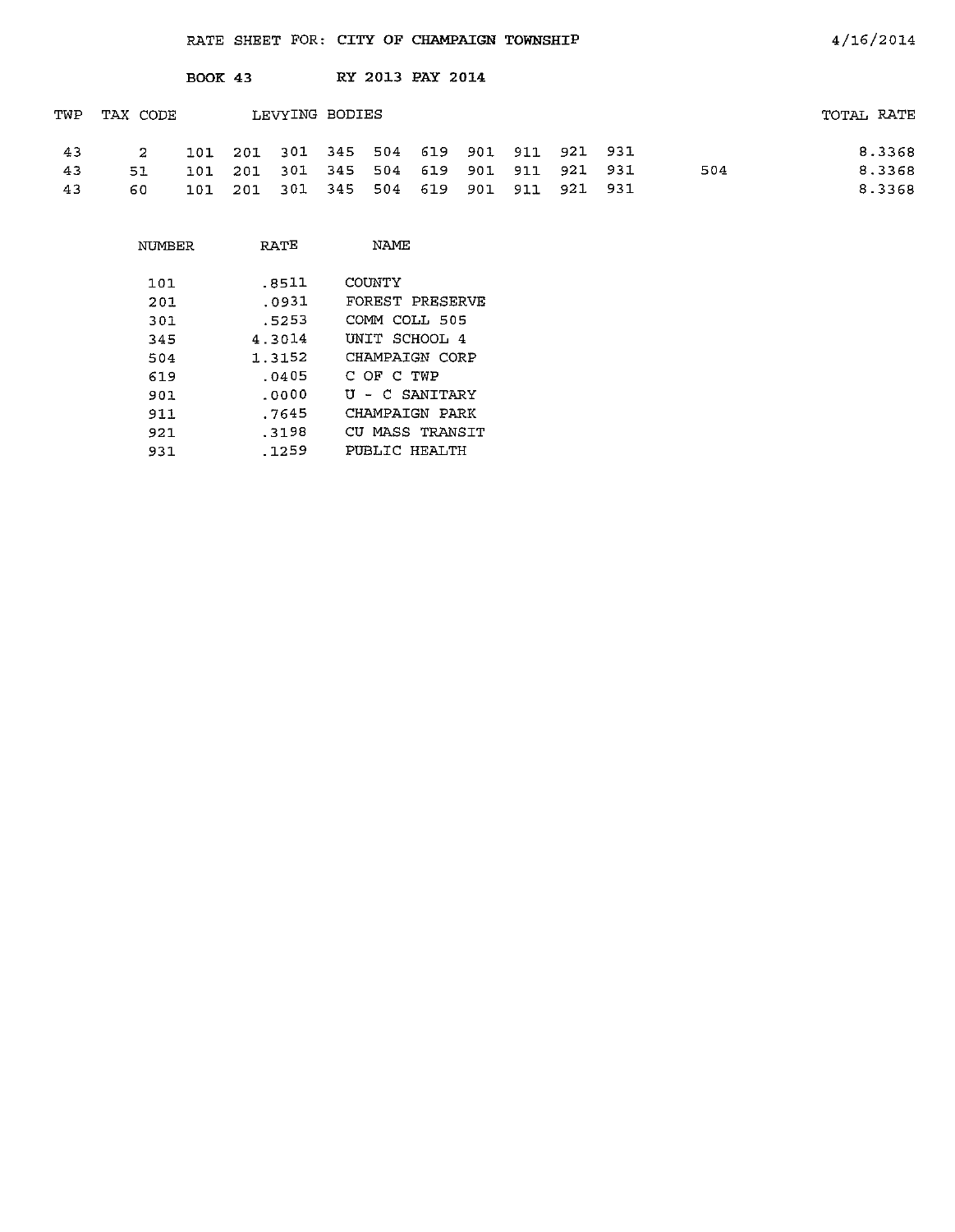|     |          | BOOK 44    |     |                |     |     | RY 2013 PAY 2014 |     |     |     |     |     |            |
|-----|----------|------------|-----|----------------|-----|-----|------------------|-----|-----|-----|-----|-----|------------|
| TWP | TAX CODE |            |     | LEVYING BODIES |     |     |                  |     |     |     |     |     | TOTAL RATE |
| 44  | 2        | 101        | 201 | 301            | 345 | 504 | 619              | 901 | 911 | 921 | 931 |     | 8.3368     |
| 44  | 6        | 101        | 201 | 301            | 345 | 504 | 619              | 911 | 921 | 931 |     |     | 8.3368     |
| 44  | 8        | 101        | 201 | 301            | 345 | 504 | 619              | 901 | 911 | 921 | 922 | 931 | 8.3368     |
| 44  | 10       | 101        | 201 | 301            | 345 | 504 | 619              | 911 | 921 | 922 | 931 |     | 8.3368     |
| 44  | 13       | 101        | 201 | 301            | 344 | 504 | 619              | 911 | 921 | 922 | 931 |     | 8.5352     |
| 44  | 14       | 101        | 201 | 301            | 344 | 504 | 619              | 911 | 922 | 931 |     |     | 8.2154     |
| 44  | 16       | <b>T0T</b> | 201 | 301            | 344 | 504 | 619              | 901 | 911 | 922 | 931 |     | 8.2154     |
| 44  | 17       | 101        | 201 | 301            | 345 | 504 | 619              | 901 | 911 | 922 | 931 |     | 8.0170     |
| 44  | 60       | 101        | 201 | 301            | 345 | 504 | 619              | 901 | 911 | 921 | 931 |     | 8.3368     |
| 44  | 66       | 101        | 201 | 301            | 345 | 504 | 619              | 901 | 911 | 921 | 922 | 931 | 8.3368     |
| 44  | 68       | 101        | 201 | 301            | 345 | 504 | 619              | 911 | 921 | 922 | 931 |     | 8.3368     |

| NUMBER | RATE   | NAME               |
|--------|--------|--------------------|
| 101    | .8511  | COUNTY             |
| 201    | .೧931  | FOREST PRESERVE    |
| 301    | .5253  | COMM COLL 505      |
| 344    | 4.4998 | UNIT SCHOOL 3      |
| 345    | 4.3014 | UNIT SCHOOL<br>4   |
| 504    | 1.3152 | CHAMPAIGN CORP     |
| 619    | .0405  | C OF C TWP         |
| 901    | .0000  | - C SANITARY<br>U  |
| 911    | .7645  | CHAMPAIGN PARK     |
| 921    | .3198  | CU MASS TRANSIT    |
| 922    | .0000  | MASS TRANSIT<br>SW |
| 931    | .1259  | PUBLIC HEALTH      |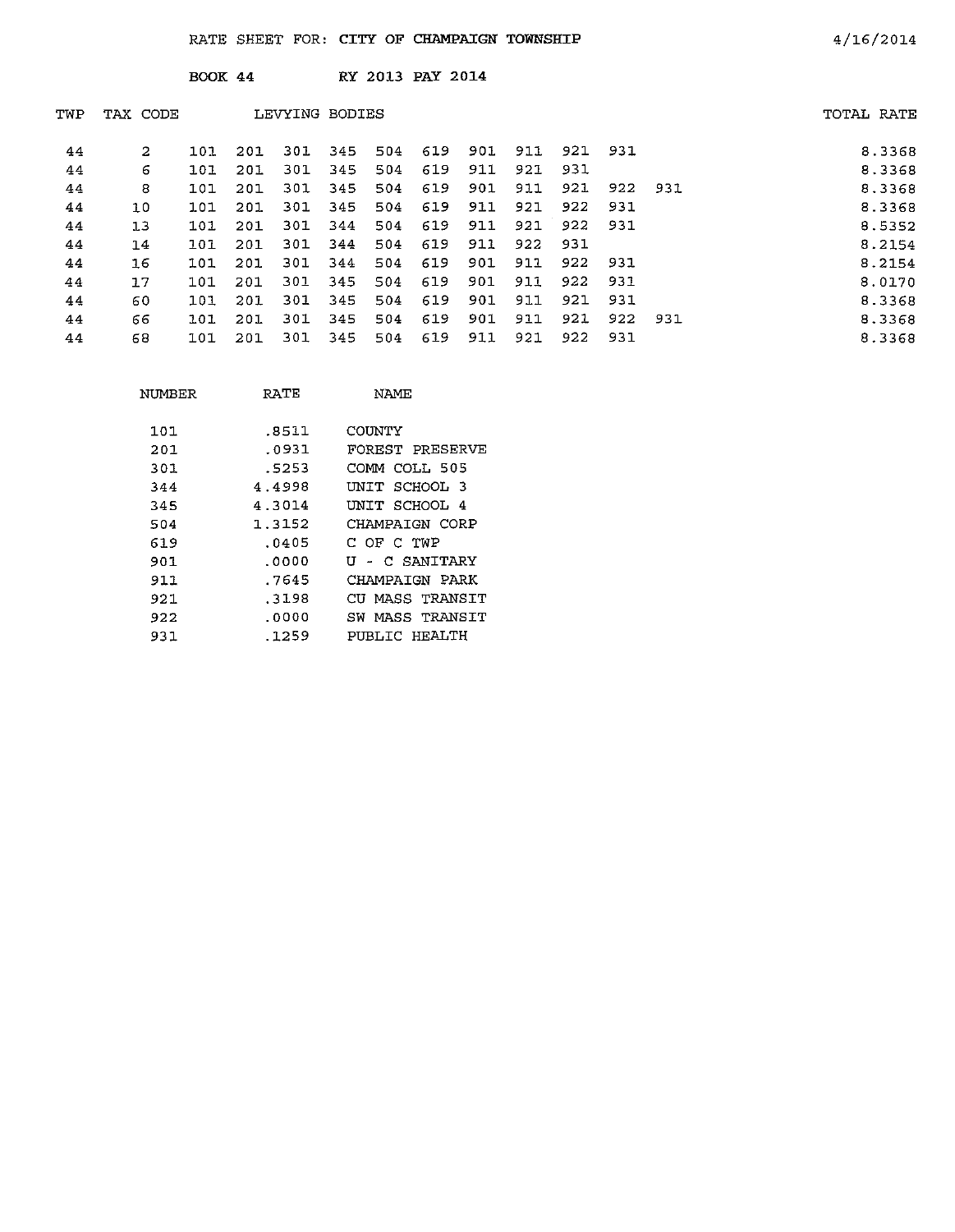|     |              | <b>BOOK 45</b> |     |     |                 |     | RY 2013 PAY 2014 |     |         |         |      |      |            |        |
|-----|--------------|----------------|-----|-----|-----------------|-----|------------------|-----|---------|---------|------|------|------------|--------|
| TWP | TAX CODE     |                |     |     | LEVYING BODIES  |     |                  |     |         |         |      |      | TOTAL RATE |        |
| 45  | $\mathbf{2}$ | 101            | 201 |     | 301 345 504 619 |     |                  | 901 | 911     | 921     | -931 |      |            | 8.3368 |
| 45  | 6.           | 101            | 201 | 301 | 345             | 504 | 619              | 911 | 921 931 |         |      |      |            | 8.3368 |
| 45  | 8            | 101            | 201 | 301 | 345             | 504 | 619              | 901 | 911     | 921     | 922  | -931 |            | 8.3368 |
| 45  | 9.           | 101            | 201 |     | 301 345         | 504 | 619              | 901 | 911     | 922     | -931 |      |            | 8.0170 |
| 45  | 11           | 101            | 201 |     | 301 345         | 504 | 619              | 911 | 922 931 |         |      |      |            | 8.0170 |
| 45  | 12           | 101            | 201 | 301 | 345             | 504 | 619              | 922 | 931     |         |      |      |            | 7.2525 |
| 45  | 15           | 101            | 201 | 301 | 345             | 504 | 619              | 901 | 921 931 |         |      |      |            | 7.5723 |
| 45  | 60           | 101            | 201 | 301 | 345             | 504 | 619              | 901 | 911     | 921 931 |      |      |            | 8.3368 |

| NUMBER | RATE    | NAME               |
|--------|---------|--------------------|
| 101    | .8511   | COUNTY             |
| 201    | .0931   | FOREST PRESERVE    |
| 301    | .5253   | COMM COLL 505      |
| 345    | 4.3014  | UNIT SCHOOL 4      |
| 504    | 1.3152  | CHAMPAIGN CORP     |
| 619    | . 04 05 | C OF C TWP         |
| 901    | .0000   | U - C SANITARY     |
| 911    | .7645   | CHAMPAIGN PARK     |
| 921    | .3198   | CU MASS TRANSIT    |
| 922    | .0000   | MASS TRANSIT<br>SW |
| 931    | .1259   | PUBLIC HEALTH      |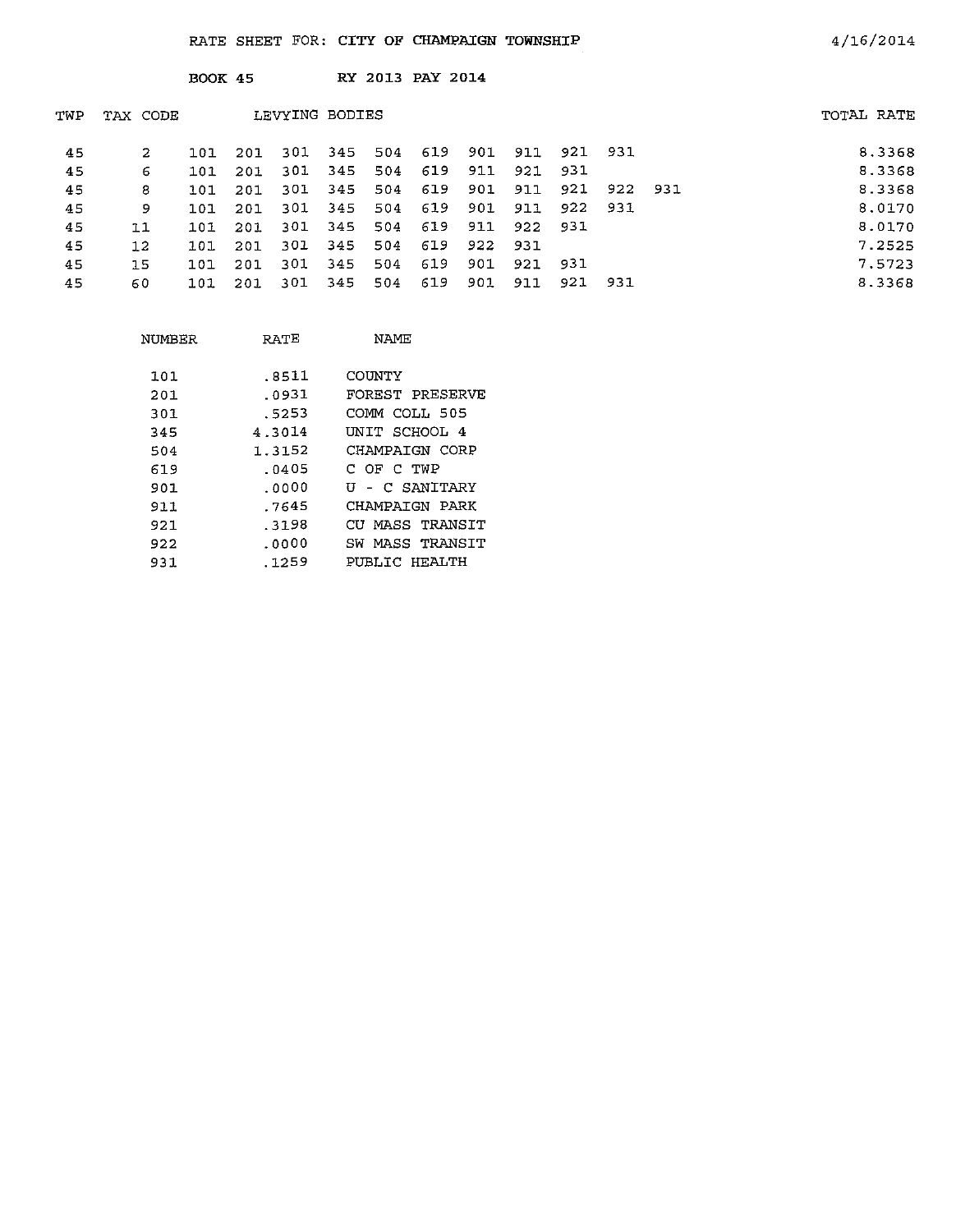BOOK 46 RY 2013 PAY 2014

| TWP | TAX CODE |        |     | LEVYING BODIES |     |     |     |     |         |         |      |     | TOTAL RATE |
|-----|----------|--------|-----|----------------|-----|-----|-----|-----|---------|---------|------|-----|------------|
| 46  | 2        | ่า ด า | 201 | 301            | 345 | 504 | 619 | 901 | 911     | 921 931 |      |     | 8.3368     |
| 46  | 6        | 101    | 201 | 301            | 345 | 504 | 619 | 911 | 921     | 931     |      |     | 8.3368     |
| 46  | 7        | 101    | 201 | 301            | 345 | 504 | 619 | 901 | 911     | 931     |      |     | 8.0170     |
| 46  | 9        | 101    | 201 | 301            | 345 | 504 | 619 | 901 | 911     | 922 931 |      |     | 8.0170     |
| 46  | 11       | 101    | 201 | 301            | 345 | 504 | 619 | 911 | 922 931 |         |      |     | 8.0170     |
| 46  | 18       | 101    | 201 | -301           | 345 | 504 | 619 | 911 | 931     |         |      |     | 8.0170     |
| 46  | 51       | 101    | 201 | 301            | 345 | 504 | 619 | 901 | 911     | 921     | 931  | 504 | 8.3368     |
| 46  | 52       | 101    | 201 | 301            | 345 | 504 | 619 | 901 | 911     | 921     | 931  | 504 | 8.3368     |
| 46  | 60       | 101    | 201 | 301            | 345 | 504 | 619 | 901 | 911     | 921     | -931 |     | 8.3368     |
| 46  | 63       | 101    | 201 | 301            | 345 | 504 | 619 | 911 | 921     | -931    |      |     | 8.3368     |

| NUMBER | RATE   | NAME.                |
|--------|--------|----------------------|
| 101    | .8511  | COUNTY               |
| 201    | .0931  | FOREST PRESERVE      |
| 301.   | .5253  | COMM COLL 505        |
| 345    | 4.3014 | UNIT SCHOOL 4        |
| 504    | 1.3152 | CHAMPAIGN CORP       |
| 619    | .0405  | C OF C TWP           |
| 901    | .0000  | U - C SANTTARY       |
| 911    | .7645  | CHAMPAIGN PARK       |
| 921.   | .3198  | MASS TRANSIT<br>CTT. |
| 922    | . ೧೧೦೦ | MASS TRANSIT<br>SW   |
| 931    | . 1259 | PUBLIC HRALTH        |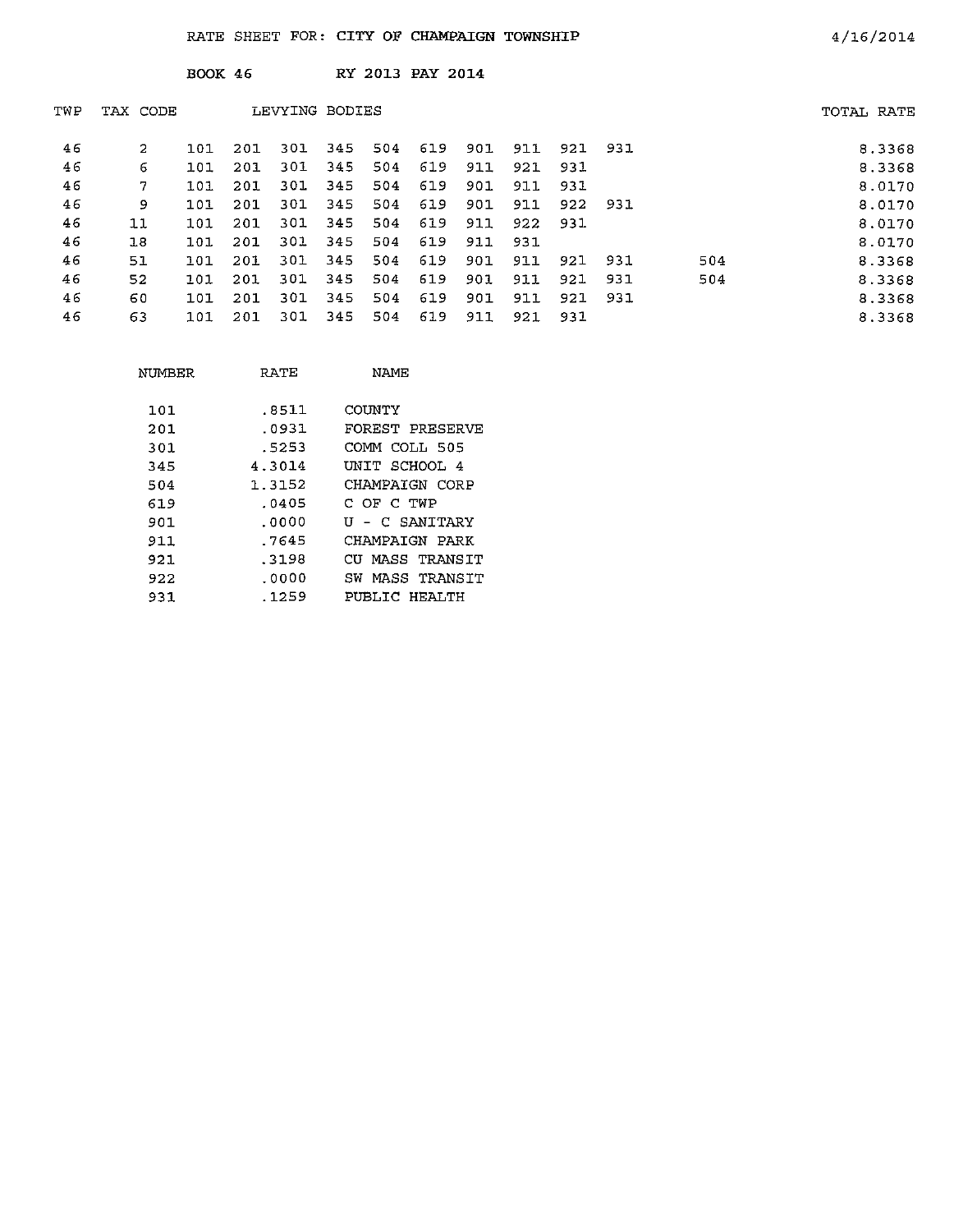BOOK 91 RY 2013 PAY 2014

| TWP | TAX CODE |     |     |     | LEVYING BODIES |     |     |     |     |     |     |     |     | TOTAL RATE |
|-----|----------|-----|-----|-----|----------------|-----|-----|-----|-----|-----|-----|-----|-----|------------|
| 91  | 1        | 101 | 201 | 301 | 345            | 529 | 648 | 914 | 921 | 931 |     |     |     | 9.0004     |
| 91  | 3        | 101 | 201 | 301 | 351            | 529 | 648 | 901 | 914 | 921 | 931 |     |     | 10.4620    |
| 91  | 4        | 101 | 201 | 301 | 351            | 529 | 648 | 914 | 931 |     |     |     |     | 10.1422    |
| 91  | 5        | 101 | 201 | 301 | 351            | 529 | 648 | 914 | 921 | 931 |     |     |     | 10.4620    |
| 91  | 6        | 101 | 201 | 301 | 351            | 529 | 648 | 901 | 914 | 931 |     |     |     | 10.1422    |
| 91  | 7        | 101 | 201 | 301 | 345            | 529 | 648 | 901 | 914 | 921 | 931 |     |     | 9.0004     |
| 91  | 8        | 101 | 201 | 301 | 351            | 529 | 648 | 901 | 921 | 931 |     |     |     | 9.2804     |
| 91  | 9        | 101 | 201 | 301 | 345            | 529 | 648 | 914 | 931 |     |     |     |     | 8.6806     |
| 91  | 10       | 101 | 201 | 301 | 351            | 529 | 648 | 921 | 931 |     |     |     |     | 9.2804     |
| 91  | 12       | 101 | 201 | 301 | 345            | 529 | 648 | 901 | 914 | 931 |     |     |     | 8.6806     |
| 91  | 50       | 101 | 201 | 301 | 351            | 529 | 648 | 901 | 914 | 921 | 931 |     | 529 | 10.4620    |
| 91  | 51       | 101 | 201 | 301 | 351            | 529 | 648 | 901 | 914 | 921 | 931 |     | 529 | 10.4620    |
| 91  | 52       | 101 | 201 | 301 | 351            | 529 | 648 | 901 | 914 | 921 | 931 |     | 529 | 10.4620    |
| 91  | 53       | 101 | 201 | 301 | 351            | 529 | 648 | 901 | 914 | 921 | 931 |     | 529 | 10.4620    |
| 91  | 54       | 101 | 201 | 301 | 351            | 529 | 648 | 914 | 931 |     | 529 |     |     | 10.1422    |
| 91  | 55       | 101 | 201 | 301 | 351            | 529 | 648 | 914 | 921 | 931 |     | 529 |     | 10.4620    |
| 91  | 56       | 101 | 201 | 301 | 351            | 529 | 648 | 901 | 914 | 931 |     | 529 |     | 10.1422    |
| 91  | 60       | 101 | 201 | 301 | 351            | 529 | 648 | 901 | 914 | 921 | 931 |     |     | 10.4620    |
| 91  | 62       | 101 | 201 | 301 | 345            | 529 | 648 | 901 | 914 | 921 | 931 |     |     | 9.0004     |
| 91  | 63       | 101 | 201 | 301 | 351            | 529 | 648 | 914 | 921 | 931 |     |     |     | 10.4620    |
| 91  | 64       | 101 | 201 | 301 | 351            | 529 | 648 | 901 | 914 | 931 |     |     |     | 10.1422    |
| 91  | 66       | 101 | 201 | 301 | 345            | 529 | 648 | 90I | 914 | 931 |     |     |     | 8.6806     |
|     |          |     |     |     |                |     |     |     |     |     |     |     |     |            |

| NUMBER | RATE   | NAME            |
|--------|--------|-----------------|
| 101    | .8511  | COUNTY          |
| 201    | .0931  | FOREST PRESERVE |
| 301.   | .5253  | COMM COLL 505   |
| 345    | 4.3014 | UNIT SCHOOL 4   |
| 351    | 5.7630 | INIT SCHOOL 116 |
| 529    | 1.3550 | URBANA CORP     |
| 648    | .2472  | CUNNINGHAM TWP  |
| 901.   | .0000  | U - C SANITARY  |
| 914    | 1.1816 | URBANA PARK     |
| 921    | . 3198 | CU MASS TRANSIT |
| 931    | .1259  | PUBLIC HEALTH   |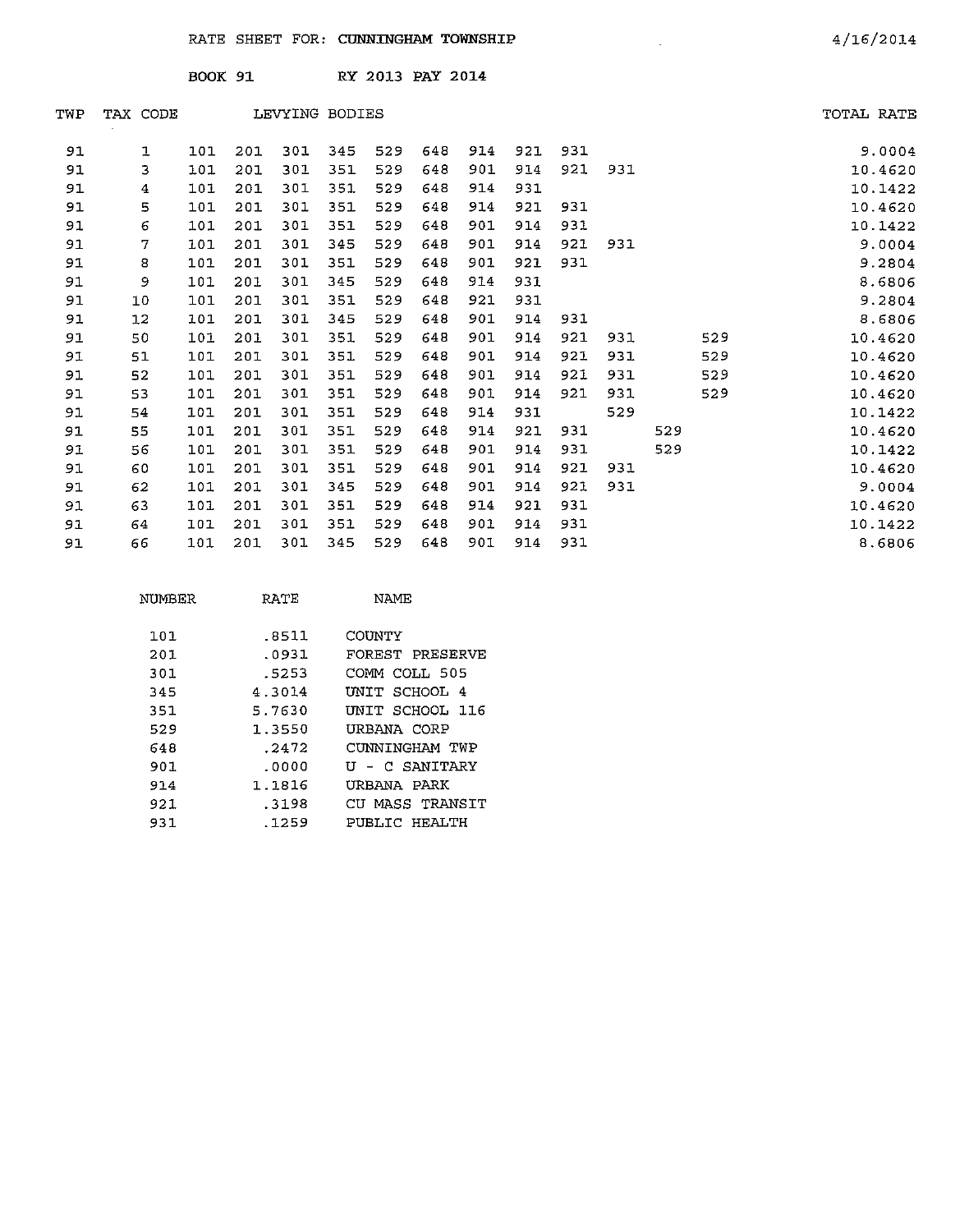|     |          | BOOK 92 |                 |                | RY 2013 PAY 2014 |     |     |                         |             |     |            |
|-----|----------|---------|-----------------|----------------|------------------|-----|-----|-------------------------|-------------|-----|------------|
| TWP | TAX CODE |         |                 | LEVYING BODIES |                  |     |     |                         |             |     | TOTAL RATE |
| 92. | 3.       |         | 101 201 301 351 |                |                  |     |     | 529 648 901 914 921 931 |             |     | 10.4620    |
| 92. | 50.      | 101     | -201            | 301 351        |                  |     |     | 529 648 901 914 921 931 |             | 529 | 10.4620    |
| 92. | 51       | 101     | 201             | 301 351        |                  |     |     | 529 648 901 914 921 931 |             | 529 | 10.4620    |
| 92  | 60       | 101     |                 | 201 301 351    | 529              | 648 | 901 |                         | 914 921 931 |     | 10.4620    |

| RATE   | NAME            |
|--------|-----------------|
| .8511  | COUNTY          |
| .0931  | FOREST PRESERVE |
| .5253  | COMM COLL 505   |
| 5.7630 | UNIT SCHOOL 116 |
| 1.3550 | URBANA CORP     |
| . 2472 | CUNNINGHAM TWP  |
| .0000  | U - C SANITARY  |
| 1.1816 | URBANA PARK     |
| - 3198 | CU MASS TRANSIT |
| .1259  | PUBLIC HEALTH   |
|        |                 |

 $\sim$   $\sim$